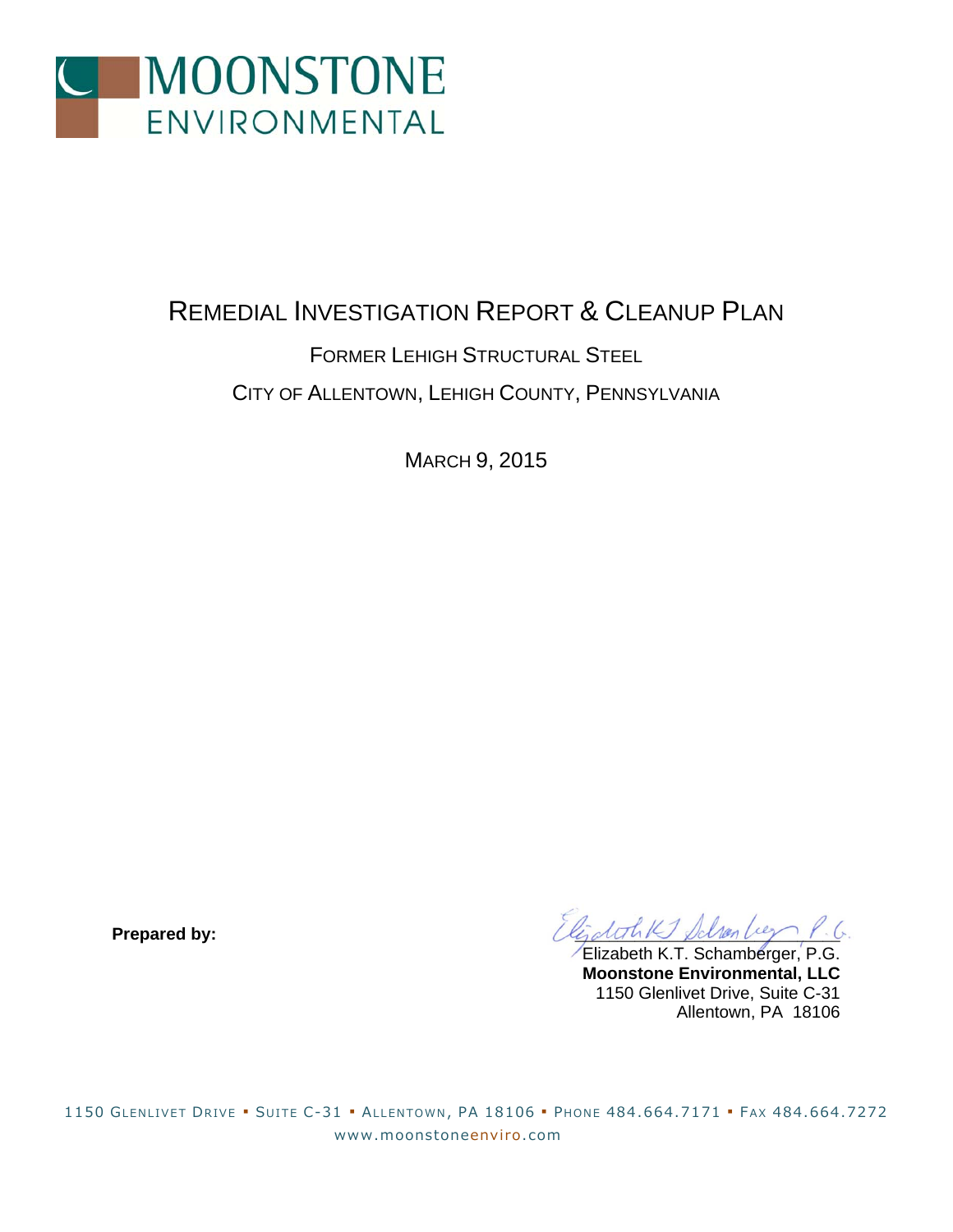### **CERTIFICATION BY PROFESSIONAL GEOLOGIST**

for

# **REMEDIAL INVESTIGATION REPORT & CLEANUP PLAN** FORMER LEHIGH STRUCTURAL STEEL CITY OF ALLENTOWN, LEHIGH COUNTY, PENNSYLVANIA

**MARCH 9, 2015** 

By affixing my seal to this document, I am certifying that the information is true and correct. I further certify I am licensed to practice in the Commonwealth of Pennsylvania and that it is within my professional expertise to verify the correctness of the information.

Cira (An 12 Schar Long 186.

Elizabeth K.T. Schamberger (PG- 003970) Signed and sealed this day, March 9  $, 2015.$ 

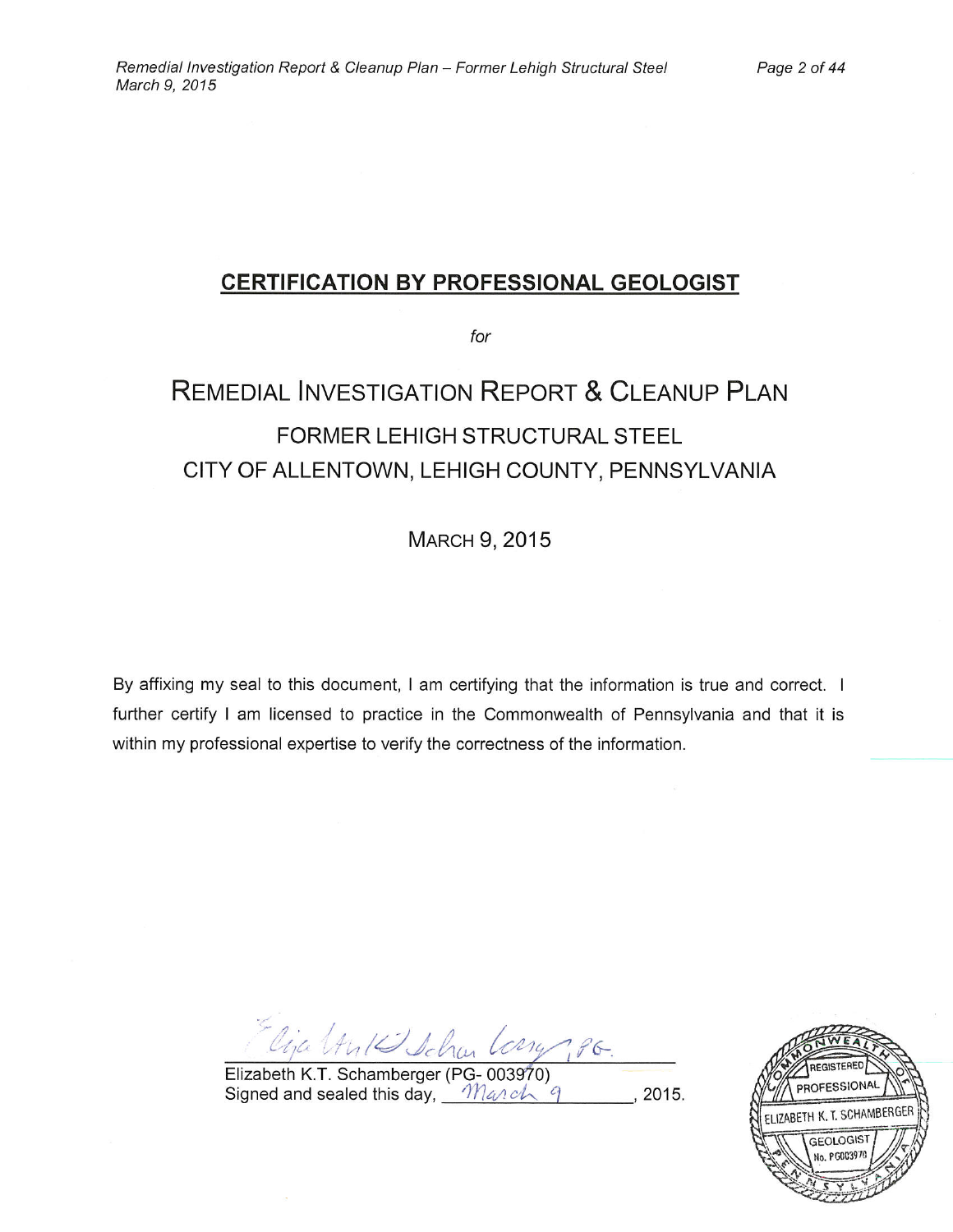### **EXECUTIVE SUMMARY**

The Site consists of seven parcels located in the City of Allentown, Lehigh County, Pennsylvania. The Site is located north and south of the Tilghman Street Bridge on the west bank of the Lehigh River, between the river and North Brick Street. The overall acreage of the Site is approximately 26 acres. The Site itself is level, but topography rises steeply up a hillside to the west, and drops steeply down a river bank to the Lehigh River to the east.

The Site and surrounding properties are, and historically have been, used primarily for industrial activities. By 1885, the Site was developed as a steel fabrication facility. It operated as such under various names until 1989, when Lehigh Structural Steel ceased production there. The Site has since been occupied by a variety of commercial and industrial tenants, including several who handle or handled hazardous materials. The future use of the Site includes residential and recreational components (apartments and a public walkway) in addition to commercial use (offices, retail, restaurants, etc.).

Based on the current and past use of the Site, soil and groundwater were investigated via GeoProbe™ soil borings, monitoring wells, and temporary well points. The investigation identified detectable volatile organic compounds (VOCs), semivolatile organic compounds (SVOCs), pesticides, and heavy metals in soil and groundwater. Because the Site's anticipated end use includes a residential component, concentrations of the detected analytes were compared to the Pennsylvania Department of Environmental Protection's (PADEP's) Residential Statewide Health Standard.

Several VOCs, SVOCS, and metals were present in soil and groundwater at concentrations exceeding the Residential Statewide Health Standard. Since the Residential Statewide Health Standard could not be attained, engineering and institutional controls will be used to demonstrate attainment of the Site-Specific Standard using a combination of active remediation (targeted excavation and disposal of petroleum-impacted soil) and pathway elimination. Engineering controls will consist of capping the entire Site, and institutional controls will include a deed notice/environmental covenant to maintain the engineering controls and prohibit use of on-site groundwater.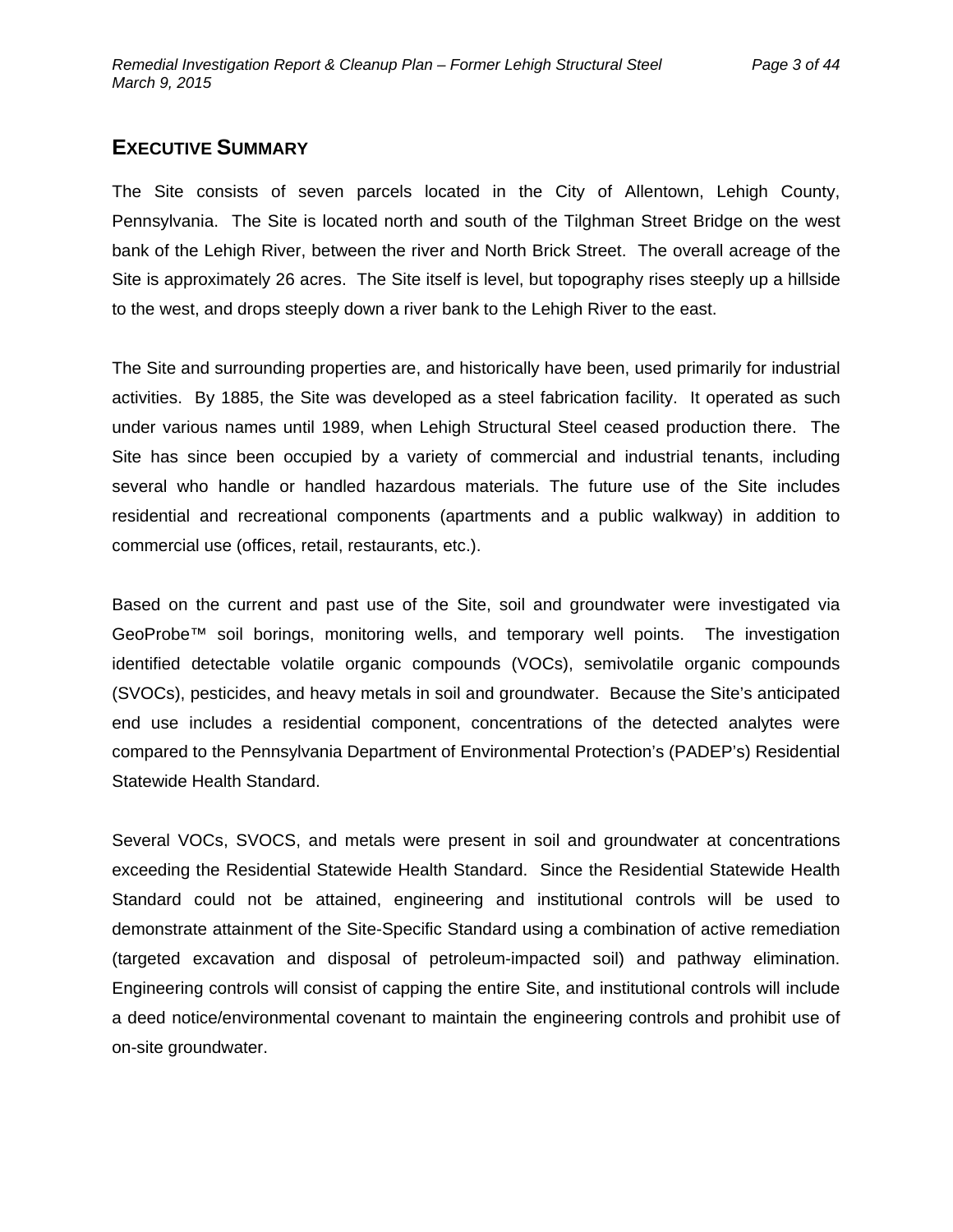### **TABLE OF CONTENTS**

|    | <b>SECTION</b>                                                 | <b>PAGE</b> |
|----|----------------------------------------------------------------|-------------|
|    |                                                                |             |
| 1. |                                                                |             |
|    |                                                                |             |
| 2. |                                                                |             |
|    |                                                                |             |
| 3. |                                                                |             |
|    |                                                                |             |
| 4. |                                                                |             |
|    |                                                                |             |
| 5. |                                                                |             |
| 6. |                                                                |             |
|    |                                                                |             |
| 7. | OTHER INFORMATION REQUIRED UNDER THE SITE SPECIFIC STANDARD 36 |             |
|    |                                                                |             |
| 8. |                                                                |             |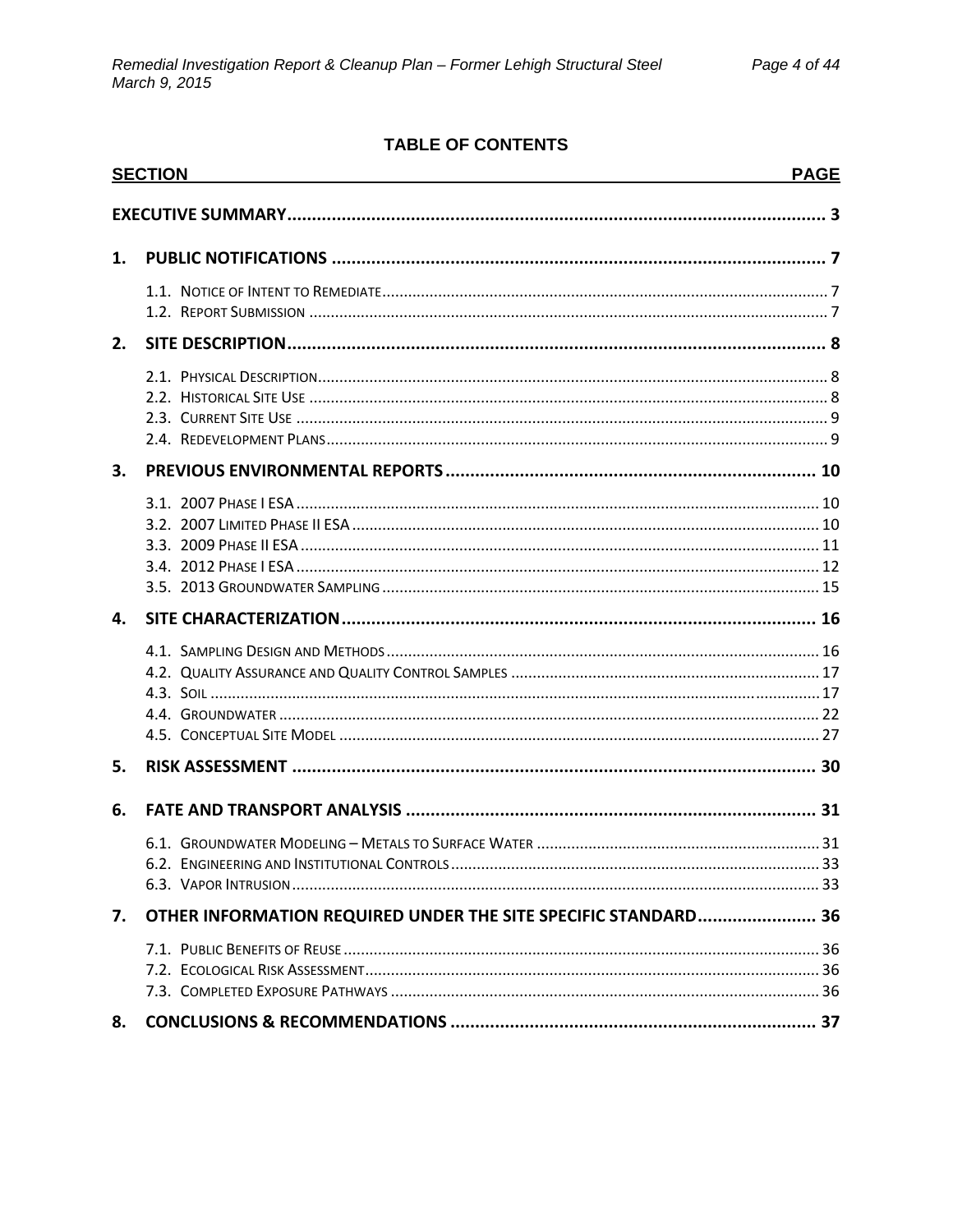### **TABLE OF CONTENTS (continued)**

| <b>SECTION</b> |  |  |
|----------------|--|--|
|                |  |  |
|                |  |  |
|                |  |  |
|                |  |  |
|                |  |  |
|                |  |  |

### **LIST OF FIGURES**

- Figure 2 Aerial Photograph of Site with Parcels
- Figure 3 Topographic Map with Parcels
- Figure 4 Parcel & Building Identification
- Figure 5 Sampling Locations Moonstone
- Figure 6 Soil boring Locations Tetra Tech
- Figure 7 Monitoring Well Locations
- Figure 8 Groundwater Equipotential Map

### **LIST OF TABLES**

- Table 1 Soil Analytical Results Volatile Organic Compounds (VOCs)
- Table 2 Soil Analytical Results Semivolatile Organic Compounds (SVOCs)
- Table 3 Soil Analytical Results Inorganics
- Table 4 Soil Analytical Results Petroleum
- Table 5 Soil Analytical Results Pesticides
- Table 6 Groundwater Analytical Results Volatile Organic Compounds (VOCs)
- Table 7 Groundwater Analytical Results Semivolatile Organic Compounds (SVOCs)
- Table 8 Groundwater Analytical Results Inorganics

### **LIST OF APPENDICES**

- Appendix A Public Notifications NIR and RIR/CP Submission
- Appendix B Photographs
- Appendix C Executive Summary & Figures from 2007 Phase I ESA (Moonstone)
- Appendix D "Report of Findings" (text only) dated July 5, 2007 (Moonstone)
- Appendix E "Final Trip Report for the Former Lehigh Structural Steel Site Groundwater and Soil Investigation, Allentown, PA," dated May 29, 2009 (Tetra Tech)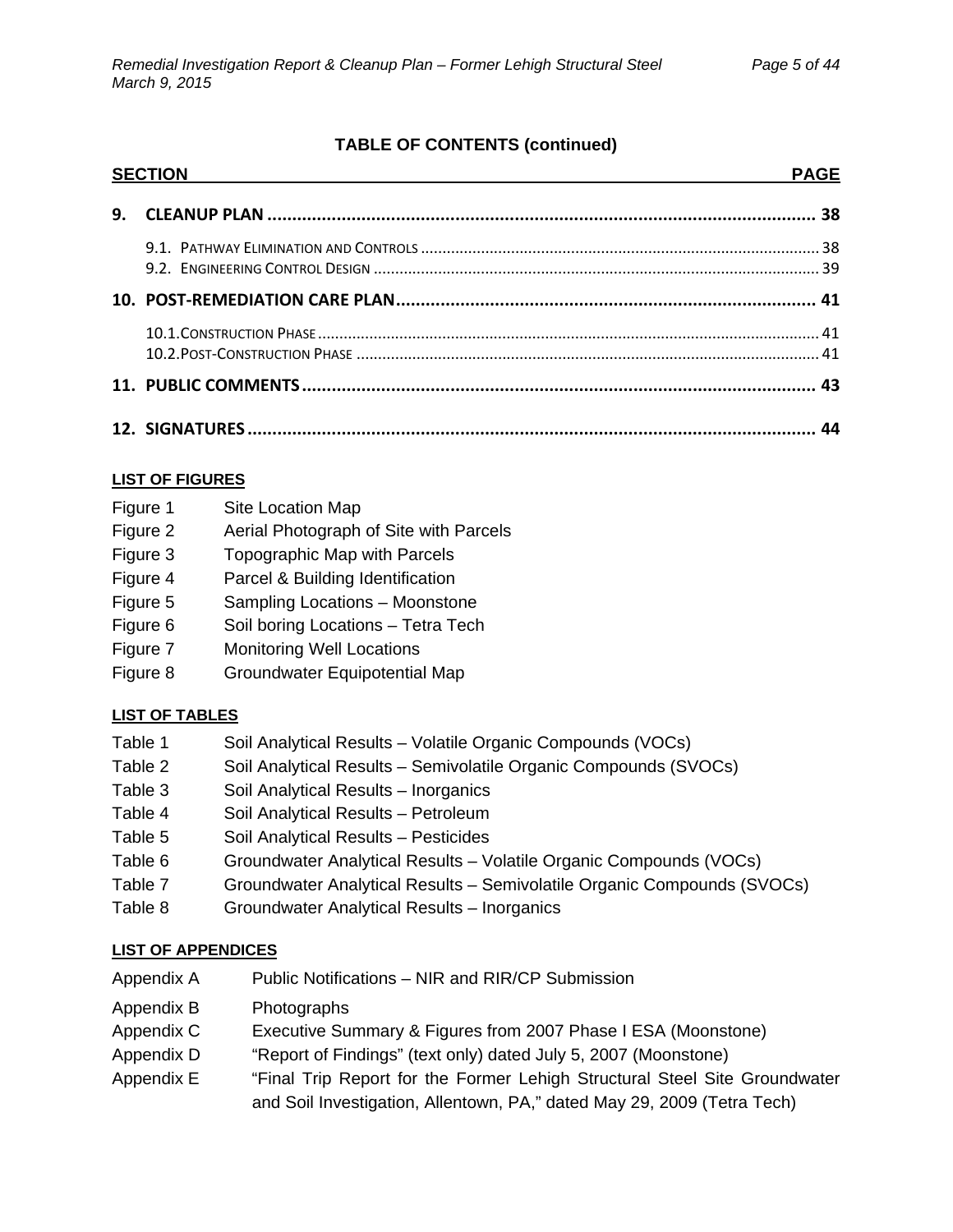### **TABLE OF CONTENTS (continued)**

- Appendix F Executive Summary & Figures from 2012 Phase I ESA (Moonstone)
- Appendix G Remedial Options Report, December 2012 (Moonstone)
- Appendix H Site-specific Sampling & Analysis Plans (SAPs); Generic Quality Assurance Project Plan (QAPP)
- Appendix I Laboratory Data (Moonstone)
- Appendix J Soil Boring Logs (Moonstone & Tetra Tech)
- Appendix K Groundwater Modeling Metals to Surface Water
- Appendix L Capping Details
- Appendix M Ecological Screening Documentation (PNDI)
- Appendix N Soil Management Plan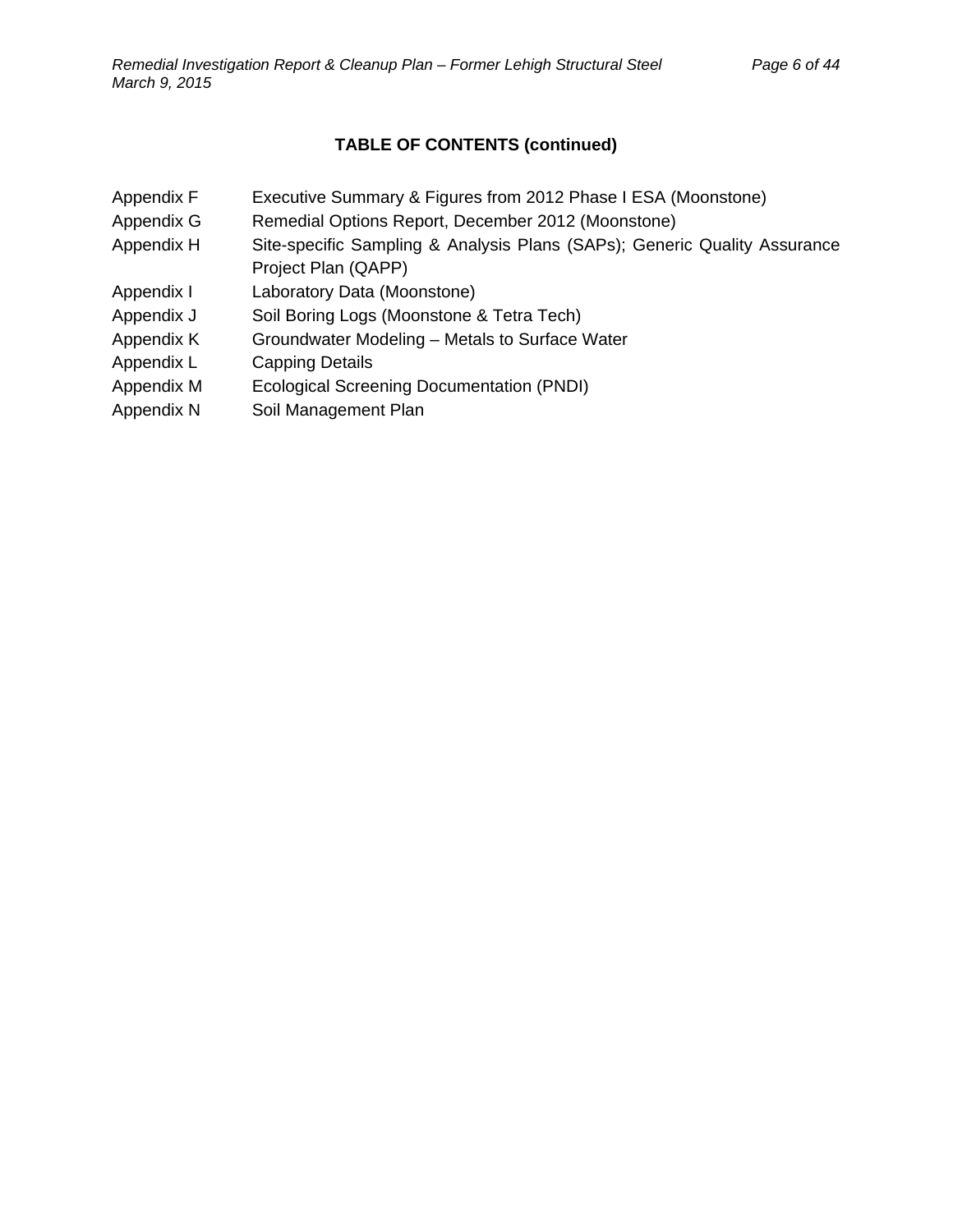## **1. PUBLIC NOTIFICATIONS**

Copies of the public and municipal notifications are included in Appendix A, along with proof of delivery and/or publication.

#### **1.1. Notice of Intent to Remediate**

Public notification for the Notice of Intent to Remediate (NIR) was published in The Morning Call, a local newspaper, on February 11, 2013. Publication initiated the 30-day public comment period. A municipal notice of NIR submission was sent to the City of Allentown via certified mail, return receipt requested. The City received the notice on February 7, 2013.

There was no request for public involvement during the 30-day public comment period.

#### **1.2. Report Submission**

Public notice for submission of this *Remedial Investigation Report & Cleanup Plan* was scheduled for publication in the March 12, 2015 edition of The Morning Call. A municipal notice of report submission was sent to the City of Allentown via certified mail, return receipt requested. The City received the notice on March 12, 2015.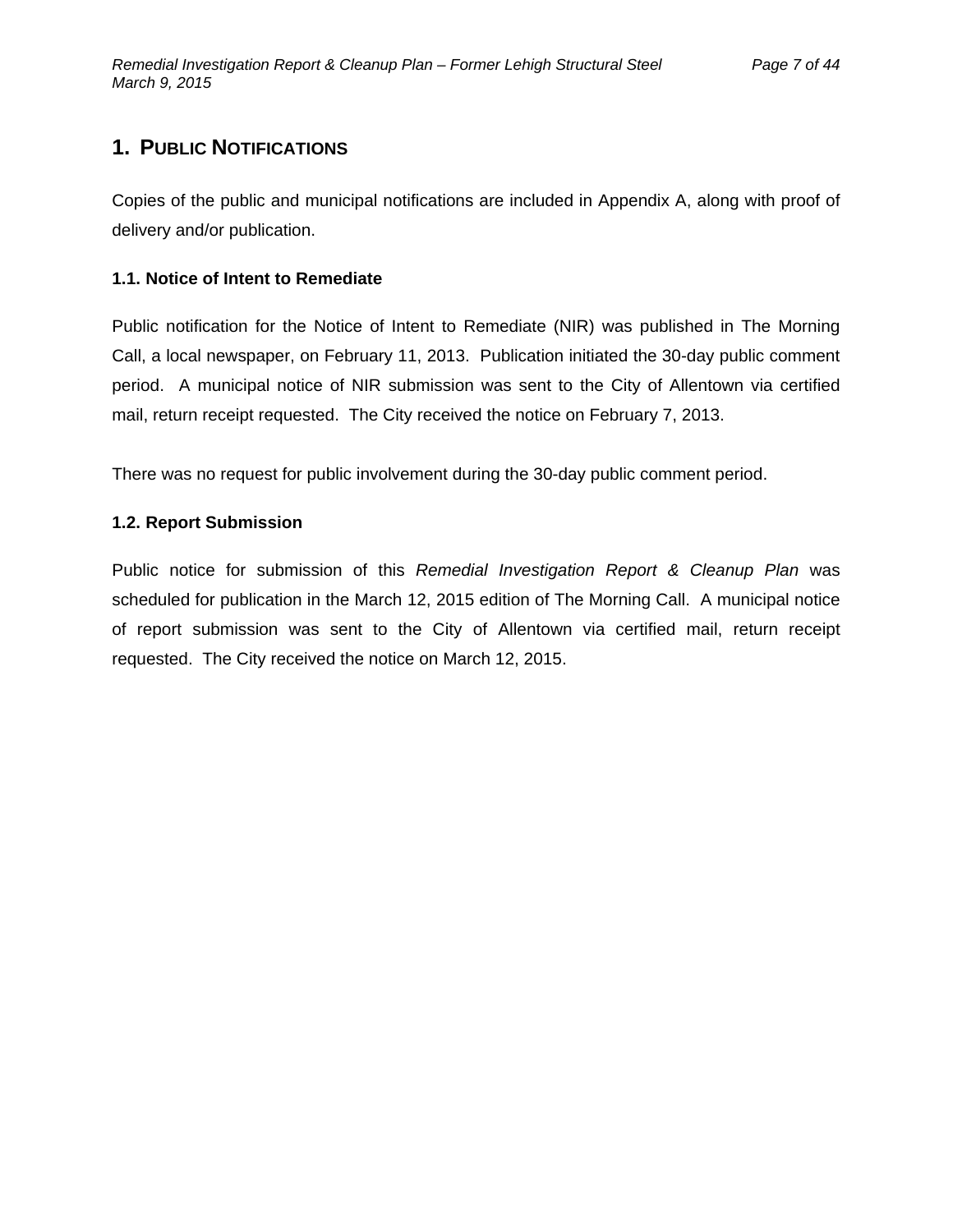### **2. SITE DESCRIPTION**

#### **2.1. Physical Description**

The Site consists of seven parcels located in the City of Allentown, Lehigh County, Pennsylvania (Figure 1). The Site is located north and south of the Tilghman Street Bridge on the west bank of the Lehigh River, east of North Brick Street. The parcels included in the Site are listed below, and are indicated on Figure 2. The overall acreage of the Site is approximately 26 acres.

| Tax Assessment Records for Properties Included in the Site<br>Former Lehigh Structural Steel<br>City of Allentown, Lehigh County, Pennsylvania |                                                                                                                                                                          |                                     |                                         |                 |  |  |
|------------------------------------------------------------------------------------------------------------------------------------------------|--------------------------------------------------------------------------------------------------------------------------------------------------------------------------|-------------------------------------|-----------------------------------------|-----------------|--|--|
| <b>Parcel</b><br>ID on<br><b>Figures</b>                                                                                                       | <b>Assessment</b><br>Parcel ID No.<br>(PIN)                                                                                                                              | <b>Size</b>                         | <b>Property Address</b>                 | <b>Map Tile</b> |  |  |
| A                                                                                                                                              | Parcel A is not part of the Act 2 Site. Its Parcel ID was reserved so that subsequent Parcel ID<br>references (Parcels B-H) would be consistent with previous reporting. |                                     |                                         |                 |  |  |
| B                                                                                                                                              | 640747522290-1                                                                                                                                                           | $3.45$ Ac.                          | N Brick St. Rear                        | G09NE3B-003-037 |  |  |
| C                                                                                                                                              | 640746662165-1                                                                                                                                                           | $4.13 \text{ Ac.}$                  | 1 Furnace St.                           | G09NE3B-003-036 |  |  |
| D                                                                                                                                              | 640746713805-1                                                                                                                                                           | $4.5$ Ac.                           | N Brick St. or 2 Furnace St.            | G10NW4D-007-001 |  |  |
| F                                                                                                                                              | 640745795680-1                                                                                                                                                           | $1.26$ Ac.                          | Furnace St. or 4 Furnace St.            | G10NW4D-007-002 |  |  |
| F                                                                                                                                              | 640745957064-1                                                                                                                                                           | 9.83 Ac. (deed)<br>10.376 Ac. (tax) | W Sycamore St. or<br>4 Furnace St. Rear | G10NW4D-001-001 |  |  |
| G                                                                                                                                              | 640745538601-1                                                                                                                                                           | 164' x 216' irreg                   | 3 W Sycamore St.                        | G09NE3C-020-001 |  |  |
| н                                                                                                                                              | 640745552838-1                                                                                                                                                           | $96' \times 220'$                   | 6 W Tilghman St.                        | G09NE3C-016-003 |  |  |

The Site itself is level due to historical fill placement along the west bank of the Lehigh River. West of the Site, topography rises steeply up a hillside. To the east, topography drops steeply down the riverbank to the Lehigh River. Topography is indicated on Figure 3.

#### **2.2. Historical Site Use**

The Site has historically been used for industrial activities. By 1885, the Site was developed as a steel fabrication facility. It operated as such under various names until 1989, when Lehigh Structural Steel ceased production there. The Site has since been occupied by a variety of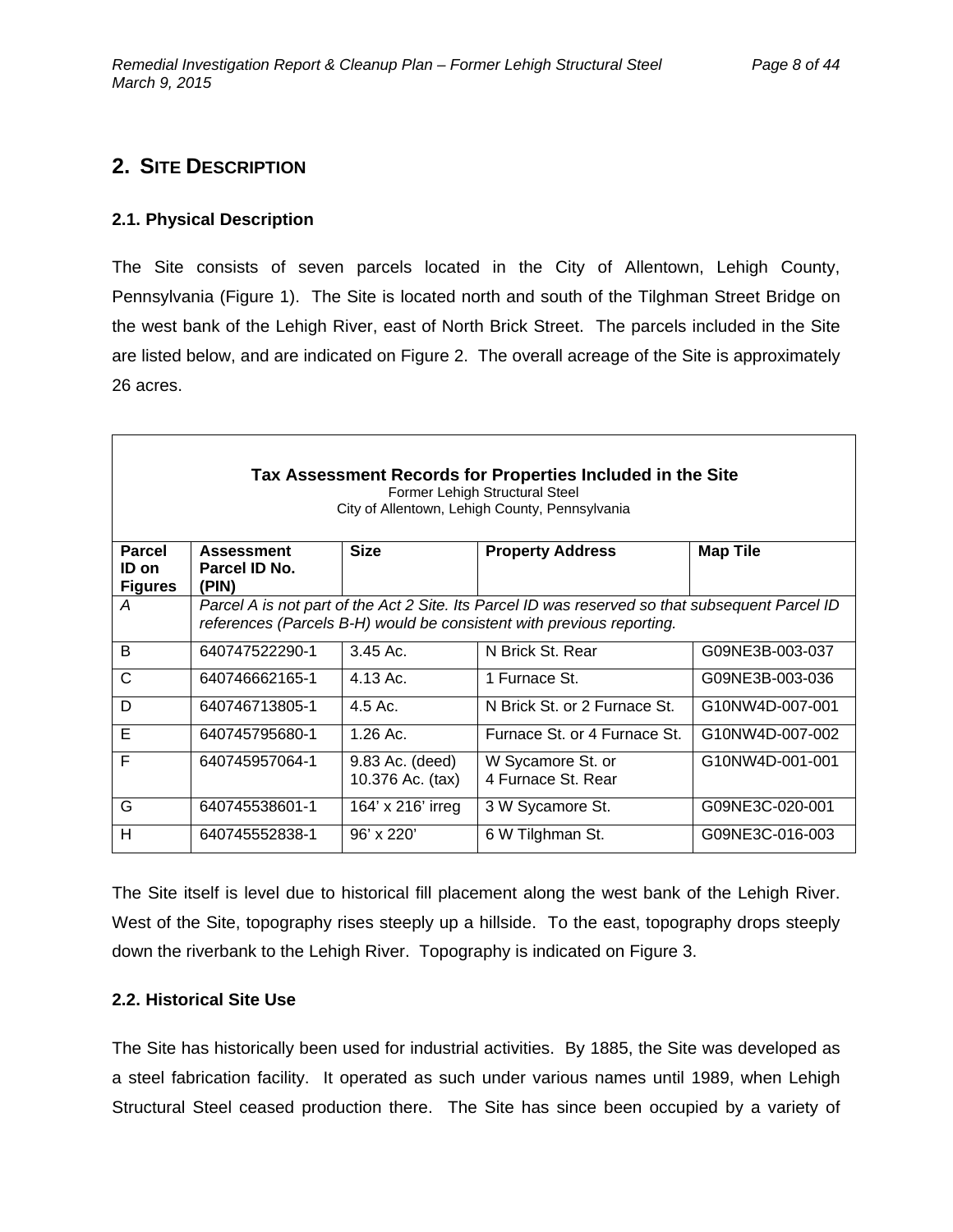commercial and industrial tenants, including several who handle or handled hazardous materials. The areas surrounding the site are and historically have been a mix of industrial, commercial, and residential use.

#### **2.3. Current Site Use**

The Site is densely developed with large steel frame and/or concrete block buildings, many of which are in poor condition. Photographs from the site characterization are provided in Appendix B. During the site characterization process (2007-2012), the Site had multiple commercial and industrial occupants, including two cryogenic tank manufacturing/refurbishing companies, a tire warehouse, a heavy metal burning and scrap facility, a fencing warehouse, two storage warehouses, and two heavy vehicle maintenance shops. Rail lines access the Site from the west side, with numerous spurs entering the property. Due to the presence of a cryogenic tank manufacturing/refurbishing companies, there are large tank farms located on the north and south ends of the site. The tanks located in these staging and storage areas are empty.

Two Site buildings were demolished in February 2013, and additional buildings south of the Tilghman Street bridge were demolished in 2014 (Figure 4) to make way for the first phase of redevelopment.

#### **2.4. Redevelopment Plans**

The Waterfront, consisting of 1,000,000 square feet of space, is projected to be built-out over a ten-year period beginning in 1Q 2015.

Phase I of the project has already begun. Phase I primarily encompasses the area south of the Tilghman Street bridge and includes some site infrastructure through Phase II, the initial phase of the public walkway along the river, a community plaza, three commercial office buildings, a residential apartment complex, and a parking garage.

Phase II will include all buildings and land north of the Tilghman Street bridge, which includes three commercial office buildings, two residential apartment complexes and one parking garage.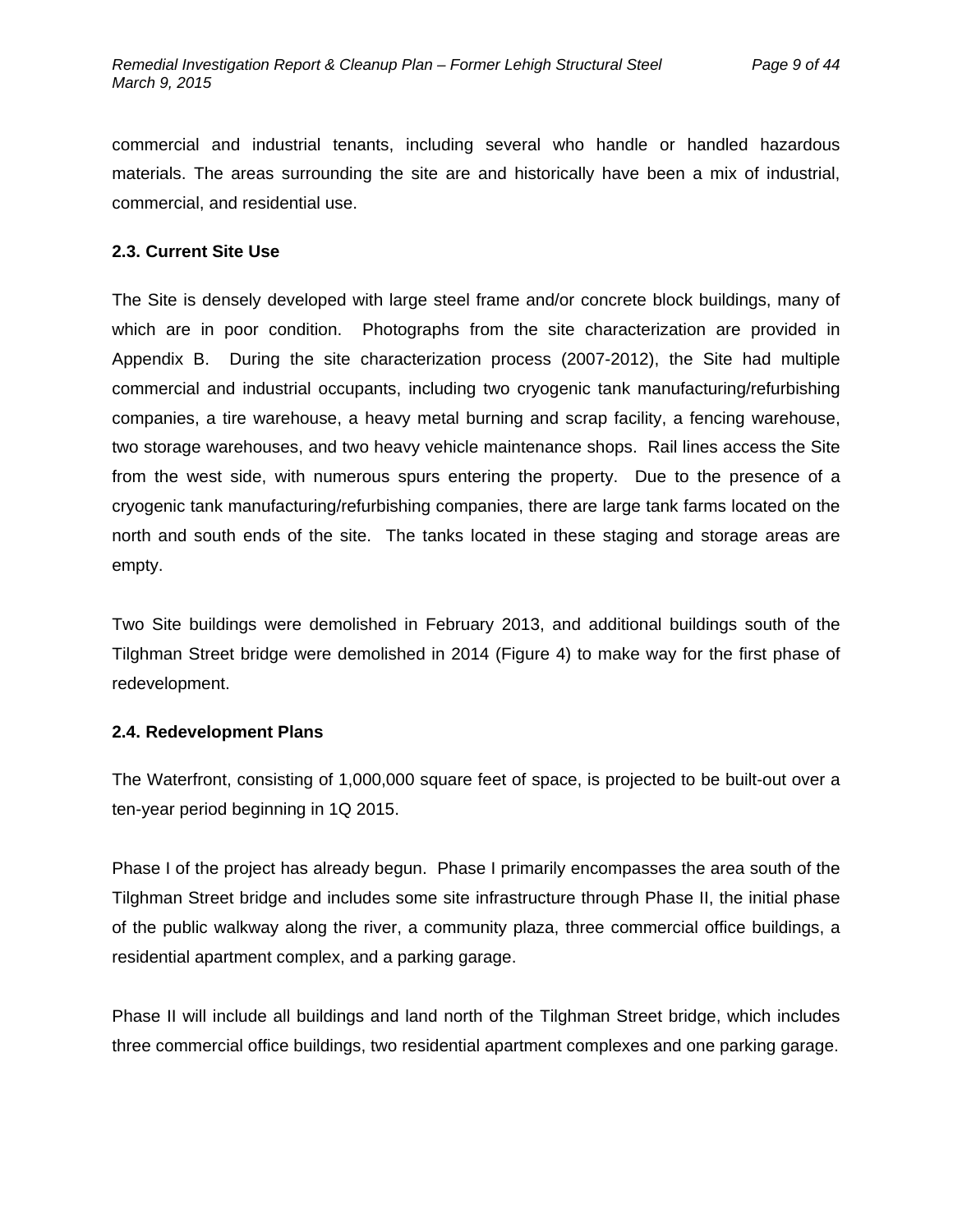### **3. PREVIOUS ENVIRONMENTAL REPORTS**

#### **3.1. 2007 Phase I ESA**

Moonstone completed a Phase I Environmental Site Assessment (ESA) for the subject property in 2007 to determine which parcels (if any) would require additional environmental investigation. The work was performed by Moonstone under a contract with the Lehigh Valley Economic Development Corporation (LVEDC), using a United States Environmental Protection Agency (USEPA) Brownfields Assessment Grant that was awarded to LVEDC. Appendix C contains the executive summary and figures from the 2007 Phase I ESA.

Based on the findings of the 2007 Phase I ESA, Moonstone performed a limited Phase II ESA in 2007 to investigate potential areas of concern.

#### **3.2. 2007 Limited Phase II ESA**

Moonstone's Limited Phase II ESA consisted of 22 soil samples from 15 soil boring locations at four areas of potential environmental concern (APECs). Figure 5 presents the boring locations on a historical site plan to show the areas of concern (frequently historical sources) being investigated.

| <b>Moonstone Soil Boring Summary</b> |                          |                          |                                                                                                            |  |  |
|--------------------------------------|--------------------------|--------------------------|------------------------------------------------------------------------------------------------------------|--|--|
| <b>APEC # : Name</b>                 | # Soil<br><b>Borings</b> | # Soil<br><b>Samples</b> | <b>Description of APEC</b>                                                                                 |  |  |
| 01 : Former USTs                     | 6                        | 6                        | Six former underground storage<br>tank (UST) locations.                                                    |  |  |
| 02 : ASTs in Bldg. #2                | $\mathcal{P}$            | 2                        | Two existing aboveground<br>storage tanks (ASTs) that were<br>not stored in secondary<br>containment.      |  |  |
| 03 : RediStrip Facility              | 2                        | 4                        | Floor and ground surface around<br>the open dip tanks at the<br>RediStrip (a.k.a. Kwik Strip)<br>facility. |  |  |
| 04 : Site-Wide Soil                  | 5                        | 10                       | Potential site-wide impacts from<br>historical use.                                                        |  |  |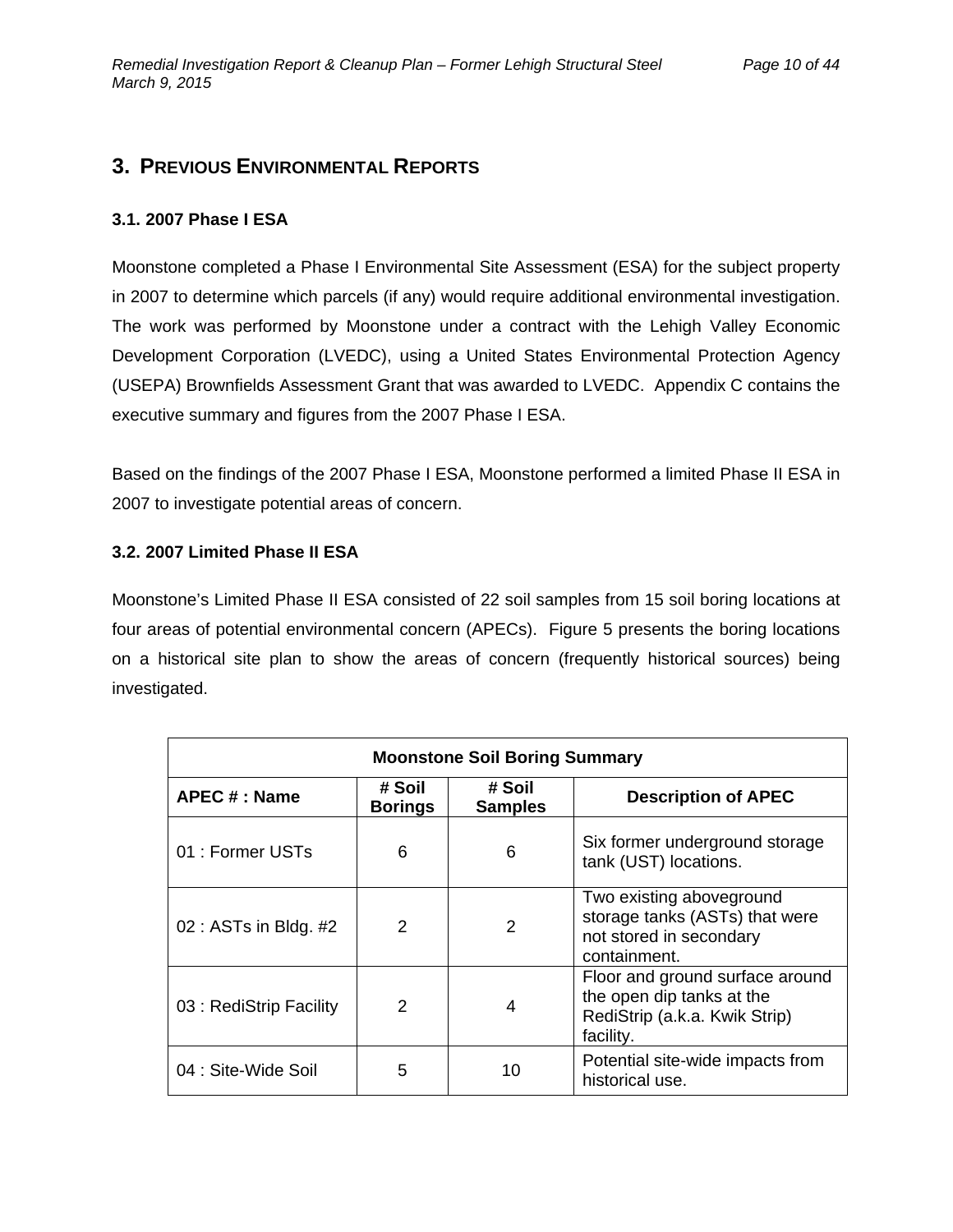Moonstone collected five grab samples of groundwater from temporary well points at existing soil boring locations (UST-G, SS-2, SS-3, SS-4, SS-5), but did not install any permanent groundwater monitoring wells. The locations of the temporary well points are indicated on a historical site map on Figure 5. The well points were installed to evaluate a) impacts from former USTs where soil borings indicated a release, and b) downgradient (point of compliance) groundwater quality.

The detailed findings of Moonstone's limited Phase II ESA are presented in Section 4: Site Characterization, and a copy of the report is located in Appendix D. The findings indicated that additional investigation of the site was warranted, and that the scope of work would exceed the grant funding available under Moonstone's contract with LVEDC. LVEDC assisted the prospective purchaser of the Site with obtaining a Targeted Brownfields Assessment Grant from the USEPA to further characterize the Site. The Targeted Brownfields Assessment was completed by USEPA's contractor, Tetra Tech Inc. in 2009.

#### **3.3. 2009 Phase II ESA**

Tetra Tech Inc. (Tetra Tech) performed additional investigation of the Site in 2009 under a USEPA Targeted Brownfields Assessment Grant. Tetra Tech's Phase II ESA consisted of 103 soil samples from 51 soil boring locations. Boring locations are indicated on Figure 6.

Tetra Tech also installed eight permanent monitoring wells at the Site and performed two rounds of groundwater sampling. Tetra Tech's monitoring well locations are indicated on Figure 7. Tetra Tech reported their findings in a report entitled "Final Trip Report for the Former Lehigh Structural Steel Site Groundwater and Soil Investigation, Allentown, PA," dated May 29, 2009. The details of Tetra Tech's Phase II ESA are presented in Section 4: Site Characterization. A copy of their report is included in Appendix E.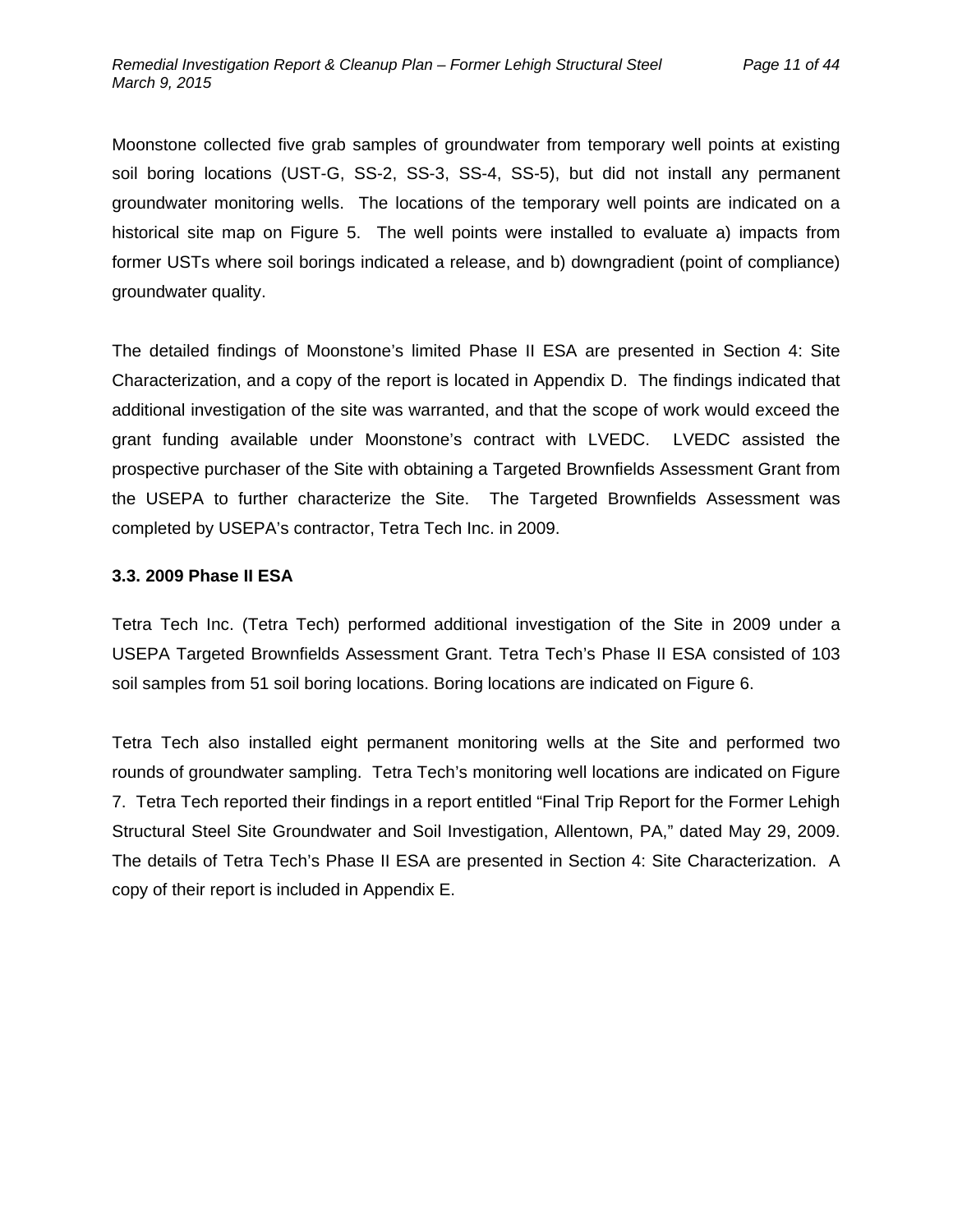| <b>Tetra Tech Soil Boring Summary</b>                                                               |               |    |                                                                                       |  |  |  |
|-----------------------------------------------------------------------------------------------------|---------------|----|---------------------------------------------------------------------------------------|--|--|--|
| # Soil<br># Soil<br>APEC # : Name<br><b>Description of APEC</b><br><b>Borings</b><br><b>Samples</b> |               |    |                                                                                       |  |  |  |
| $01 \cdot$ Two former<br>3,000-gallon<br>gasoline USTs                                              | 8             | 16 | Former underground storage tank<br>(UST) locations.                                   |  |  |  |
| 02 : Sussman Bros.<br><b>UST Removals</b>                                                           | 2             | 3  | Former USTs at adjacent parcel.                                                       |  |  |  |
| 03: Existing AST<br>outside Acme<br>Cryogenics                                                      | $\mathcal{P}$ | 4  | Aboveground storage tanks<br>(ASTs) that were not stored in<br>secondary containment. |  |  |  |
| 04 : Historical<br>acid/chloride use                                                                | 10            | 20 | Building #2, south of Tilghman<br>Street bridge; cryogenics facility.                 |  |  |  |
| 05 : RediStrip Facility                                                                             | 4             | 8  | RediStrip (a.k.a. Kwik Strip)<br>facility.                                            |  |  |  |
| 06 : Storm Drains                                                                                   | 5             | 11 | Exterior storm drains.                                                                |  |  |  |
| 07 : Site-Wide Soil                                                                                 | 20            | 41 | Potential site-wide impacts from<br>historical use.                                   |  |  |  |

#### **3.4. 2012 Phase I ESA**

Moonstone completed a new Phase I ESA for the subject property in 2012. The Phase I ESA was again completed under contract with LVEDC using USEPA Brownfields Assessment Grant funds. Appendix E contains the executive summary and figures from the 2012 Phase I ESA. The following Recognized Environmental Conditions (RECs) were identified:

#### **Off-Site Sources of Contamination**

The PADEP conducted an inspection in April 2009 based on a complaint, reference Parcel ID 640747079685, which is west of and adjacent to Site parcel A. During the inspection, composite samples from the adjacent parcel were taken and analyzed for Polychlorinated Biphenyl (PCB), Semi-Volatile Organic Compounds (SVOC), Volatile Organic Compounds (VOC), and metals. Analysis of the samples showed concentrations of lead, arsenic, iron, and benzo(a)pyrene in amounts greater than the PADEP direct contact limits. Cadmium and PCB Aroclor-1016 were also detected at levels of concern. A resolution to these issues was not reached until June 2010. There is no evidence that the property owner instituted any of the recommendations discussed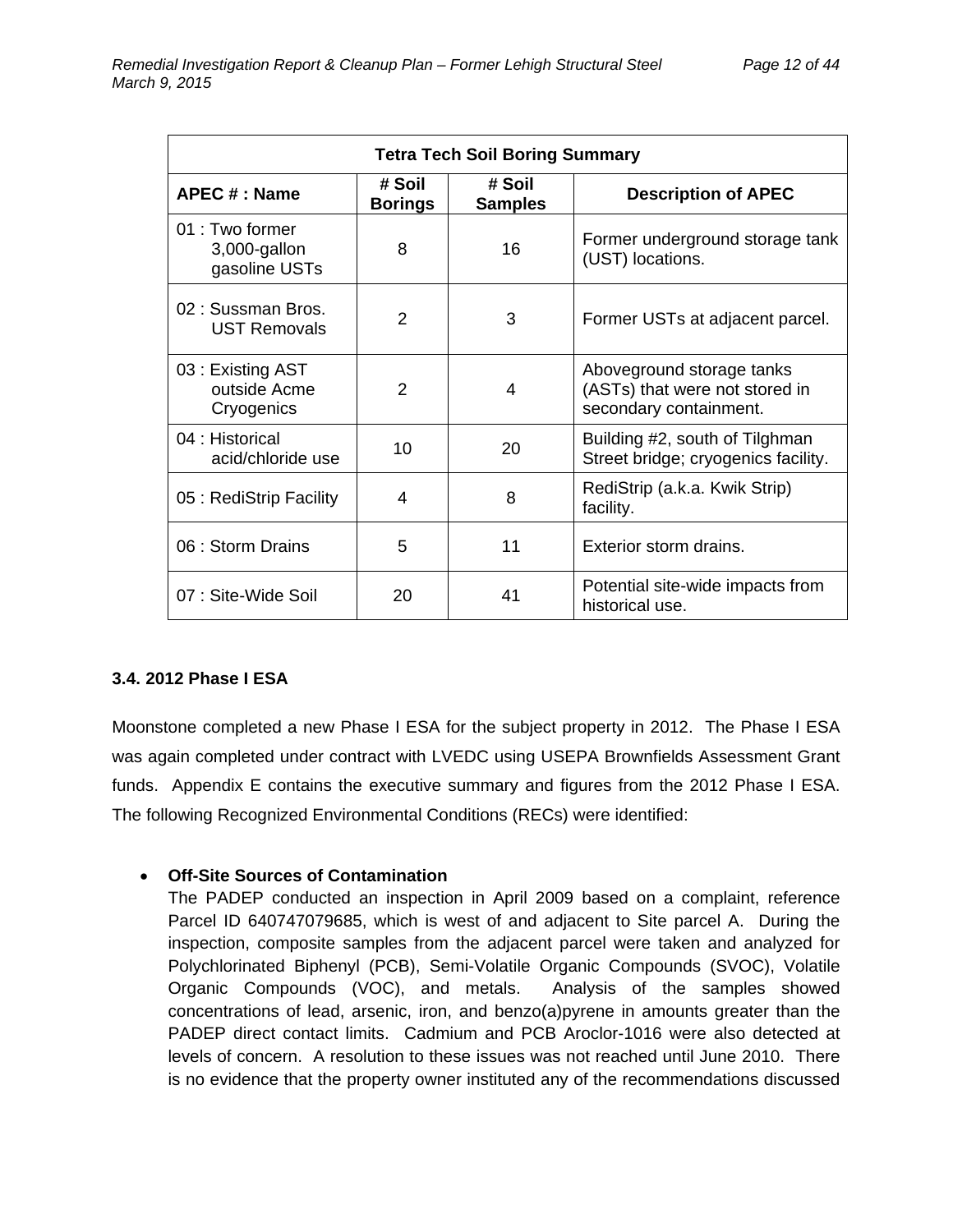during resolution. Therefore, it is possible that the conditions on the adjacent property have an impact on the Site property.

#### **Releases from Former On-Site Underground Storage Tanks (USTs)**

Although the PADEP files indicate that all USTs were removed from the site in 1989, subsequent environmental assessments performed by Moonstone and Tetra Tech indicate that two 3,000-gallon gasoline USTs had leaked prior to their removal. Petroleum-related compounds were detected in soil and groundwater in this area at concentrations exceeding the PADEP Residential MSCs.

### **Releases from On-Site Aboveground Storage Tanks (ASTs)**

A 275-gallon diesel AST, a 100-gallon diesel AST, and a 275-gallon waste oil AST all located in Building #2 are not in secondary containment. In addition, the waste oil container in the Replacement Parts building was cited for not meeting design standards. All the ASTs showed staining and signs of minor spills. Based on general maintenance and housekeeping in these areas, these ASTs are considered a material threat of a release from spills.

#### **Impacts to Groundwater**

Groundwater collected by Moonstone (2007) and Tetra Tech (2009) near two former 3,000-gallon USTs contained petroleum-related compounds at concentrations exceeding the PADEP Residential MSCs. Moonstone also found several SVOCs exceeding the PADEP Residential MSCs for groundwater at a separate location (MW-2), and Tetra Tech found manganese and iron at concentrations exceeding the EPA Screening Level (SL) for tap water and/or groundwater.

#### **Impacts from Historical Sludge Lagoon**

Drawings for the Acid Waste Treatment Plant for the Lehigh Structural Steel Company, dated December 4, 1947, indicate (in the notes section) that a sludge lagoon was located on the northwest section of the plant property. The exact location is not identified on the drawing, and it is unclear whether the lagoon was within the current Site boundaries. If the former lagoon is on-Site, it represents a potential pathway for regulated substances to enter the ground.

*NOTE: This lagoon was later determined to be off-site, to the north.*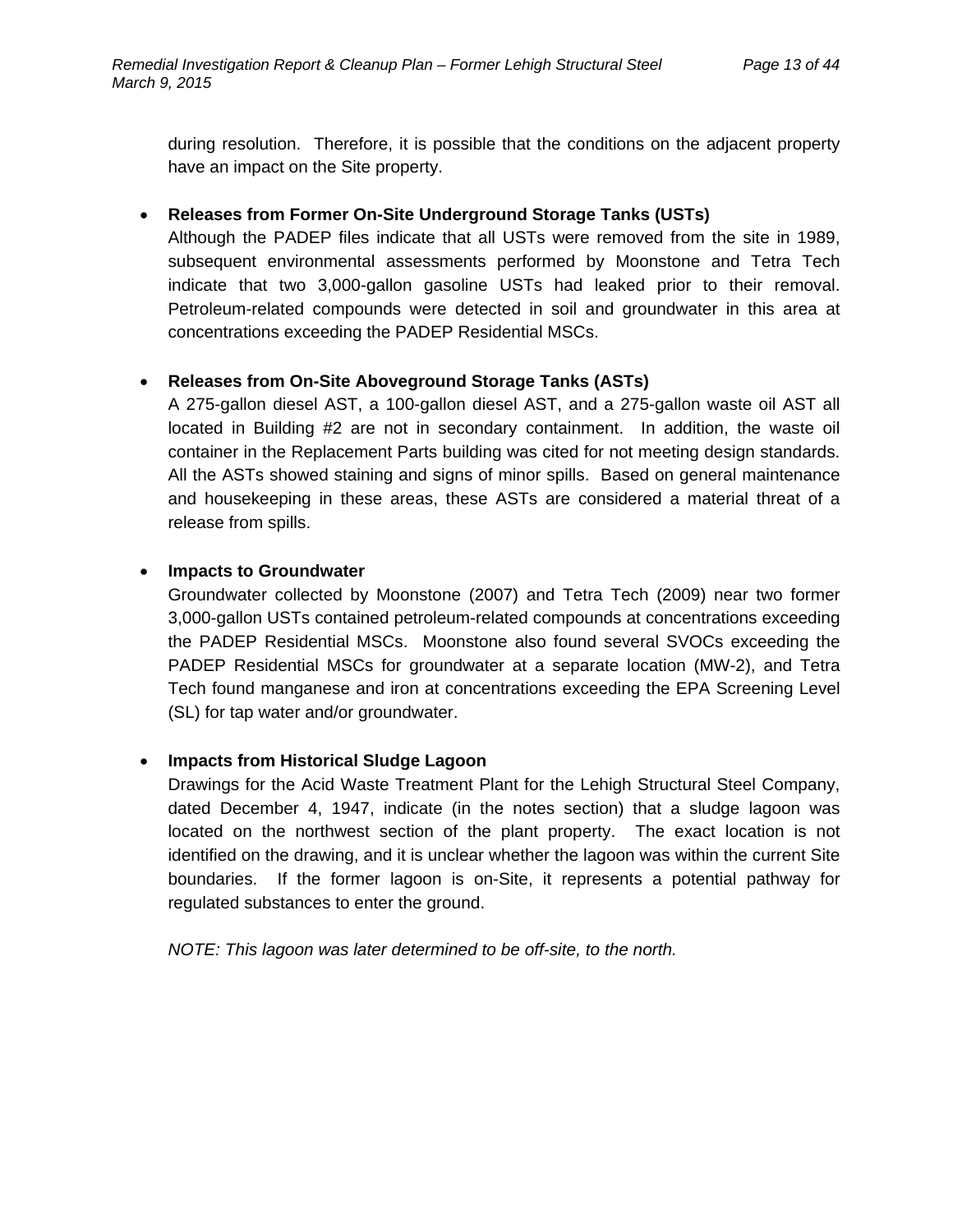#### **Impacts from Historical Use of Acids and Chlorides**

Historical galvanizing operations at the Site, which ceased in 1978, reportedly used sulfuric acid, hydrofluoric acid, zinc ammonium chloride, and potassium chloride. Tetra Tech collected a total of twenty (20) soil samples from the galvanizing operations area. The samples were analyzed for Priority Pollutant List (PPL) metals, sulfide, sulfate, chloride, and corrosivity (pH). Tetra Tech reported that two shallow zone soil samples contained cadmium and lead at concentrations exceeding PADEP MSCs, which may be associated with fill material.

#### **Heavy Metals in Soil**

Moonstone collected 10 soil samples from across the Site to characterize general soil conditions. Heavy metals antimony, arsenic, copper, and lead were found at concentrations exceeding the Residential and Non-Residential Statewide Health Standard (NR-SHS). In addition, Tetra Tech collected a total of 41 soil samples across the Site in November 2008. Tetra Tech reported that five of the 41 soil samples contained lead, cadmium, and/or zinc at concentrations exceeding the PADEP MSCs.

#### **Releases to the Storm Water Drainage System**

Intake grates for the storm water system are located throughout the Site, indoors and outdoors, frequently in the middle of active areas (e.g., scrap yard, maintenance areas). In November 2008, Tetra Tech selected five storm drains for sampling based on their current accessibility and proximity to current and/or historical industrial activities. According to Tetra Tech, two of the 11 soil samples contained VOCs at concentrations exceeding the PADEP MSC. The VOCs detected were 1,2,4-trimethylbenzene and 1,3,5-trimethylbenzene.

#### **3.5. 2012 Remedial Options Report**

In December 2012, Moonstone prepared a Remedial Options Report for the Site (Appendix G). For soil, the site was conceptually divided into two separate areas: a public walkway, which was evaluated using risk assessment, and the remainder of the site, where pathway elimination (engineering and institutional controls) was evaluated. For groundwater, remediation was evaluated using pathway elimination.

For the public walkway, risk assessment successfully addressed all contaminants except lead, but it required that PADEP agree with the underlying exposure assumptions, some of which were debatable. For lead, development of a site-specific MSC was not considered feasible due to the constraints of the model used to develop the standard. Some degree of pathway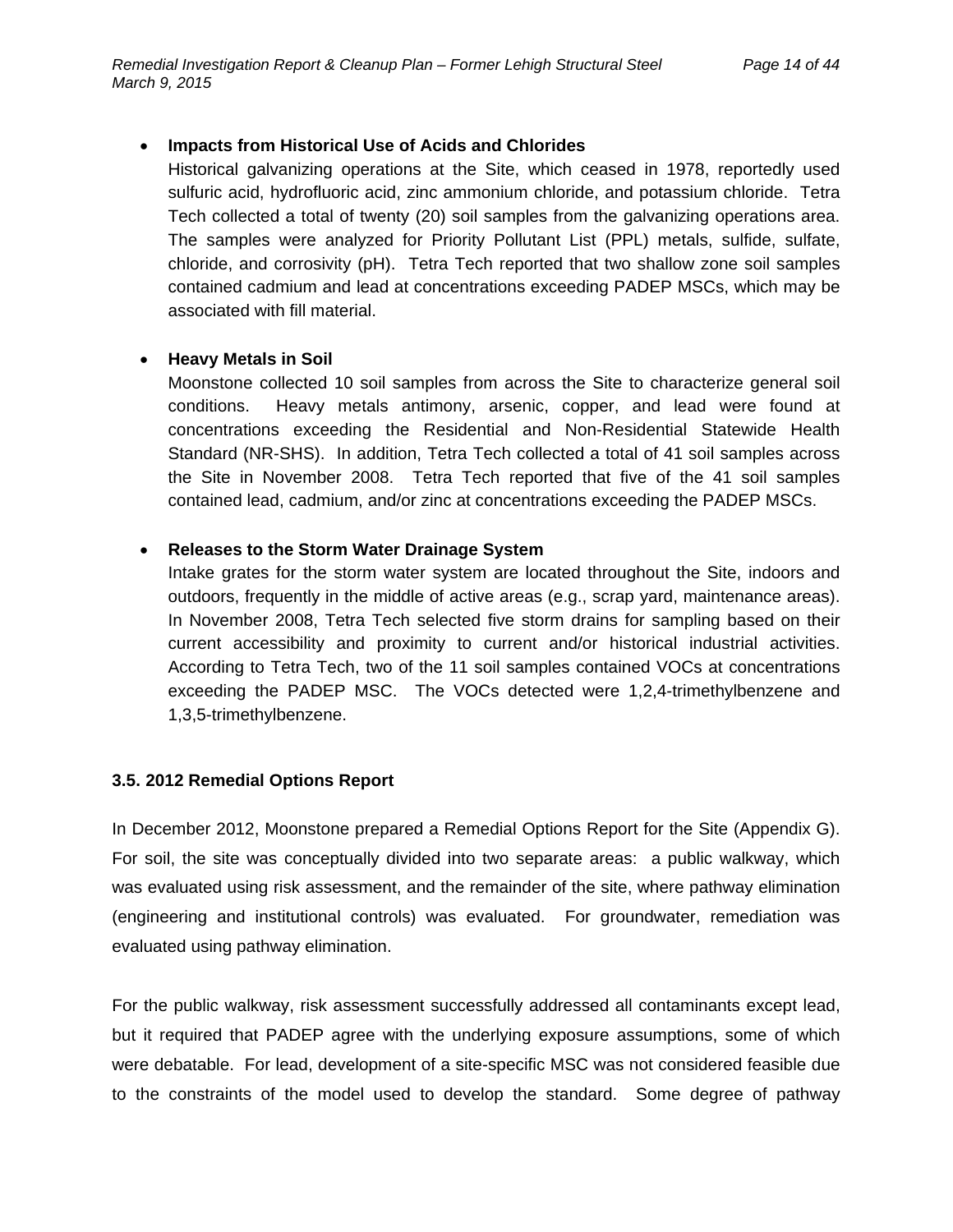elimination was considered likely to remediate lead along the public walkway to PADEP's satisfaction.

For areas of the Site not associated with the public walkway, impermeable surfaces will act as a cap that both eliminates direct contact routes of exposure (i.e., inhalation, ingestion) and mitigates the soil-to-groundwater pathway by reducing infiltration of storm water. A Cleanup Plan for the Site will outline the types of capping that will be used at the Site and the types of institutional controls that will be used to maintain the pathway elimination.

Specifically, the risk assessment involved development of site-specific MSCs based on anticipated site-specific exposure scenarios. While risk assessment successfully addresses all contaminants except lead, it requires that PADEP agree with the underlying assumptions about exposure, some of which may be open to debate. For lead, development of a site-specific MSC is not considered a feasible option. Some degree of pathway elimination will likely be required to remediate the public walkway to PADEP's satisfaction.

#### **3.6. 2013 Groundwater Sampling**

On June 21, 2013, Moonstone conducted groundwater sampling at seven of the eight monitoring wells Tetra Tech installed on Site in 2008. Well MW-4, which was centrally located on the Site, could not be found due to significant piles of metal-bearing debris and soil associated with and on-site scrap metal facility. The 2013 groundwater sampling was performed to verify that groundwater quality had not changed significantly since the 2008 sampling performed by Tetra Tech. In addition, Moonstone had the wells professionally surveyed so a groundwater equipotential map could be developed for the 2013 sampling event. The results of the 2013 sampling event are presented in Section 4.4.4.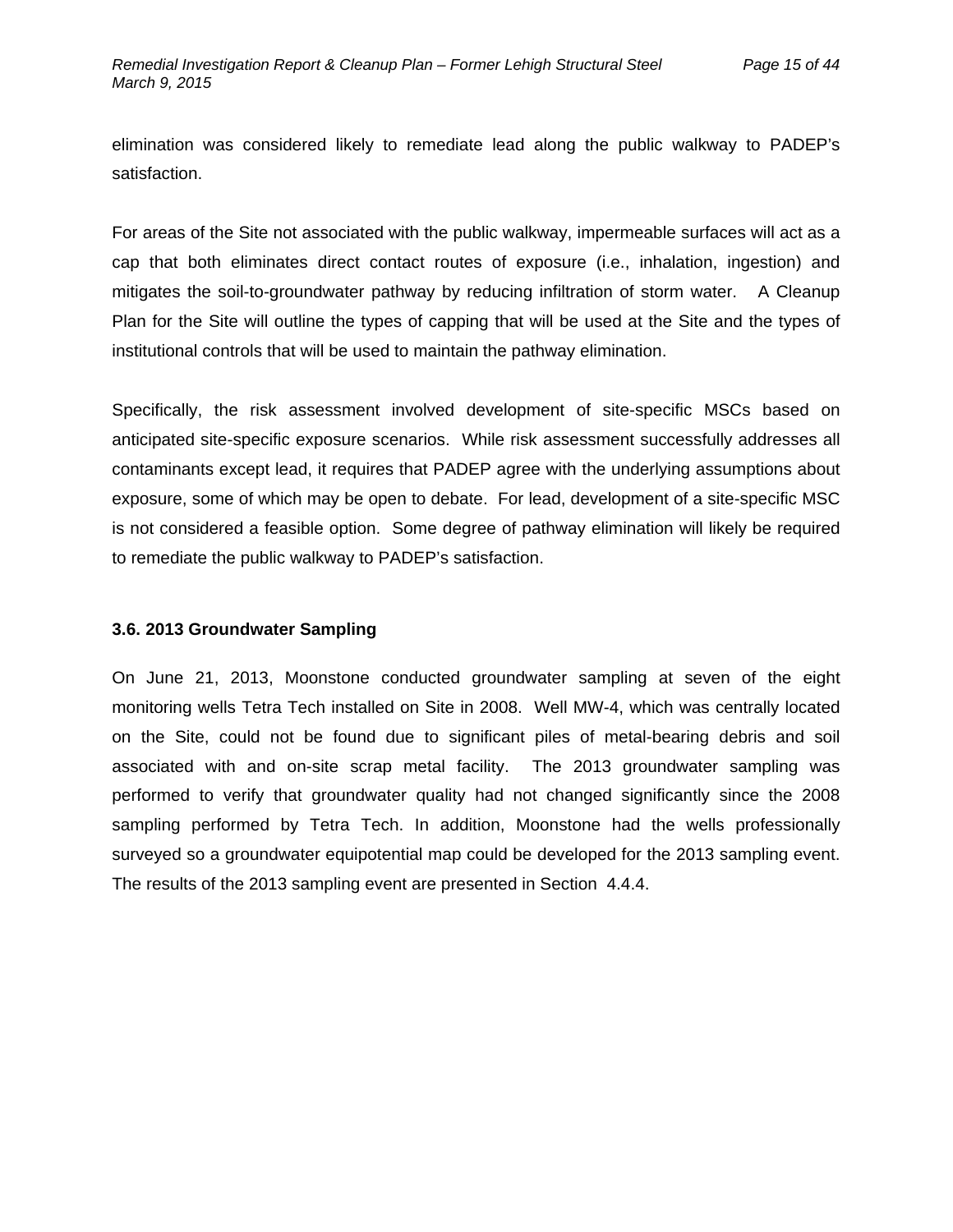### **4. SITE CHARACTERIZATION**

For the purpose of the Act 2 demonstration of attainment and the request for a Release of Liability, the "Site" consists of all seven (7) parcels listed in Section 2 and indicated on Figure 2 (parcels B-H).

Site characterization included sampling and analysis of soil and groundwater. Site characterization was completed in iterative steps from 2007 through 2013 by Moonstone and Tetra Tech, as summarized in the previous sections.

Moonstone issued a "Report of Findings, Former Lehigh Structural Steel Site," dated July 5, 2007 (2007 Phase II) and Tetra Tech issued a "Final Trip Report for the Former Lehigh Structural Steel Site Groundwater and Soil Investigation," dated May 29, 2009 (2009 Phase II). These reports summarized the findings of the Phase II investigations. Copies of these reports are included in Appendices D and E. Laboratory data reports received by Moonstone are presented in Appendix I.

#### **4.1. Sampling Design and Methods**

Based on the information obtained during previous environmental investigations of the site, and on intended use of the site for mixed residential and commercial purposes, areas of potential environmental concern were identified and investigated by Moonstone and Tetra Tech.

The methods Moonstone used to perform Phase II investigation were defined in Site-specific Sampling and Analysis Plans (SAPs) and in a Generic Quality Assurance Project Plan (QAPP) dated October 2006. The SAPs and the QAPP were approved by the United States Environmental Protection Agency (USEPA) prior to implementation and are included in Appendix H.<sup>1</sup> Monitoring well logs were not provided in Tetra Tech's 2009 Phase II report, but a summary of the well construction is provided in Section 4.4.2. Soil boring logs from Moonstone and Tetra Tech are located in Appendix J.

 $1$  This project was completed using funds from a United State Environmental Protection Agency (USEPA) Brownfields Assessment Grant, granted to the Lehigh Valley Land Recycling Initiative (LVLRI, a division of the Lehigh Valley Economic Development Corporation), in Bethlehem, Pennsylvania..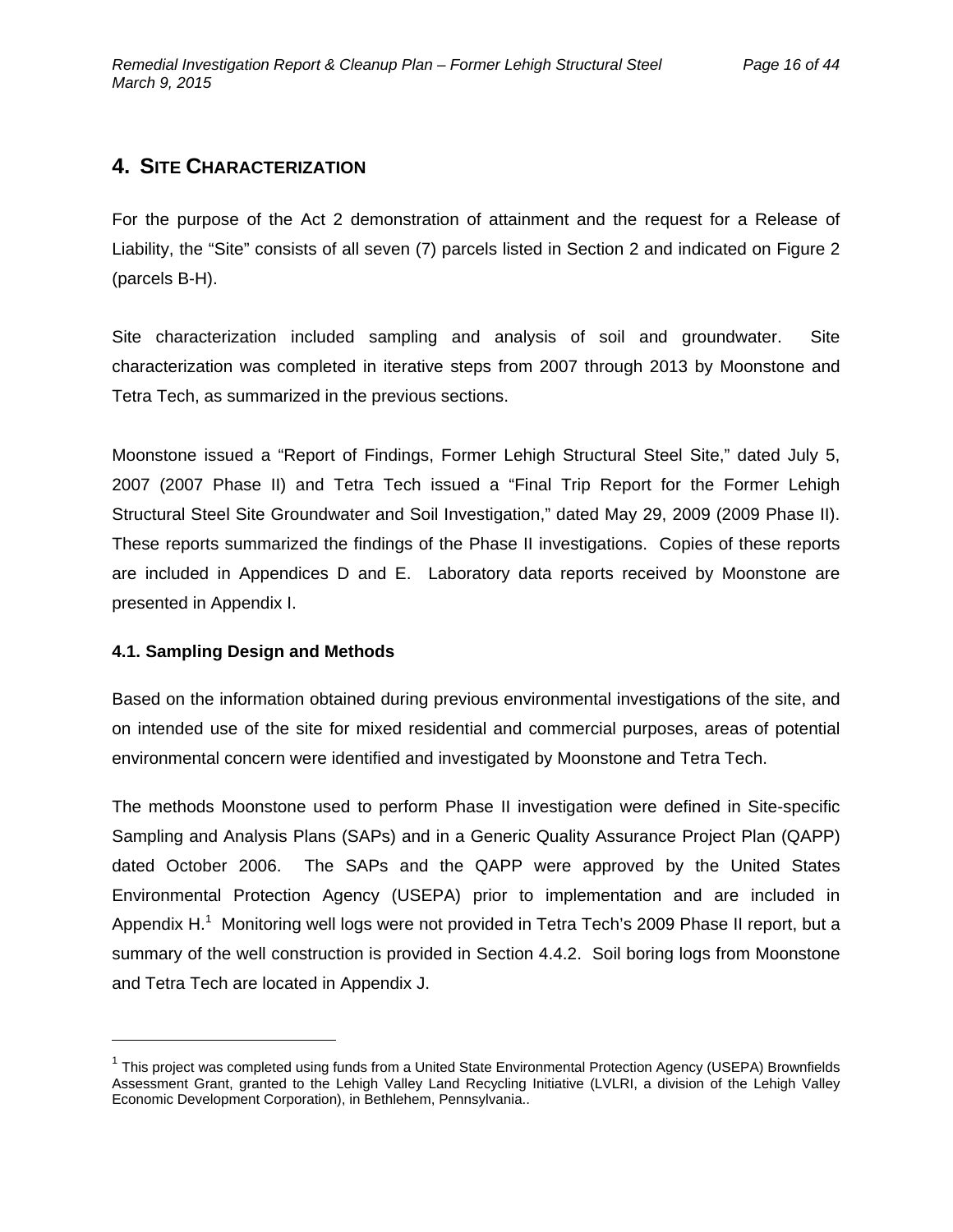The methods used by Tetra Tech were dictated by their contract with the EPA are described in their 2009 Phase II report, located in Appendix E.

#### **4.2. Quality Assurance and Quality Control Samples**

Moonstone collected quality assurance and quality control (QA/QC) samples to document the accuracy and reproducibility of the laboratory and field sampling techniques and protocols. The QA/QC results for blind duplicates are included in the data tables for comparison. Tetra Tech also collected QA/QC samples, as presented in their full report (Appendix E).

#### **4.3. Soil**

#### **4.3.1. Moonstone 2007 Phase II Field and Laboratory Methods**

During the 2007 Phase II, Moonstone collected a total of 22 soil samples from 15 soil boring locations. Soil borings were advanced with a four-foot long, two-inch diameter acetate-lined MacroCore™ to the desired depth interval using a truck-mounted GeoProbe<sup>™</sup>. The contents of each soil boring were screened with a photoionization detector (PID) at six-inch intervals, and inspected for soil attributes such as texture, odors, color, and staining, all of which were recorded in a field notebook. Soil samples collected for analysis from the MacroCore™ were transferred to laboratory-provided containers using a decontaminated stainless steel spoon. Filled sample containers were transferred to an ice-filled cooler and maintained at or below 4ºC until remanded to the laboratory. Sample information was recorded on the sample container, in a field logbook, and on the laboratory's chain of custody form.

From each boring, at least one discrete soil sample was collected from the depth that appeared to contain the highest concentration of contaminants based on field screening observations such as odors, staining, and PID readings. If no evidence of a release was observed in the field, samples were collected at the sampler's discretion. A summary of the soil boring data is provided below. Moonstone's soil boring locations are indicated on Figure 5, and soil boring logs are located in Appendix J.

Samples were sent to TestAmerica Laboratories in King of Prussia, Pennsylvania, for analysis.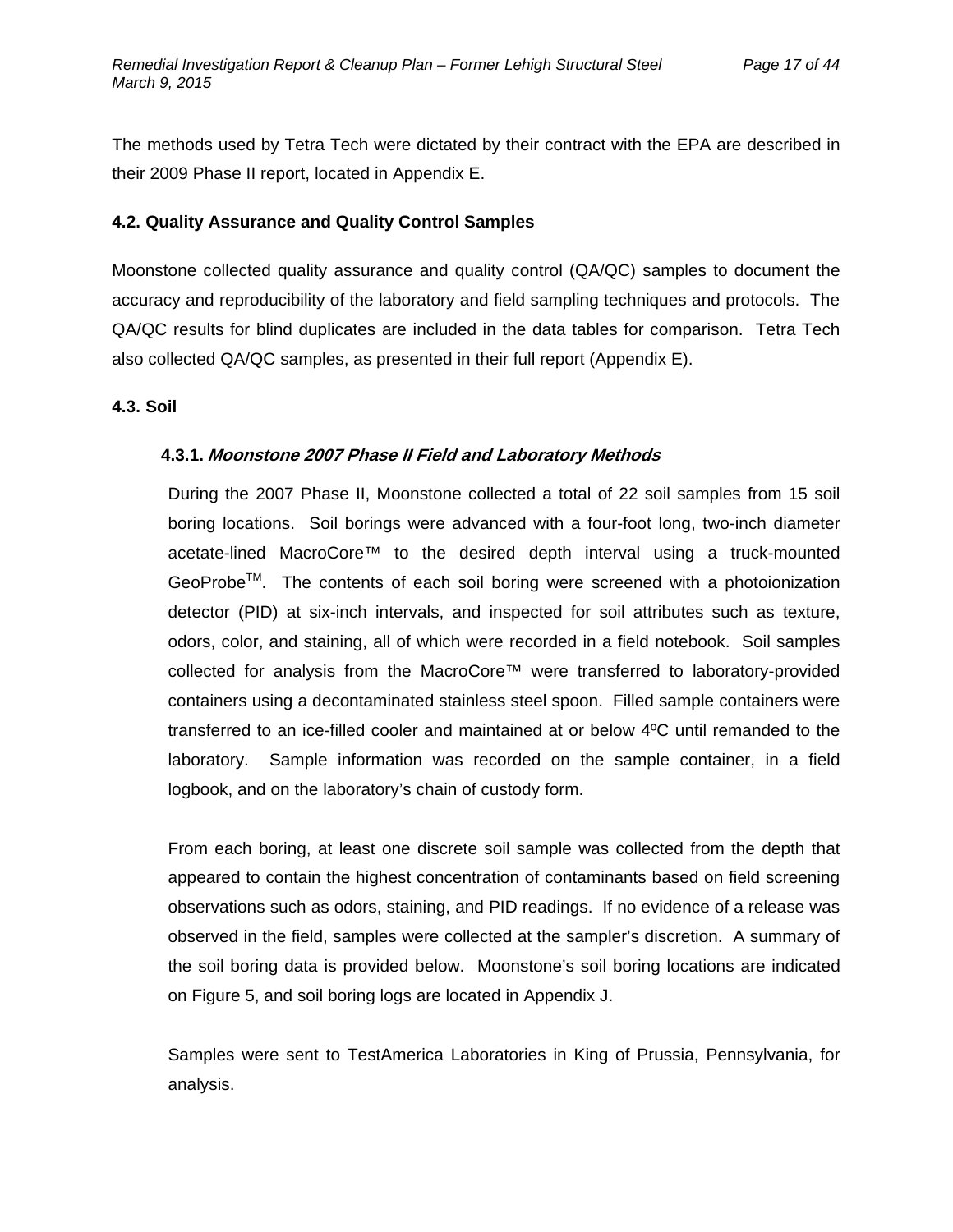| <b>Moonstone Soil Sampling Summary</b> |                          |                                                                                       |                                                                                                             |  |  |
|----------------------------------------|--------------------------|---------------------------------------------------------------------------------------|-------------------------------------------------------------------------------------------------------------|--|--|
| APEC # : Name                          | # Soil<br><b>Borings</b> | <b>Sampling</b>                                                                       | <b>Analysis</b>                                                                                             |  |  |
| 01 : Former USTs                       | 6                        | 6 samples<br>collected @<br>highest field<br>indication of a<br>release               | 5 for PADEP "short list"<br>petroleum-related<br>compounds; 1 for PADEP<br>full list petroleum<br>compounds |  |  |
| 02 : ASTs in Bldg. #2                  | $\mathcal{P}$            | 2 samples<br>collected 0-2 ft<br>bgs                                                  | 1 for PADEP "short list"<br>diesel compounds;<br>1 for PADEP "short list" used<br>motor oil compounds       |  |  |
| 03 : RediStrip Facility                | 2                        | 4 samples:<br>collected one 0-2<br>ft bgs and one 2-<br>15 ft bgs per soil<br>boring  | 4 for $pH$ ;<br>2 (0-2 ft bgs) for PPL metals                                                               |  |  |
| 04 : Site-Wide Soil                    | 5                        | 10 samples:<br>collected one 0-2<br>ft bgs and one 2-<br>15 ft bgs per soil<br>boring | 10 for VOCs, SVOCs, and<br>PPL metals                                                                       |  |  |

PADEP = Pennsylvania Department of Environmental Protection

VOC = Volatile Organic Compounds

SVOC = Semi-Volatile Organic Compounds

PPL = Priority Pollutant List

#### **4.3.2. Tetra Tech 2009 Phase II Field and Laboratory Methods**

A complete copy of Tetra Tech's Phase II report is included in Appendix E. Tetra Tech's 2009 Phase II consisted of 103 soil samples from 51 soil boring locations. Soil samples were collected in accordance with Tetra Tech SOP No. 005 "Soil Sampling" and Tetra Tech SOP No. 054 "Using the Geoprobe System". Boring samples were taken from the shallow zone (0-8 bgs) or the deep zone (8-16 bgs). A summary of the soil boring data is provided below. Tetra Tech's soil boring locations are shown on Figure 6 and soil boring logs are located in Appendix J.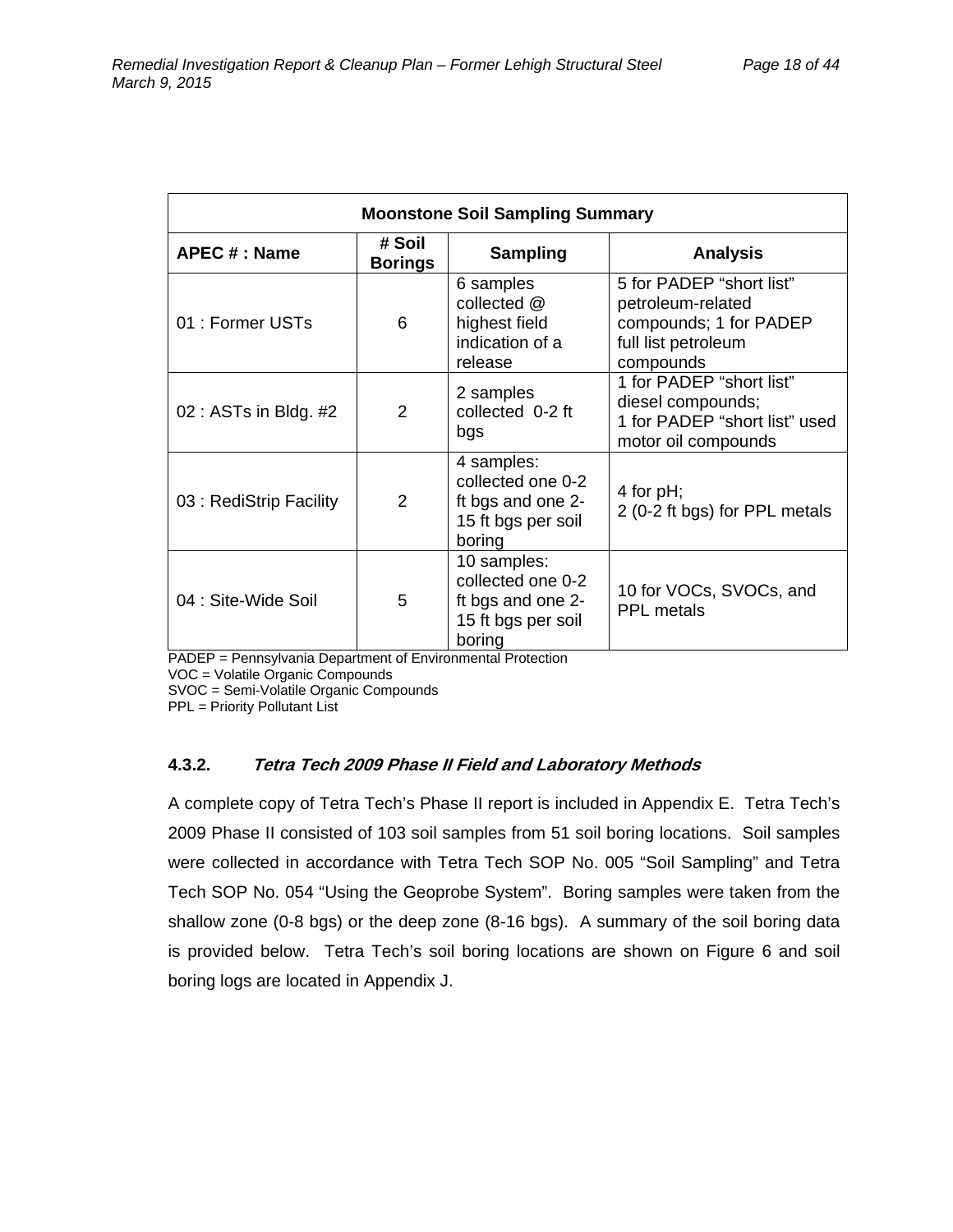| <b>Tetra Tech Soil Sampling Summary</b>                    |                |                                                                                                                                      |                                                                              |  |  |
|------------------------------------------------------------|----------------|--------------------------------------------------------------------------------------------------------------------------------------|------------------------------------------------------------------------------|--|--|
| # Soil<br>APEC # : Name<br><b>Borings</b>                  |                | <b>Sampling</b>                                                                                                                      | <b>Analysis</b>                                                              |  |  |
| 01 : Two former<br>3,000-gallon<br>gasoline<br><b>USTs</b> | 8              | 16 samples: collected one<br>from the "shallow zone"<br>and one from the "deep<br>zone" per soil boring                              | 16 for VOCs and total lead                                                   |  |  |
| 02: Sussman<br>Bros. UST<br>Removals                       | $\overline{2}$ | 3 samples collected: 2<br>from "deep zones" plus<br>one duplicate at a field-<br>observed contaminant                                | 3 for VOCs, SVOCs, and<br>metals                                             |  |  |
| 03: Existing AST<br>outside<br>Acme<br>Cryogenics          | $\overline{2}$ | 4 samples: collected one<br>from the "shallow zone"<br>and one from the "deep<br>zone" per soil boring                               | 4 for VOCs                                                                   |  |  |
| 04 : Historical<br>acid/chloride<br>use                    | 10             | 20 samples: collected one<br>from the "shallow zone"<br>and one from the "deep<br>zone" per soil boring                              | 20 for PPL metals,<br>sulfides, sulfates, chloride,<br>рH                    |  |  |
| 05: RediStrip<br>Facility                                  | 4              | 8 samples: collected one<br>from the "shallow zone"<br>and one from the "deep<br>zone" per soil boring                               | 4 (shallow zones) for pH;<br>4 (deep zones) for pH,<br>VOCs, and SVOCs, PCBs |  |  |
| 06 : Storm Drains                                          | 5              | 11 samples: collected one<br>from the "shallow zone"<br>and one from the "deep<br>zone" per soil boring, plus<br>one blind duplicate | 11 for VOCs, SVOCs, and<br><b>PPL</b> metals                                 |  |  |
| 07: Site-Wide<br>Soil                                      | 20             | 41 samples: collected one<br>from the "shallow zone"<br>and one from the "deep<br>zone" per soil boring, plus<br>one blind duplicate | 41 for VOCs, SVOCs, and<br><b>PPL</b> metals                                 |  |  |

VOC = Volatile Organic Compounds

SVOC = Semi-Volatile Organic Compounds

PPL = Priority Pollutant List

PCB = Polychlorinated Biphenyls

Soil samples were sent to KAP Technologies in The Woodlands, Texas, for organic analysis; Liberty Analytical Corporation in Cary, North Carolina, for inorganic analysis; EPA Region 3's Office of Analytical Services and Quality Assurance (OASQA) in Fort Meade, Maryland for pH, chloride, and sulfate analysis; and TestAmerica in Pittsburgh, Pennsylvania, for total sulfide analysis. Analytical data generated by the laboratories was validated by the EPA OASQA.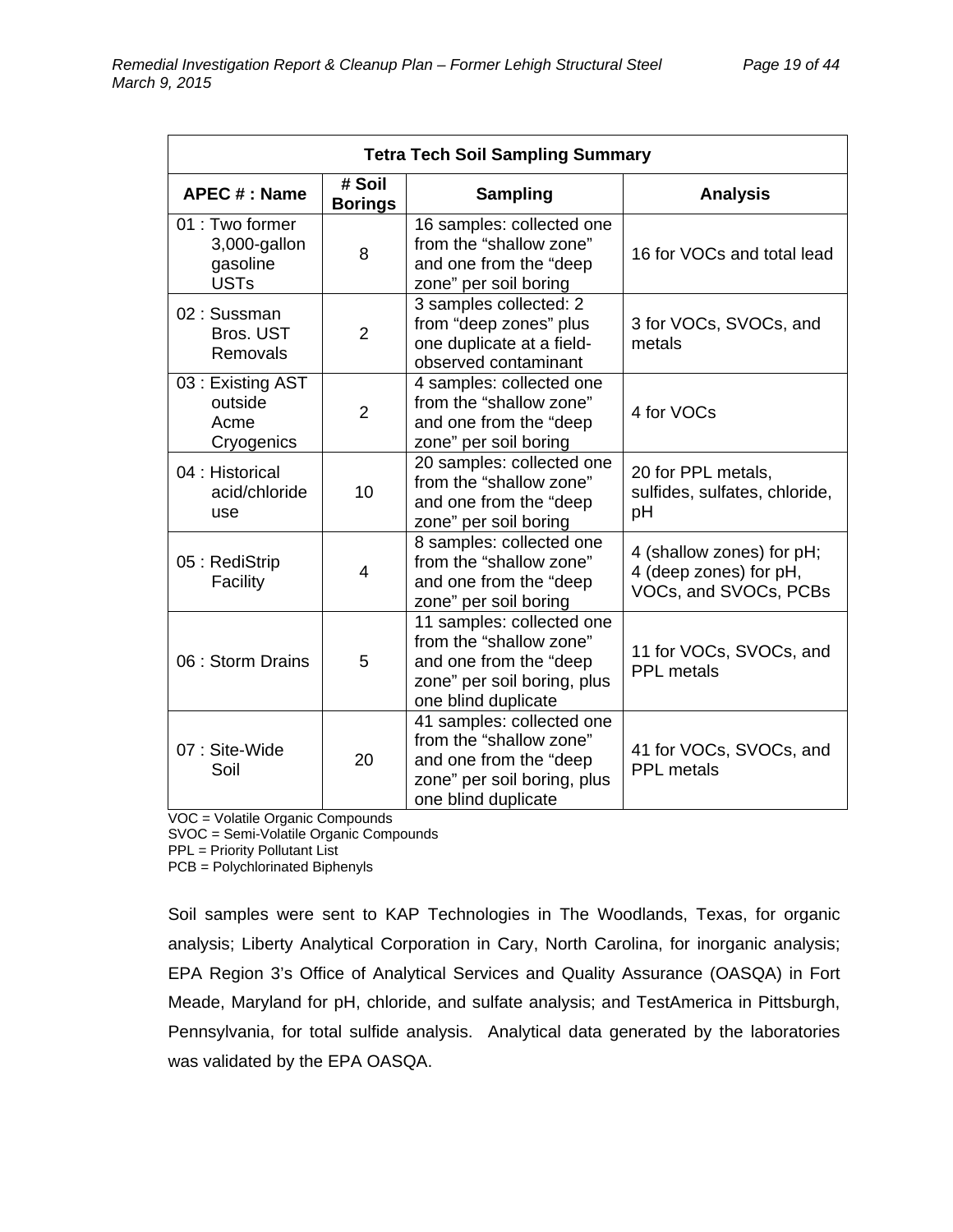#### **4.3.3. Findings for Soil**

Analytical results for soil were tabulated in each Phase II report, but the Medium Specific Concentrations (MSCs) to which they were compared are no longer current. Moonstone re-tabulated the analytical results and compared them to the current MSCs, as presented in Tables 1 through 5.

Table 1 shows the results for VOCs in soil, and Table 4 shows results for petroleum analysis, which includes several VOCs. Exceedances of the Residential MSCs for VOCs were observed in samples from two areas:

- 1) The former gasoline UST location (samples SB-01-B, SB-05-B, SB-27-B (from Table 1) and sample UST-G (from Table 4)); and
- 2) The northwest corner of Building 3, at the location of an ASTs without secondary containment (sample SB-11-A (Table 1)).

Exceedances at the former gasoline UST location were produced by samples collected from 8-15 feet below ground surface, as expected for a release from a buried tank. Here, the VOCs exceeding the Residential MSC also exceeded the Non-Residential MSC: benzene, 1,3,4-trimethylbenzene, and 1,3,5-trimenthylbenzene. The samples collected by Tetra Tech (Table 1) were collected from 14-15 feet below ground surface and may have been saturated with groundwater. The only other VOC exceedance of a Residential MSC was for soil sample SB-11-A, collected from 1-2 feet below ground surface in the vicinity of an AST at the northwest corner of Building 3. The exceedance was for 1,3,4-trimethylbenzene only, and exceeded only the Residential MSC (it was below the Non-Residential MSC).

Table 2 shows the results for SVOCs in soil, and Table 4 shows results for petroleum analysis, which includes several SVOCs. Exceedances of the Residential MSC for SVOCs were observed at several locations across the Site and appear to be associated with fill material and/or historical site use. The following SVOCs exceeded the Residential MSC for soil: benzo(a)anthracene, benzo(a)pyrene; benzo(b)fluoranthene; dibenzo(a,h)anthracene; 2,4-dinitrotoluene; and indeno(1,2,3-cd)pyrene. The most prevalent of these were benzo(a)pyrene and dibenzo(a,h)anthracene, which were the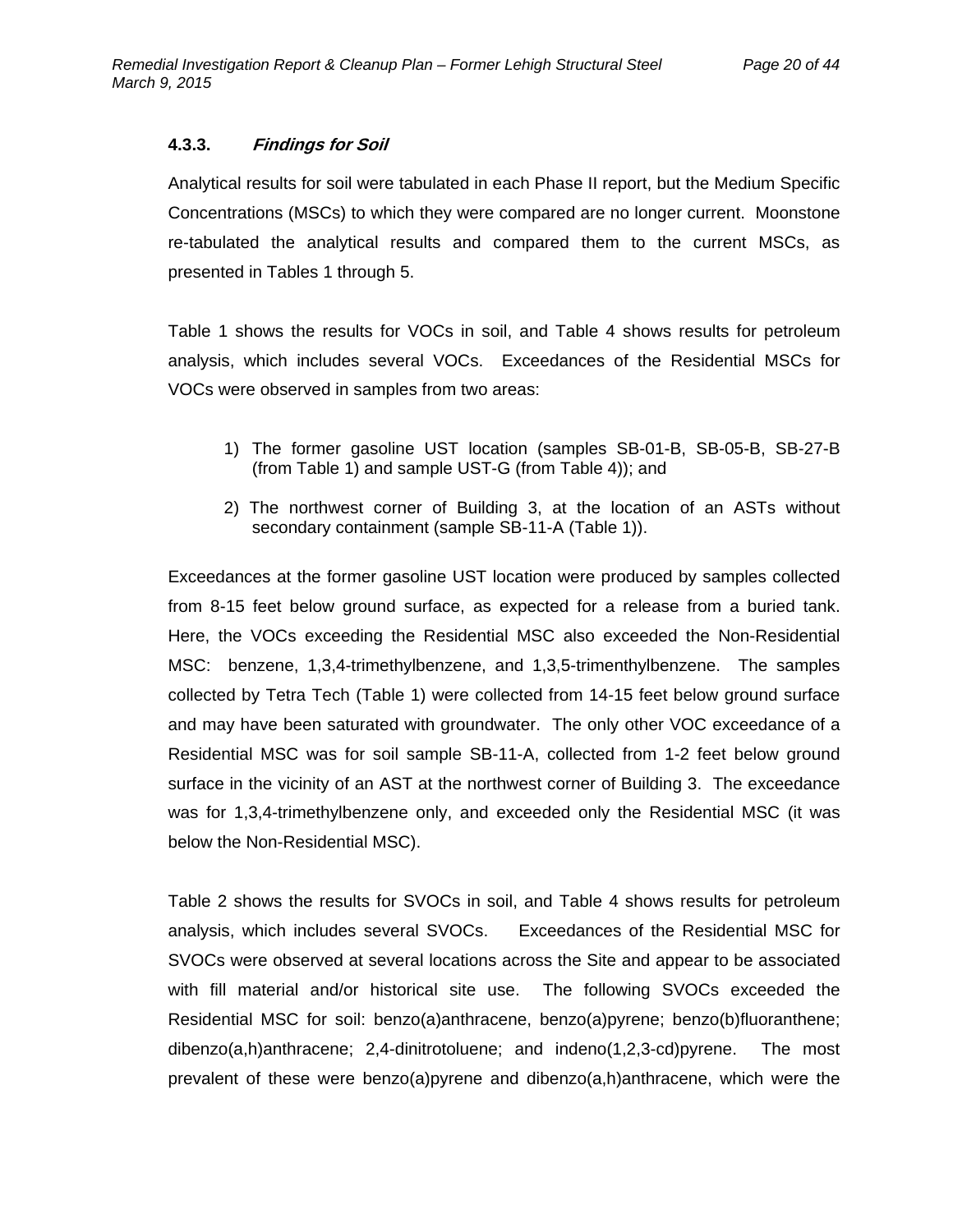only SVOC exceedances identified by Tetra Tech's extensive sampling. The other SVOCs exceeded the Residential MSC in only one sample: for 2-4-dinitrotoluene in sample SS-2(2'); and for the other SVOCs in sample SS-4(2'). None of the SVOC results exceeded the Non-Residential MSC.

Table 3 shows the results for inorganic analysis of soil, and Table 4 (for petroleum analysis) includes lead. The following metals exceeded the Residential MSC for soil: antimony, arsenic, cadmium, iron, lead, manganese, and zinc. With the exception of iron, all metals exceeding the Residential MSC also exceeded the Non-Residential MSC in at least one sample. Iron exceeded only the Residential MSC. Metals exceedances were distributed widely across the Site.

Table 5 shows the results for pesticide analysis of soil. No pesticides were identified at concentrations exceeding the Residential MSC, although many were detected.

There is no table for PCBs in soil. Only one soil sample contained a detectable PCB: Aroclor 1268 in Tetra Tech's sample FLSS-SB25-B, as documented in Appendix M of their report. The result did not exceed the Residential MSC.

Based on the comparison of data to the current standards, Moonstone identified the following compounds and/or metals at concentrations exceeding the PADEP's Residential MSCs for soil:

#### **EXCEEDANCES OF THE RESIDENTIAL MSC for SOIL:**

- Benzene;
- 1,3,4-Trimethylbenzene (a.k.a. 1,2,4- Trimethylbenzene);
- 1,3,5-Trimethylbenzene;
- Benzo(a)anthracene
- Benzo(a)pyrene;
- Benzo(b)fluoranthene;
- Dibenzo(a,h)anthracene;
- 2,4-Dinitrotoluene;
- $\bullet$  Indeno(1,2,3-cd)pyrene;
- Antimony;
- Arsenic;
- Cadmium;
- Iron;
- Lead;
- Manganese;
- Zinc.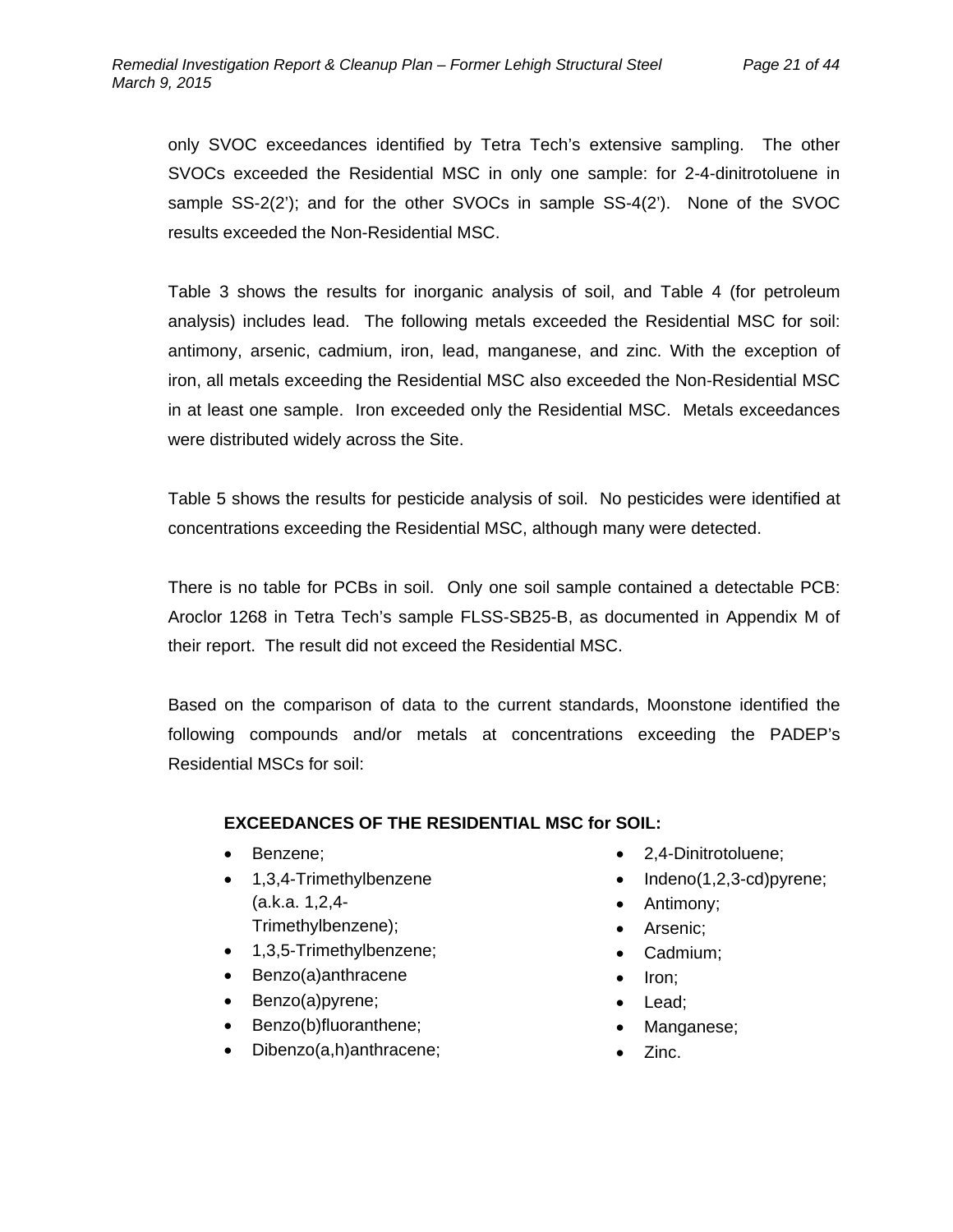#### **4.4. Groundwater**

#### **4.4.1. Moonstone 2007 Phase II Field and Laboratory Methods**

Moonstone's 2007 Phase II included a preliminary screening of groundwater to determine the presence/absence of site-wide groundwater issues. Groundwater grab samples were collected from five locations by installing temporary PVC well points in existing soil boreholes. The temporary monitoring well (MW) data are summarized below. Figure 5 shows the locations of the temporary well points.

| <b>Moonstone Groundwater Sampling</b>                     |                                                 |  |  |
|-----------------------------------------------------------|-------------------------------------------------|--|--|
| <b>Temporary</b><br>Location<br><b>Well Point ID</b>      |                                                 |  |  |
| in soil boring UST-G<br>MW-1<br>(APEC 01:Former USTs)     |                                                 |  |  |
| in soil boring SS-2<br>$MW-2$<br>(APEC 04:Site-Wide Soil) |                                                 |  |  |
| $MW-3$                                                    | in soil boring SS-3<br>(APEC 04:Site-Wide Soil) |  |  |
| in soil boring SS-4<br>MW-4<br>(APEC 04:Site-Wide Soil)   |                                                 |  |  |
| in soil boring SS-5<br>MW-5<br>(APEC 04:Site-Wide Soil)   |                                                 |  |  |

Three to five borehole volumes were purged from the borehole with a disposable polyethylene bailer. After purging was complete, the bailer was lowered into the borehole for sample retrieval. Groundwater samples were poured directly from the bailer into laboratory provided sampling bottles with the appropriate preservatives. Filled sample containers were transferred to an ice-filled cooler, maintained at or below 4°C until remanded to the laboratory. Sample information was recorded on the sample container, in a field logbook, and on the laboratory's chain of custody.

Groundwater grab samples were analyzed for VOCs, SVOCs, PPL Metals (dissolved). Samples were sent to Test America Laboratories in King of Prussia, Pennsylvania for analysis. Samples submitted for laboratory analysis of PPL Metals were submitted without preservation and were filtered at the laboratory prior to analysis.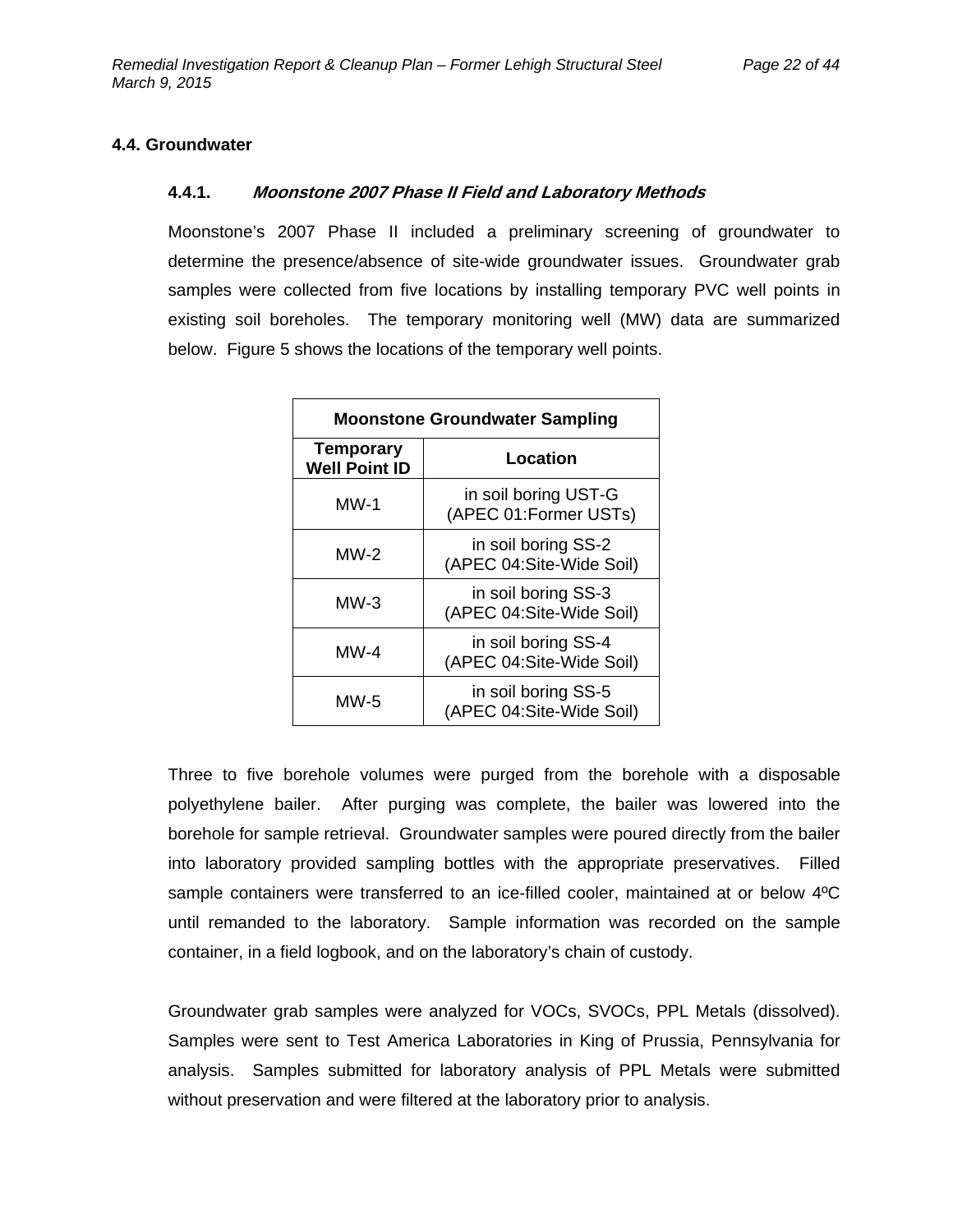#### **4.4.2. Tetra Tech 2009 Phase II Field and Laboratory Methods**

Tetra Tech supervised the installation of eight permanent, single-screened, monitoring wells between June 16 and 19, 2008. Wells MW-1 and MW-2 were drilled with an air rotary drill rig and wells MW-3 through MW-8 were drilled with a hollow-stem auger rig. All monitoring well drilling, installation, completion, and development activities were conducted in accordance with PADEP's *Groundwater Monitoring Manual* and Tetra Tech SOP No. 020, "Monitoring Well Installation" (see Appendix E). Well development activities were initiated no sooner than 24 hours after well completion by pumping until a minimum of three (3) borehole volumes had been purged and groundwater parameters had stabilized to within 10 percent. Monitoring well locations are presented on Figure 7. The well construction specifications are summarized below; detailed well logs were not included in Tetra Tech's 2009 Phase II report.

| <b>Tetra Tech Groundwater Sampling</b>                               |                   |                 |                           |  |  |  |
|----------------------------------------------------------------------|-------------------|-----------------|---------------------------|--|--|--|
| Well ID*                                                             | Location          | Well Depth (ft) | <b>Screen Length (ft)</b> |  |  |  |
| $MW-1$                                                               | West side of Site | 20.5            | 15                        |  |  |  |
| Near former 3,000-gal gasoline<br>$MW-2$<br><b>USTs</b><br>(APEC 01) |                   | 19.5            | 15                        |  |  |  |
| $MW-3$<br>West side of Site                                          |                   | Not reported    | 15                        |  |  |  |
| $MW-4$<br>North end of Building #2                                   |                   | 19              | 15                        |  |  |  |
| South end of RediStrip building<br>$MW-5$<br>(APEC 05)               |                   | 19              | 15.2                      |  |  |  |
| MW-6<br>Along Lehigh River                                           |                   | 18              | 15                        |  |  |  |
| <b>MW-7</b><br>Along Lehigh River                                    |                   | 18              | 15                        |  |  |  |
| $MW-8$<br>Along Lehigh River                                         |                   | 18              | 15                        |  |  |  |

*\* These well IDs do not correlate to the temporary well points installed by Moonstone.* 

Tetra Tech performed two rounds of groundwater sampling. The first round was conducted on July 7 and 8, 2008, the second round was conducted on July 21, 2008. Groundwater grab samples were analyzed for VOCs, SVOCs, and PPL metals (dissolved) for the first round; for the second round, pesticide analysis was added.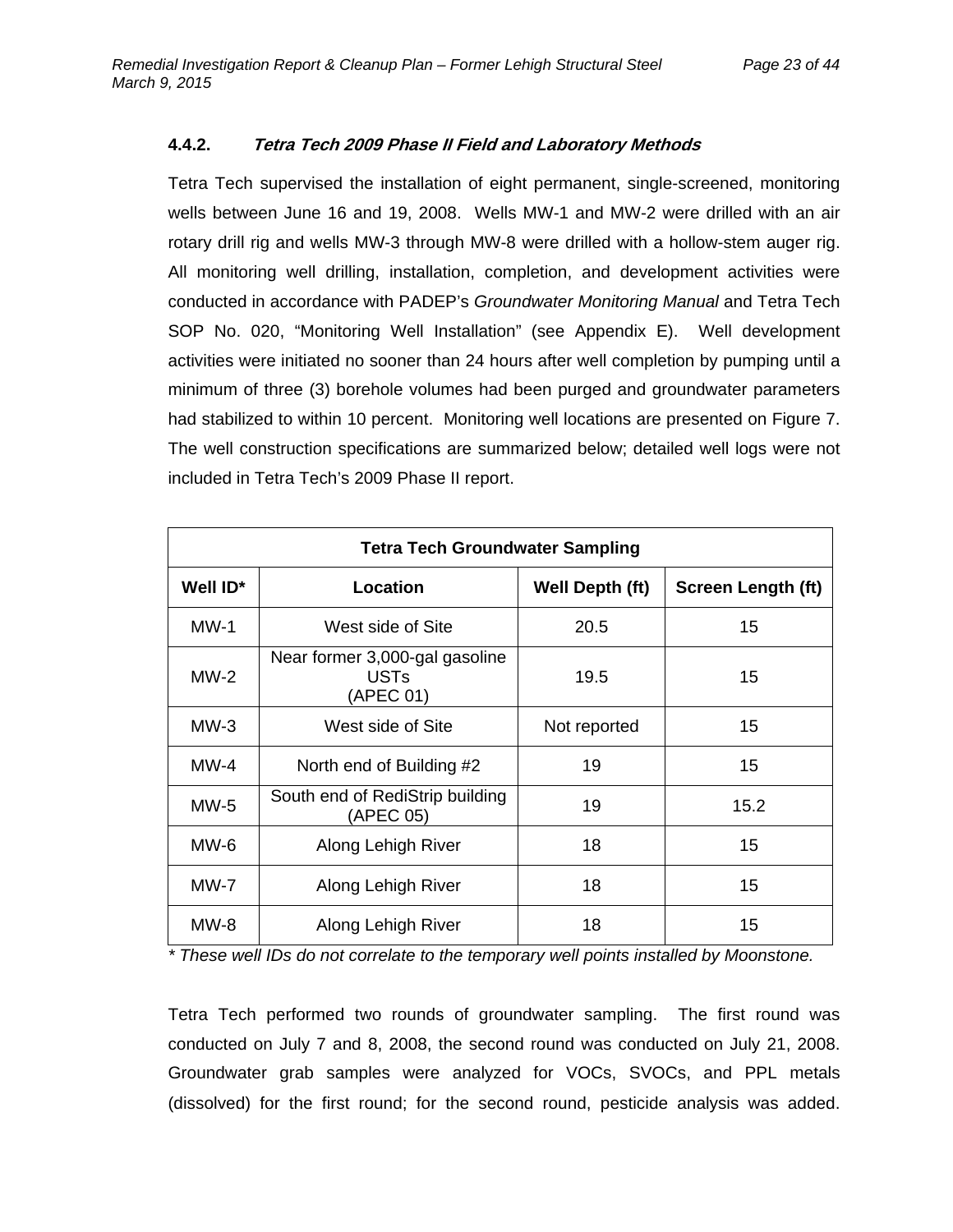Although the text of their report indicates that PCBs were also analyzed for the second round, the data tables do not include any PCB results or any indication that they were submitted. A total of 12 samples were analyzed during each round, including one sample per monitoring well, a blind duplicate, field blank, trip blank, and rinsate blank.

The first round of groundwater samples were sent to KAP Technologies in The Woodlands, Texas, for organic analysis and Liberty Analytical Corporation in Cary, North Carolina, for inorganic analysis. Second round groundwater samples were sent to Datachem Laboratories, Inc. in Salt Lake City, Utah, for organic analysis and Liberty Analytical Corporation in Cary, North Carolina, for inorganic analysis.

#### **4.4.3. Moonstone 2013 Field and Laboratory Methods**

On June 21, 2013, Moonstone conducted groundwater sampling at seven of the eight monitoring wells Tetra Tech installed on Site in 2009. Well MW-4, which was centrally located on the Site, could not be found due to significant piles of metal-bearing debris and soil associated with an on-site scrap metal facility.

Groundwater was purged from each well using a low-flow peristaltic pump. Field measurements of depth to water, temperature, pH, conductivity, dissolved oxygen, turbidity, and general description of water were recorded in a field notebook. Samples were taken after purge measurements became stable (±10%) and were pumped directly from the peristaltic tubing into laboratory-provided sampling bottles with the appropriate preservatives. Samples submitted for laboratory analysis of PPL Metals were fieldfiltered prior to sample collection. Filled sample containers were transferred to an icefilled cooler, maintained at or below 4ºC until remanded to the laboratory. Sample information was recorded on the sample container, in a field logbook, and on the laboratory's chain of custody. All field equipment was decontaminated with nonphosphate detergent and distilled water between each well and after the final well.

Seven groundwater grab samples and one blind duplicate were analyzed for VOCs, SVOCs, and PPL Metals (dissolved). Samples were sent to Test America Laboratories in King of Prussia, Pennsylvania for analysis.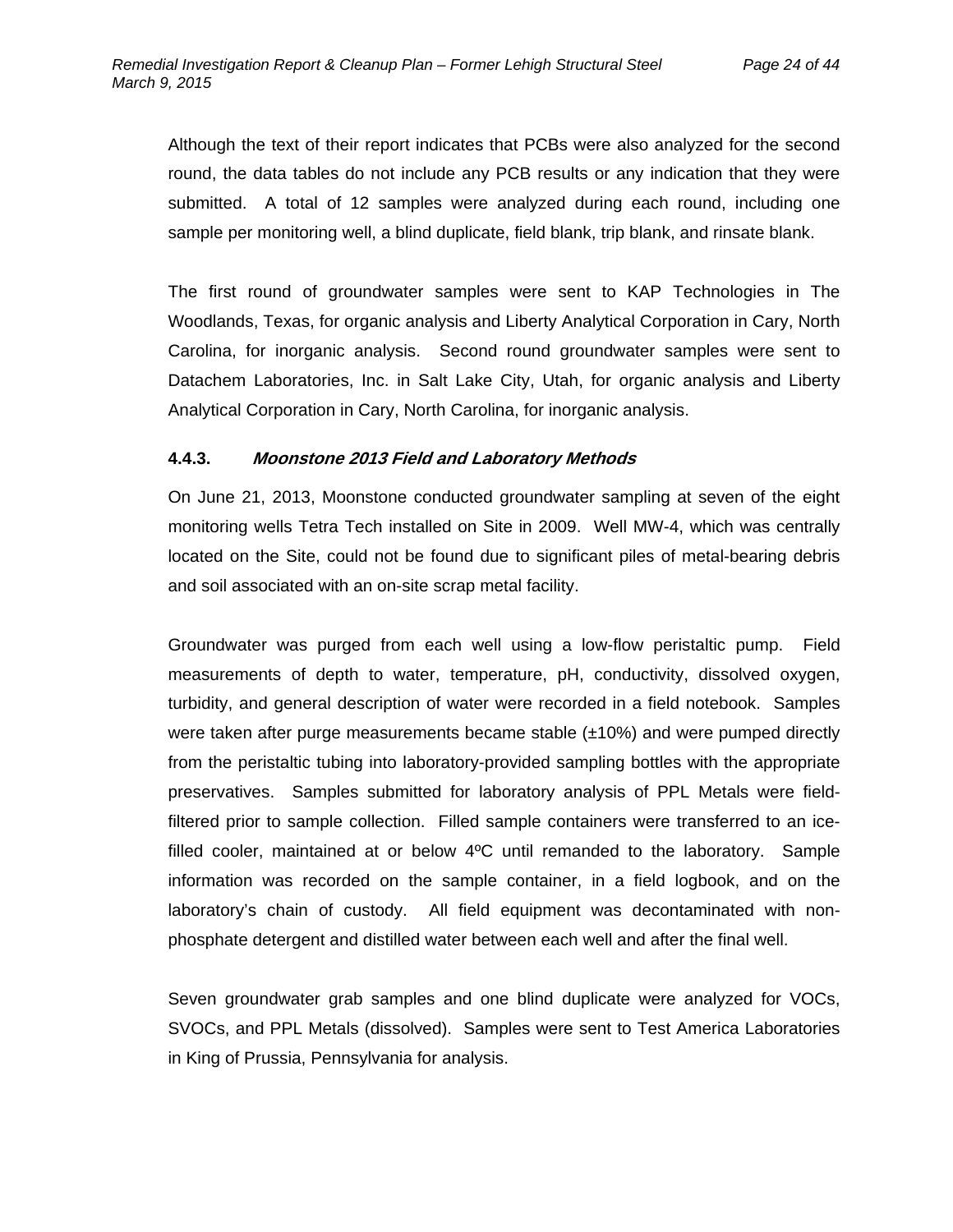#### **4.4.4. Findings for Groundwater**

The seven monitoring wells sampled in 2013 were surveyed for location and elevation so that groundwater elevation data could be contoured. The resulting groundwater equipotential map is included in Appendix K and is shown on Figure 8. The map indicates that groundwater flows from the Site towards the Lehigh River, sometimes in a straight line, and sometimes in a circuitous route. There is an anomalously high area in the middle of the Site, around MW-5. This localized high point in the water table appears to make water to flow radially away from MW-5 for a short distance before returning to an easterly flow direction. Based on the groundwater equipotential map and the general topography of the area around the Site, groundwater from the Site is expected to flow into the Lehigh River.

Analytical results were tabulated in both the Moonstone 2007 and the Tetra Tech 2009 Phase II reports, but the MSCs to which results were compared are no longer current. Moonstone re-tabulated the groundwater analytical results and compared them to the current MSCs, as presented in Tables 6 through 8. The 2013 groundwater analytical data are included in the tables.

Table 6 shows the results for VOCs in groundwater. Moonstone's temporary well points produced exceedances of the Residential MSC for benzene and ethylbenzene at the former gasoline UST location. Tetra Tech's permanent well at this location (MW-2) confirmed the presence of benzene at concentrations exceeding the Residential MSC, but did not reproduce the ethylbenzene exceedance. No other VOC exceedances were documented in other wells at the Site.

Table 7 shows the results for SVOCs in groundwater. Moonstone's temporary well points produced exceedances of the Residential MSC at two areas:

- 1) The former gasoline UST location (point "MW-1" had exceedances for benzo(a)anthracene, benzo(g,h,i)perylene, dibenzo(a,h)anthracene, indeno(1,2,3-cd)pyrene, 2-methylnaphthalene, and naphthalene); and
- 2) The north end of Building 1 (point "MW-2" had exceedances for benzo(a)anthracene, benzo(a)pyrene, benzo(b)fluoranthene, benzo(g,h,i)perylene, benzo(k)fluoranthene, and chrysene.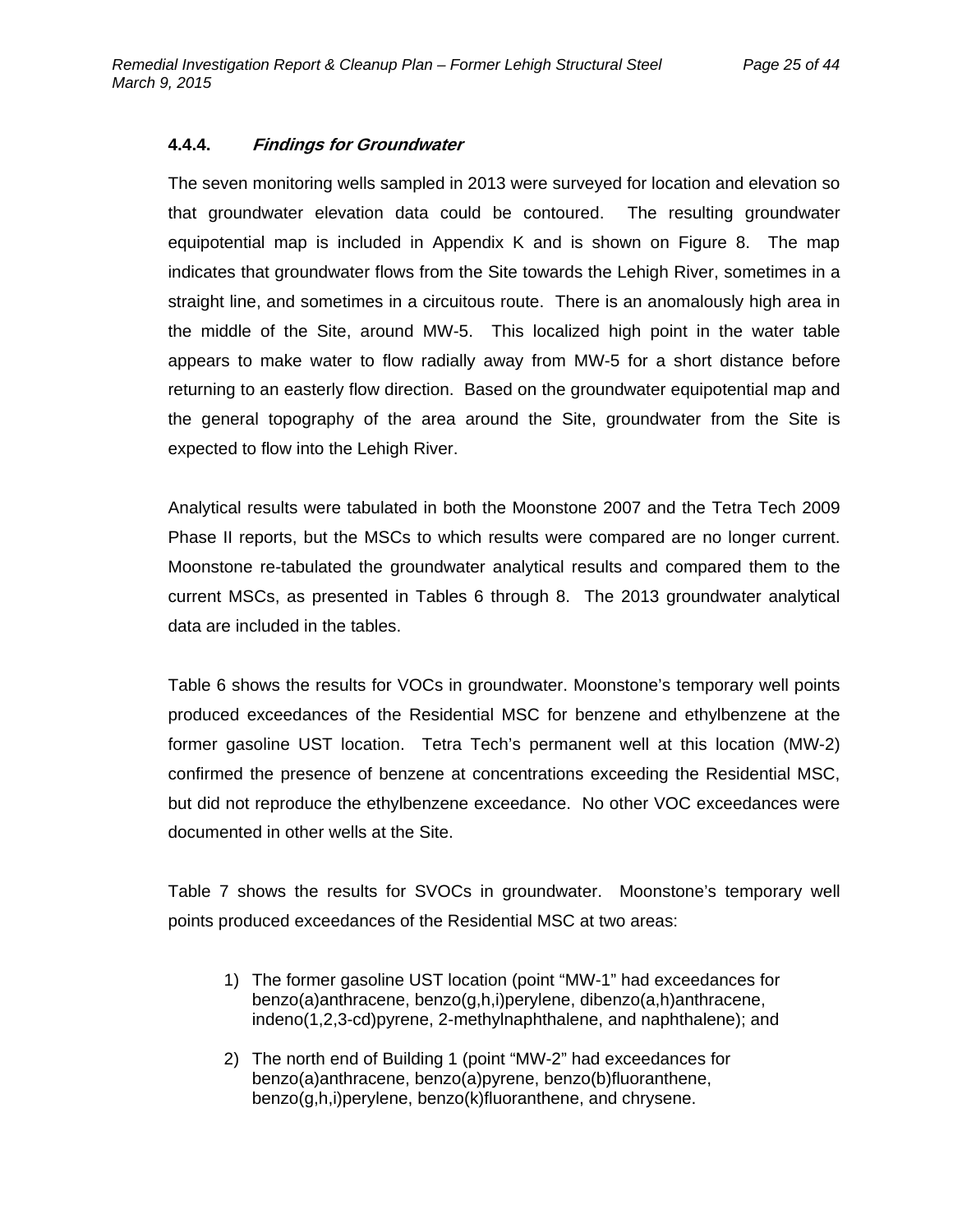With the exception on benzo(a)pyrene and indeno(1,2,3-cd)pyrene, SVOCs exceeding the Residential MSC also exceeded the Non-Residential MSC. None of the SVOC exceedances were reproduced in the permanent monitoring wells -- no SVOCs exceedances were reported from any of the permanent wells and very few SVOCS were even detected.

Tetra Tech's analysis also detected 0.16 µg/L of alpha-chlordane (a pesticide) in the second round of sampling for MW-5 (sample FLSS-GW-05B). At the time of analysis, alpha-chlordane had an MSC of 2 µg/L, but the 2011 updated MSC list does not include this pesticide.

Table 8 shows the results for inorganic analysis of groundwater. The temporary well point installed by Moonstone at the former gasoline UST location ("MW-1") had arsenic and lead results that exceeded the Residential MSC, and the temporary well point at the base of the Tilghman Street bridge at the top of the river bank ("MW-4") had a lead exceedance. These exceedances were not reproduced in the permanent monitoring wells. The permanent wells identified the following metals exceedances:

- Aluminum, iron, manganese, and zinc at MW-7 (along the river, south end of Site);
- Aluminum, iron, and manganese at MW-2 (former gasoline UST location)
- Iron and manganese at MW-5 (west of MW-7, south end of the Site) and MW-8 (along the river, north of Tilghman Street);
- Manganese at MW-3 (western (e.g., upgradient) property boundary) near Tilghman Street) and MW-4 (south central part of the Site); and
- $\bullet$  Iron at MW-6 (along the river, southern tip of Site).

Based on the comparison of data to the current standards, Moonstone identified the following compounds and/or metals at concentrations exceeding the PADEP's Residential MSCs for groundwater: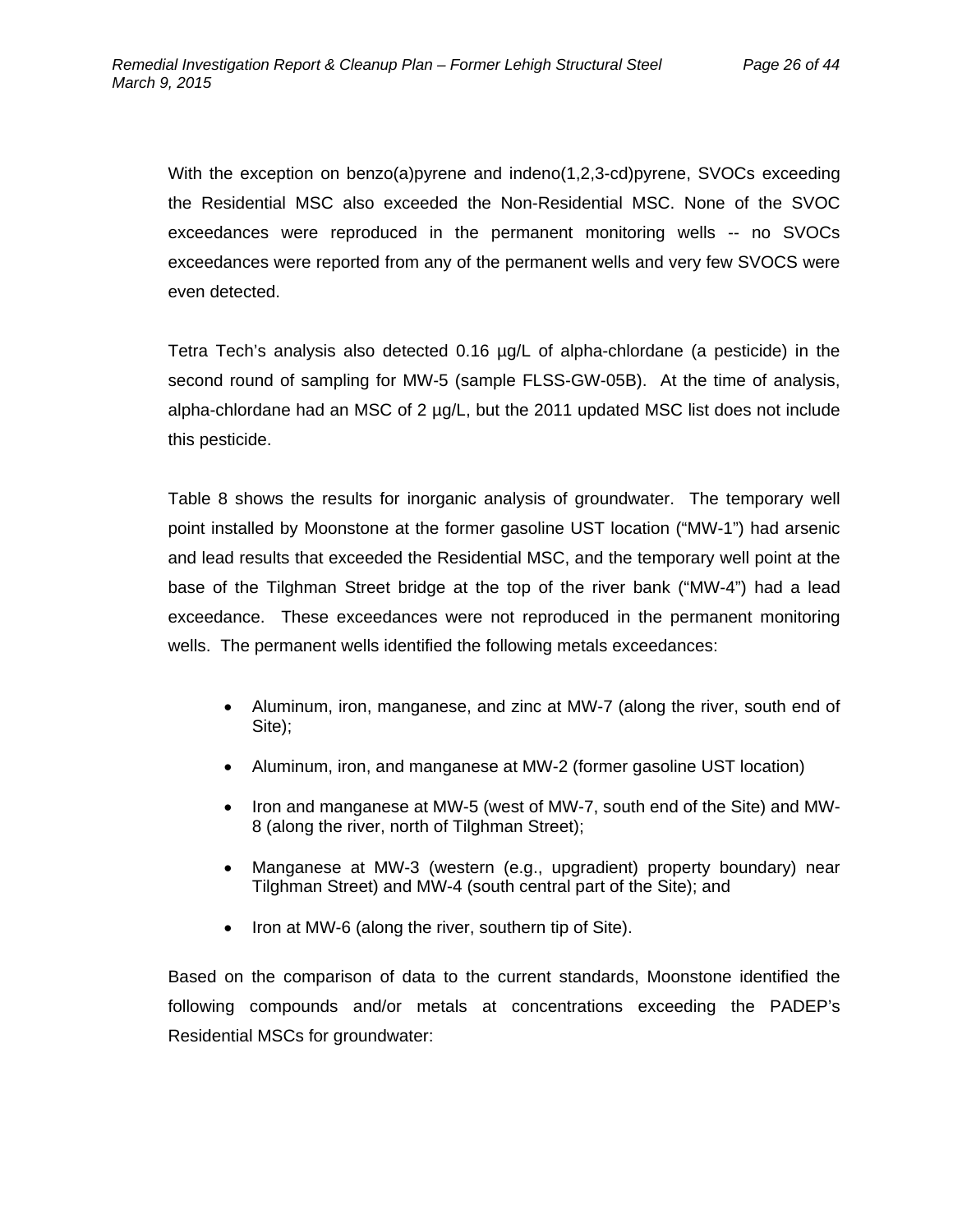#### **EXCEEDANCES OF THE RESIDENTIAL MSC for GROUNDWATER:**

#### **From permanent wells:**

- Benzene;
- Aluminum:
- Iron;
- Manganese;
- Zinc.

#### **From temporary well points:**

- Benzene;
- Ethylbenzene;
- Benzo(a)anthracene;
- Benzo(a)pyrene;
- Benzo(b)fluoranthene;
- Benzo(g,h,i)perylene;
- Benzo(k)fluoranthene;
- Chrysene;
- Dibenzo(a,h)anthracene;
- $\bullet$  Indeno(1,2,3-cd)pyrene;
- 2-methylnaphthalene;
- Naphthalene;
- Arsenic;
- Lead.

#### **4.5. Conceptual Site Model**

Environmental sampling indicates that the Site's soil and groundwater have been impacted by historical commercial/industrial use at the Site and surrounding properties. The future use of the Site includes residential and recreational components (apartments and a public walkway) in addition to commercial use. Based on the planned residential and recreational uses for portions of the Site, the Site must be evaluated using the default residential exposure assumptions unless other site-specific exposure scenarios are justified.

The following compounds and/or metals exceed the Residential Statewide Health Standard for soil and/or groundwater.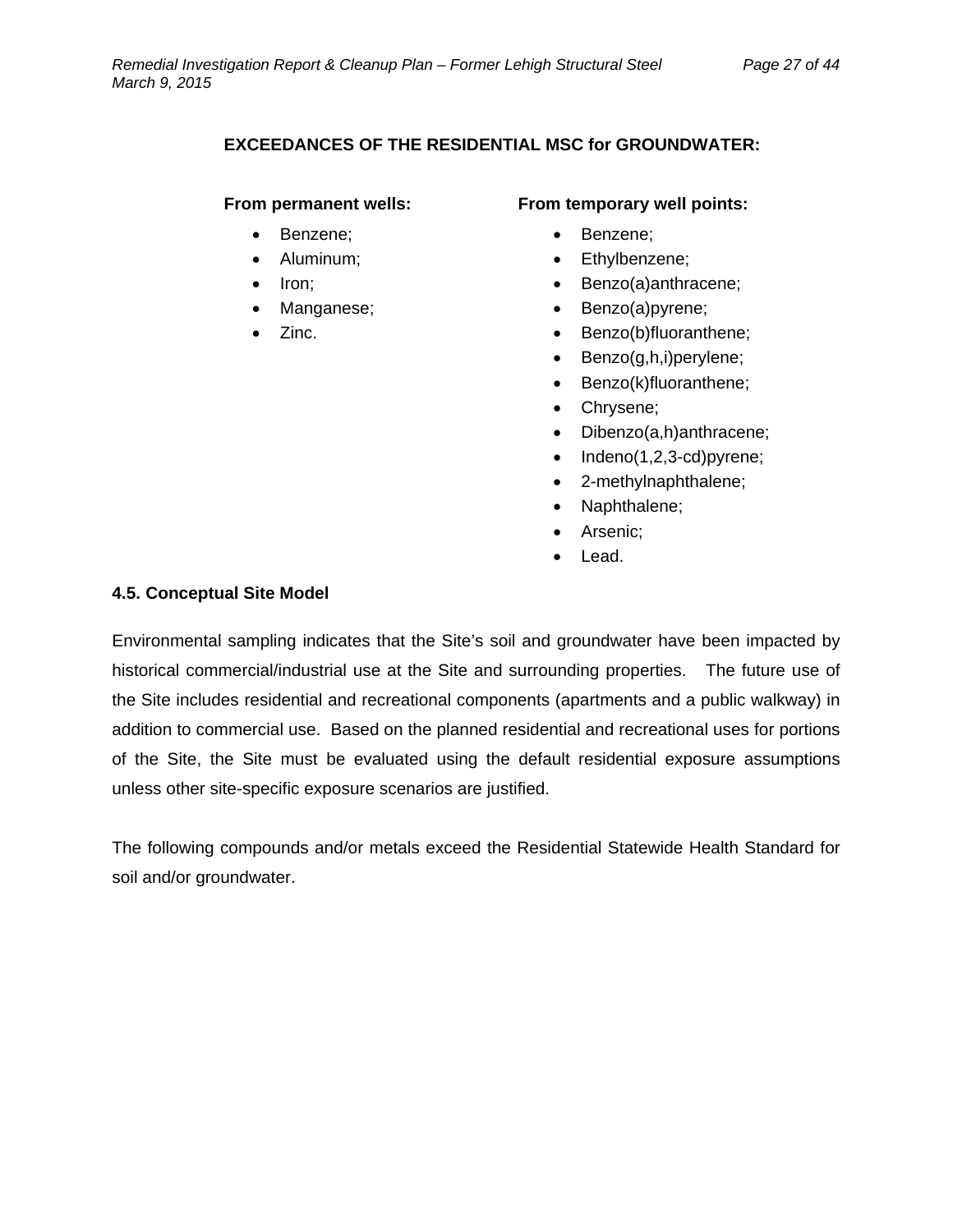| SUMMARY OF EXCEEDANCES OF THE RESIDENTIAL MSC                                                                                                                                                                                                                                                                   |                                                         |                                                                                                                                                                                                                                                                         |  |  |
|-----------------------------------------------------------------------------------------------------------------------------------------------------------------------------------------------------------------------------------------------------------------------------------------------------------------|---------------------------------------------------------|-------------------------------------------------------------------------------------------------------------------------------------------------------------------------------------------------------------------------------------------------------------------------|--|--|
| Soil                                                                                                                                                                                                                                                                                                            | Groundwater:<br><b>Permanent Wells</b>                  | Groundwater:<br><b>Temporary Well Points</b>                                                                                                                                                                                                                            |  |  |
| Benzene<br>1,3,4-Trimethylbenzene<br>(a.k.a. 1,2,4-Trimethylbenzene)<br>1,3,5-Trimethylbenzene<br>Benzo(a)anthracene<br>Benzo(a)pyrene<br>Benzo(b)fluoranthene<br>Dibenzo(a,h)anthracene<br>2,4-Dinitrotoluene<br>Indeno(1,2,3-cd)pyrene<br>Antimony<br>Arsenic<br>Cadmium<br>Iron<br>Lead<br>Manganese<br>Zinc | <b>Benzene</b><br>Aluminum<br>Iron<br>Manganese<br>Zinc | <b>Benzene</b><br>Ethylbenzene<br>Benzo(a)anthracene<br>Benzo(a)pyrene<br>Benzo(b)fluoranthene<br>Benzo(g,h,i)perylene<br>Benzo(k)fluoranthene<br>Chrysene<br>Dibenzo(a,h)anthracene<br>Indeno(1,2,3-cd)pyrene<br>2-Methylnaphthalene<br>Naphthalene<br>Arsenic<br>Lead |  |  |

#### **4.5.1. Potential Routes of Exposure**

The potentially complete routes of exposure for humans and ecologic receptors at the site are discussed below.

#### *Direct Contact with Soil*

Direct contact with contaminants in surface soil by ingestion and/or inhalation is a potential route of exposure. This route of exposure will be addressed via pathway elimination, as described in Section 6: Fate and Transport Analysis.

#### *Soil to Groundwater Migration*

Soil-to-groundwater migration is not considered a major risk at the site due to the concentrations and nature of the contaminants identified. Contaminants appear to be metals associated with fill material and/or volatile and semi-volatile organic compounds associated with historical releases. Soil at the site has been exposed to the elements for several decades. The remaining compounds and metals in soil are therefore expected to be relatively immobile in soil, and unlikely to migrate to groundwater. In addition,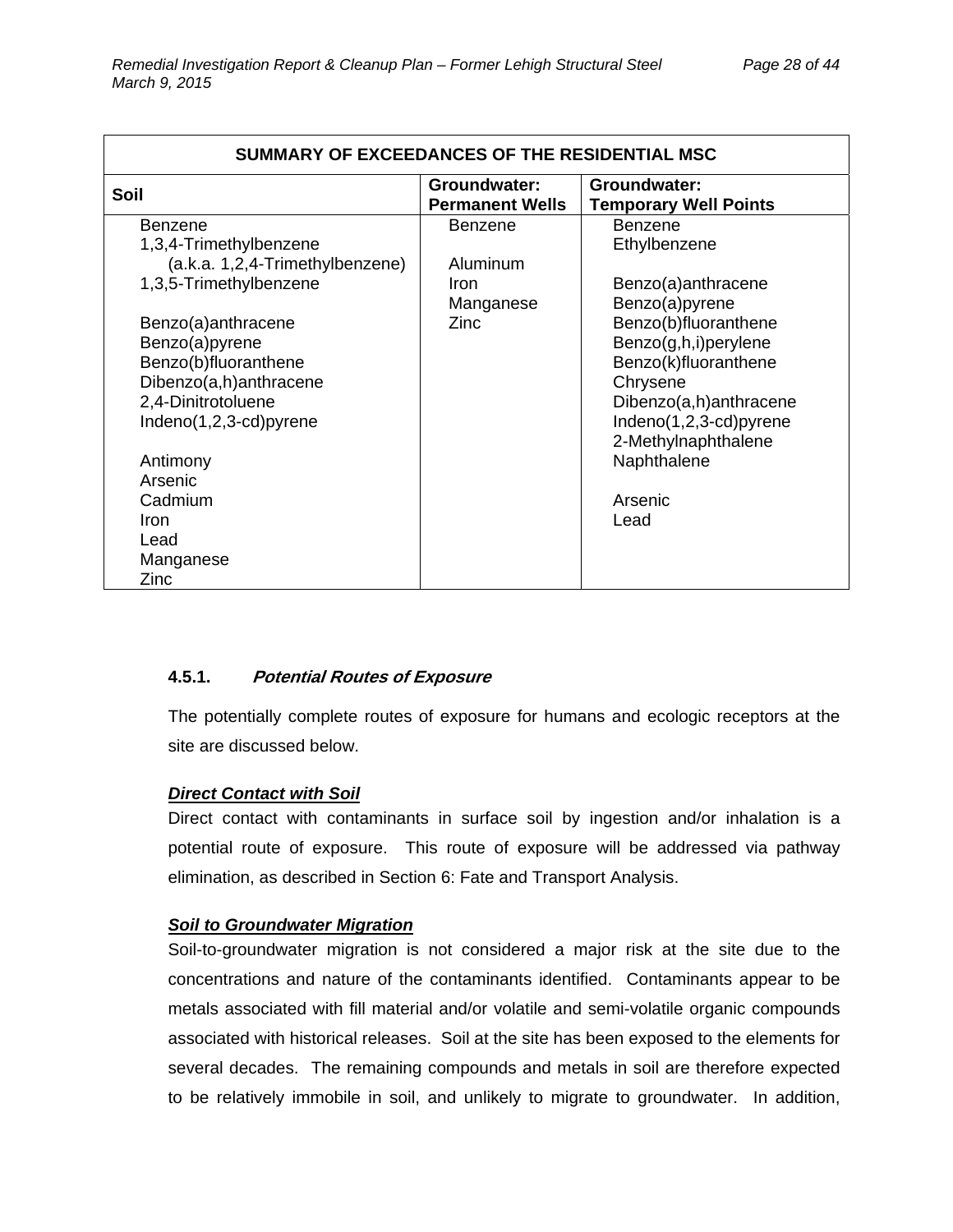groundwater samples from point-of-compliance wells (at the downgradient property boundary) meet the Residential Statewide Health Standard, indicating that soil-togroundwater migration is not occurring at a sufficient rate to significantly affect groundwater conditions at the Site.

#### *Direct Contact with Groundwater*

The City of Allentown has an ordinance requiring all improved properties within the City limits to connect to the municipal water supply. In addition, a deed restriction will be placed on the property deed to prevent installation of wells for any use other than groundwater monitoring and/or treatment.

#### *Vapor Intrusion*

The following volatile and semi-volatile organic compounds exceeded the Residential Statewide Health Standard at the Site and are listed as compounds of potential concern for vapor intrusion:

- **Soil:** *benzene, 1,3,5-trimethylbenzene, and 1,3,4-trimethylbenzene*;
- **Groundwater:** *benzene, ethylbenzene, 2-methylnaphthalene,naphthalene.*

These compounds were identified at two locations: 1) the former 3,000-gallon gasoline USTs located in the west-central portion of the Site, and 2) a single soil boring located near an AST at the northwest corner of Building 3.

Conceptually, the vapor intrusion exposure pathway will be eliminated by removing VOCs that are present at concentrations that exceed vapor intrusion screening values – namely, at the former UST location. The specifics of the vapor intrusion analysis are discussed in Section 6: Fate and Transport Analysis.

#### **4.5.2. Pathway Elimination**

Engineering and institutional controls will be used to eliminate exposure pathways. In the area of former petroleum USTs (APEC 01) a small amount of removal and disposal will be performed to mitigate nuisance petroleum odors and potential vapor intrusion. The use of engineering and institutional controls to eliminate routes of exposure is described in Section 6: Fate and Transport Analysis.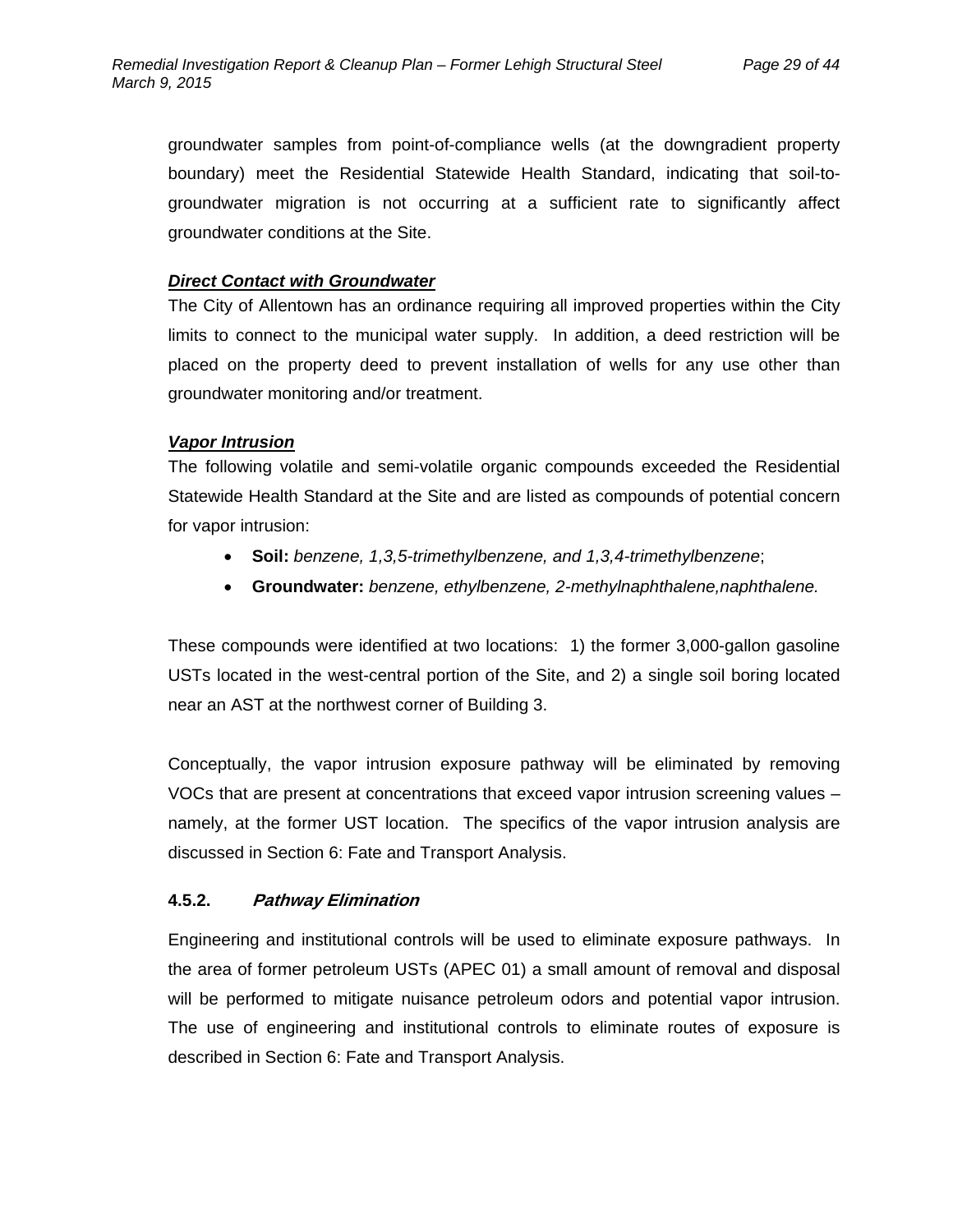### **5. RISK ASSESSMENT**

Data generated by previous soil and groundwater investigations at the site was used to perform a risk assessment along the eastern side of the site, where a public walkway is planned. The risk assessment used the highest concentrations of regulated materials detected at the site, and the exposure scenarios anticipated for a public walkway, as input for the site-specific MSC formulas in 25 PA Code §250.306-307. Attainable site-specific MSCs were established for every regulated substance except lead. Lead's site-specific exposure scenario could not be modified sufficiently to establish an attainable MSC for lead. Pathway elimination was selected as a more feasible remedy than performing an in-depth, site-specific uptake study for lead in soil.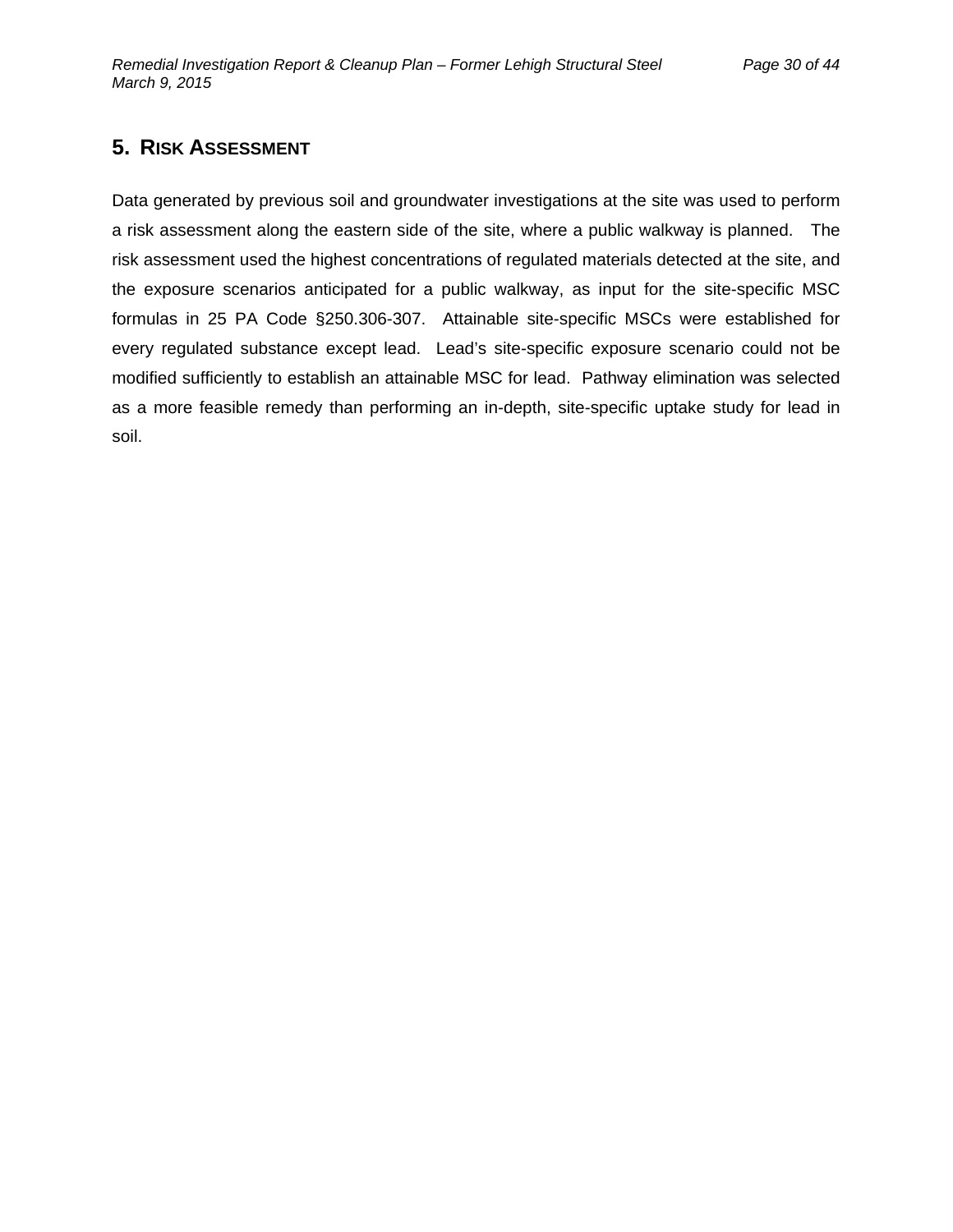### **6. FATE AND TRANSPORT ANALYSIS**

This section describes how pathway elimination will be used to mitigate routes of exposure at the Site. A combination of engineering and institutional controls is proposed to mitigate direct contact with SVOCs and metals in Site soil and groundwater. Targeted excavation and disposal are proposed to mitigate VOCs associated with petroleum-impacted soil at the Site. Groundwater modeling indicates that the metals detected in groundwater at the downgradient property boundary at concentrations exceeding the Residential MSC for groundwater (aluminum, iron, manganese, and zinc) are not producing exceedances of the surface water standards in the Lehigh River.

| <b>PROPOSED PATHWAY ELIMINATION METHODS</b> |                                       |                                                                                                                                            |                                                                       |  |  |
|---------------------------------------------|---------------------------------------|--------------------------------------------------------------------------------------------------------------------------------------------|-----------------------------------------------------------------------|--|--|
| Media                                       | <b>Engineering</b><br><b>Controls</b> | <b>Institutional Controls</b>                                                                                                              | <b>Remediation/Modeling</b>                                           |  |  |
| Soil                                        | Capping                               | Deed notice/environmental<br>covenant indicating that<br>cap must be maintained,<br>with biennial inspections.                             | Excavation of petroleum-<br>impacted soil at former<br>gasoline USTs. |  |  |
| Groundwater                                 | N/A                                   | Deed notice/environmental<br>covenant indicating that no<br>groundwater production<br>wells (potable or<br>otherwise) may be<br>installed. | Groundwater modeling for<br>metals to surface water.                  |  |  |
| Vapor                                       | N/A                                   | N/A                                                                                                                                        | Excavation of petroleum-<br>impacted soil at former<br>gasoline USTs. |  |  |

#### **6.1. Groundwater Modeling – Metals to Surface Water**

As described in Section 4.4.4, groundwater flows from the Site towards the Lehigh River, sometimes in a straight line, and sometimes in a circuitous route. There is an anomalously high area in the middle of the Site, around MW-5. This localized high point in the water table appears to make water to flow radially away from MW-5 for a short distance before returning to an easterly flow direction. Based on the groundwater equipotential map and the general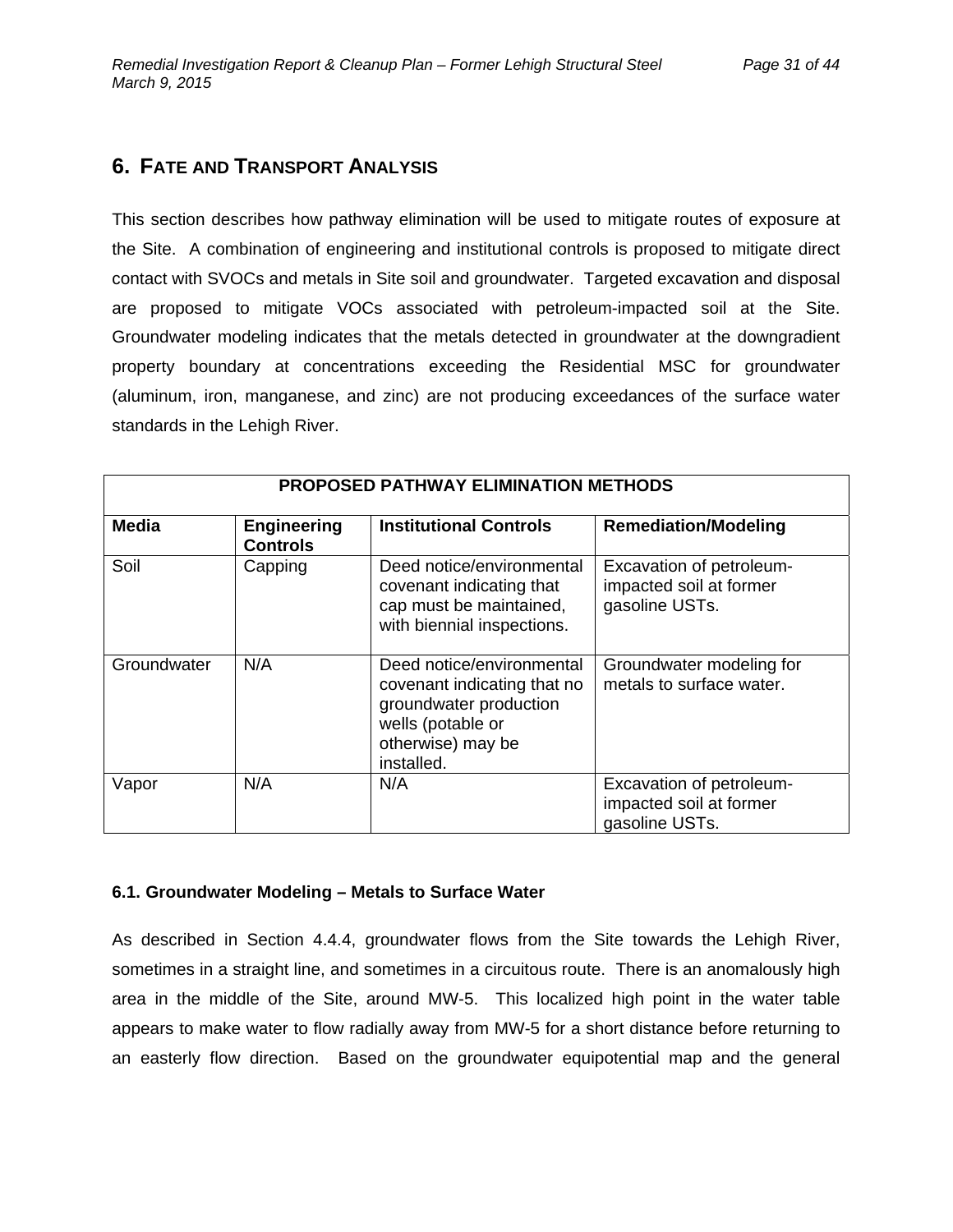topography of the area around the Site, groundwater from the Site is expected to flow into the Lehigh River (see Appendix K and Figure 8).

Results for groundwater analysis indicate that aluminum, iron, manganese, and zinc exceeded the Residential MSC at the downgradient property boundary. (Note: Benzene was detected in groundwater at the former UST area (temporary well point "MW-1" and permanent well MW-2) but did not extend to the point of compliance at downgradient property boundary.) Moonstone performed a fate and transport analysis for metals using PADEP's SWLOAD groundwater model to determine whether their concentrations in groundwater would result in degradation of surface water quality in the Lehigh River. Preliminary results from SWLOAD indicated that further analysis was required using the PENTOX groundwater model. The input assumptions, data, and model results for both SWLOAD and PENTOX are presented in Appendix K.

The Lehigh River is part of the Delaware River Basin, in the Lehigh River watershed. Moonstone used the USGS StreamStats online program to determine the area of the drainage basin above the Site, and used online USGS topographic maps to estimate elevations along the stream. Moonstone estimated the value of discharge flow (Q) for the PENTOX calculations by making assumptions about aquifer thickness and recharge zone width, and by using sitespecific data to estimate hydraulic gradient (from groundwater contour maps) and hydraulic conductivity (from soil type). The value for pH was estimated to be 8.5 based on the underlying limestone. The maximum detected concentration of each metal was used, regardless of where on-site it was detected.

The PENTOX output for aluminum, manganese and zinc indicated that they do not cause degradation of stream quality in the Lehigh River (result is a "pass" in the PENTOX model; see Appendix K). To test the limits of the results and the validity of the assumptions, Moonstone performed a sensitivity analysis on the model. Values for discharge flow were increased and decreased by an order of magnitude, and pH was adjusted to 6 and 11. These changes did not change the outcome of the model. The PENTOX output again indicated that for all scenarios, the aluminum, manganese, and zinc in groundwater do not cause degradation of stream quality in the Lehigh River (result is a "pass").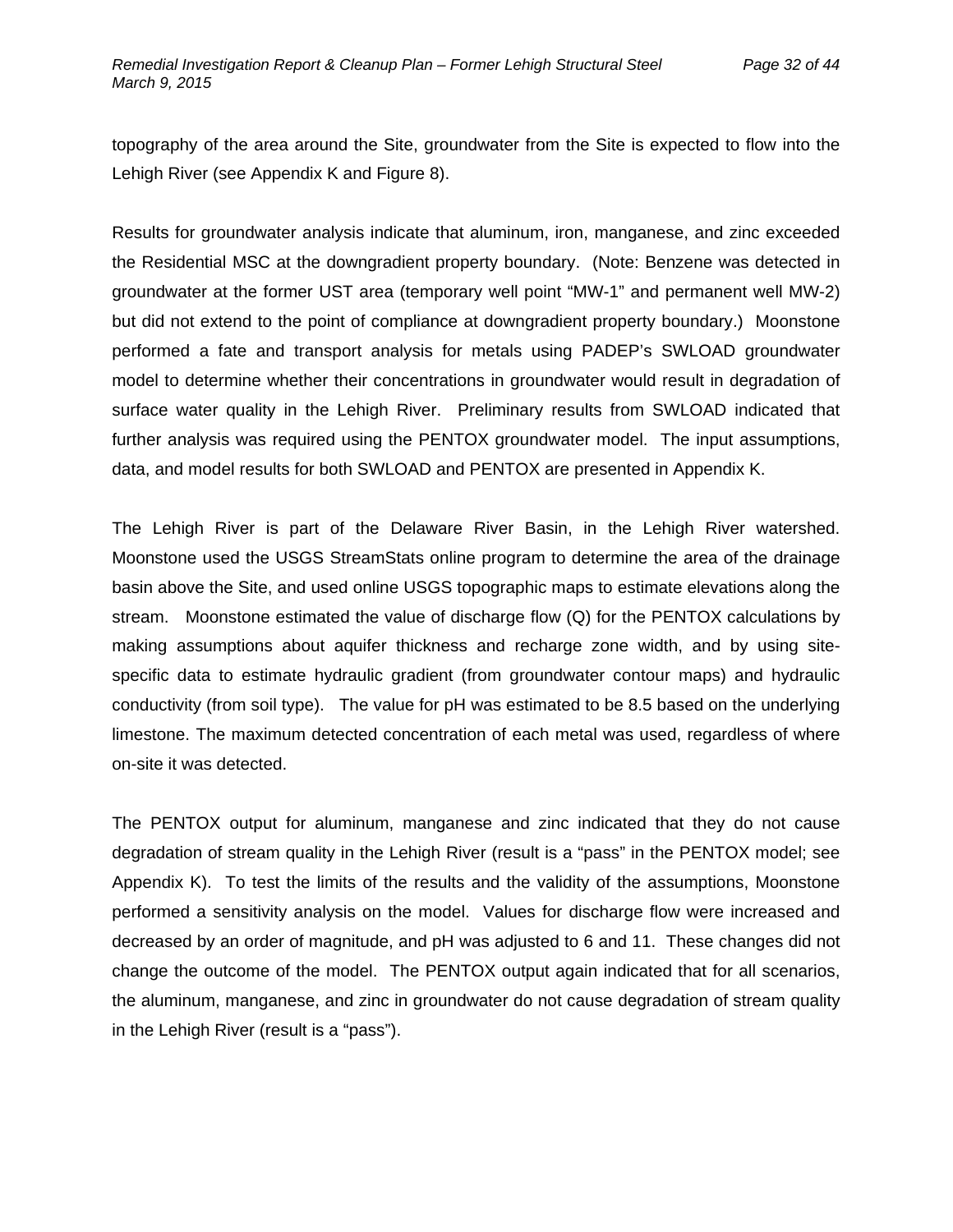The Residential MSC for iron is a secondary maximum contaminant level (SMCL), identified as such because it is a "nuisance" concentration based on discoloration, taste, etc. The MSC was established based on aesthetics, not health effects. Iron is not listed as a contaminant in PENTOX nor is it included in Chapter 93 regulations for surface water quality (§ 93.8c: *Human health and aquatic life criteria for toxic substances,* Table 5). Iron was therefore not modeled for impacts to surface water.

#### **6.2. Engineering and Institutional Controls**

Capping at the Site will consist of buildings, asphalt, concrete, and/or one foot of clean topsoil. The entire Site will be capped by these materials. Appendix L contains details about the proposed cap materials, including the extent of each capping material and cross sections.

Deed notices/environmental covenants will be developed and recorded in accordance with the Uniform Environmental Covenants Act (UECA). A draft environmental covenant will be submitted to PADEP for review at the same time as the Final Report is submitted for approval. The environmental covenant will specify that periodic inspections of the cap must be reported to PADEP and that corrective actions must be taken to repair any damage to the cap. The covenant will also indicate that groundwater wells will not be installed at the Site for any purposes other than monitoring and/or treatment of groundwater.

The environmental covenant will be recorded at the Lehigh County Recorder of Deeds office and proof of recordation will be provided to PADEP within 60 days of submitting the Final Report.

### **6.3. Vapor Intrusion**

Vapor Intrusion was evaluated for the Site using the PADEP vapor intrusion guidance<sup>2</sup>. Although the guidance is designed for sites that meet the Statewide Health Standard, it may be used for sites being remediated under the Site-Specific Standard as long as cumulative risks are considered.

<sup>2</sup> *Land Recycling Program Technical Guidance Manual-Section IV.A.4: Vapor Intrusion into Buildings from Groundwater and Soil under the Act 2 Statewide Health Standard.*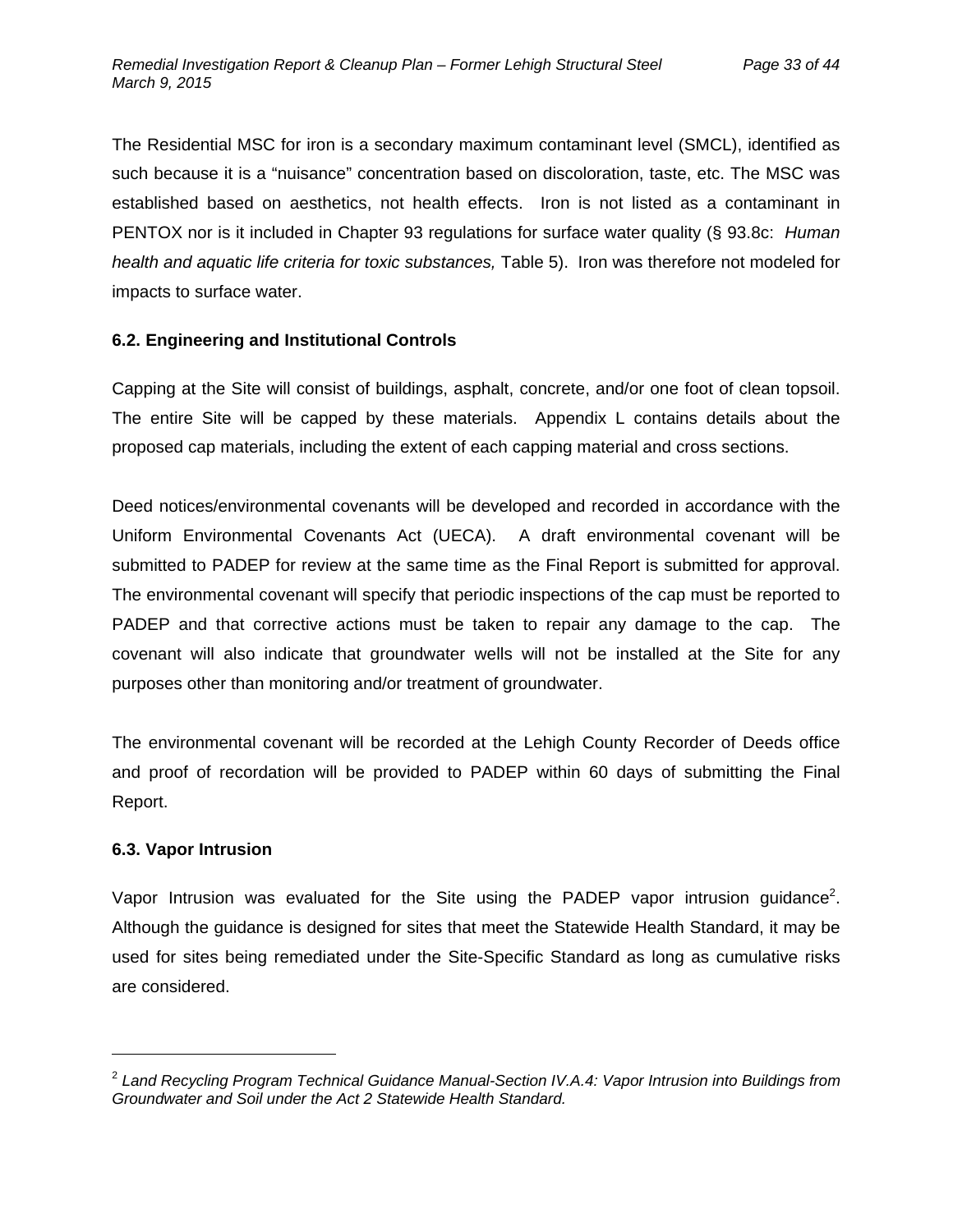The pre-screen decision matrices in the guidance may not be used for this Site because future buildings will not be in the same location as the existing buildings. Therefore, no conclusions may be drawn with respect to distance between contaminants and a building, or whether any preferential pathways exist. Moonstone skipped the pre-screen decision matrices and performed a site-specific analysis by comparing analytical results from the Site to the PA Default Nonresidential Volatilization to Indoor Air Screen values<sup>3</sup>.

For groundwater, none of the analytical results from the Site exceeds the indoor air screening values, and no further analysis is required to address indoor air quality (see below).

| <b>Indoor Air Quality Screening</b> |                                                                                  |                      |                                   |  |  |
|-------------------------------------|----------------------------------------------------------------------------------|----------------------|-----------------------------------|--|--|
| <b>Medium</b>                       | Compound                                                                         | Max.                 | <b>PA Defaults</b>                |  |  |
|                                     | <b>Exceeding the</b>                                                             | <b>Concentration</b> | <b>Residential Volatilization</b> |  |  |
|                                     | <b>Residential MSCs</b>                                                          | <b>Detected</b>      | to Indoor Air Screen              |  |  |
| Soil                                | benzene                                                                          | $2.8$ mg/kg          | $0.37$ mg/kg                      |  |  |
|                                     | 1,3,4-trimethylbenzene                                                           | 180 mg/kg            | 20 mg/kg                          |  |  |
|                                     | 1,3,5-trimethylbenzene                                                           | 55 mg/kg             | 4.6 mg/kg                         |  |  |
| Groundwater                         | benzene                                                                          | $6.9$ ug/L           | 3,500 ug/L                        |  |  |
|                                     | ethylbenzene*                                                                    | 1,300 ug/L           | 27,000 ug/L                       |  |  |
|                                     | 2-methylnaphthalene                                                              | 480 ug/L             | NOC**                             |  |  |
|                                     | naphthalene*                                                                     | 950 ug/L             | 25,000 ug/L                       |  |  |
|                                     | Note: all groundwater exceedances were from the former gasoline UST<br>location. |                      |                                   |  |  |

\* Compound is a COPIAC (Contaminant of Potential Indoor Air Concern)

\*\* NOC = Compound "Not of Concern" because the Indoor Air Screening value is higher than the water solubility for the compound.

For soil, all three compounds that exceed the Residential Statewide Health Standard (benzene, 1,3,4-trimethylbenzene, and 1,3,5-trimenthylbenzene, highlighted above) also exceed the screening values for indoor air volatilization. A review of the sampling locations for these exceedances indicates that all but one were located near the former USTs (APEC-01):

-

<sup>&</sup>lt;sup>3</sup> Table 5, Land Recycling Program Technical Guidance Manual-Section IV.A.4: Vapor Intrusion into *Buildings from Groundwater and Soil under the Act 2 Statewide Health Standard*.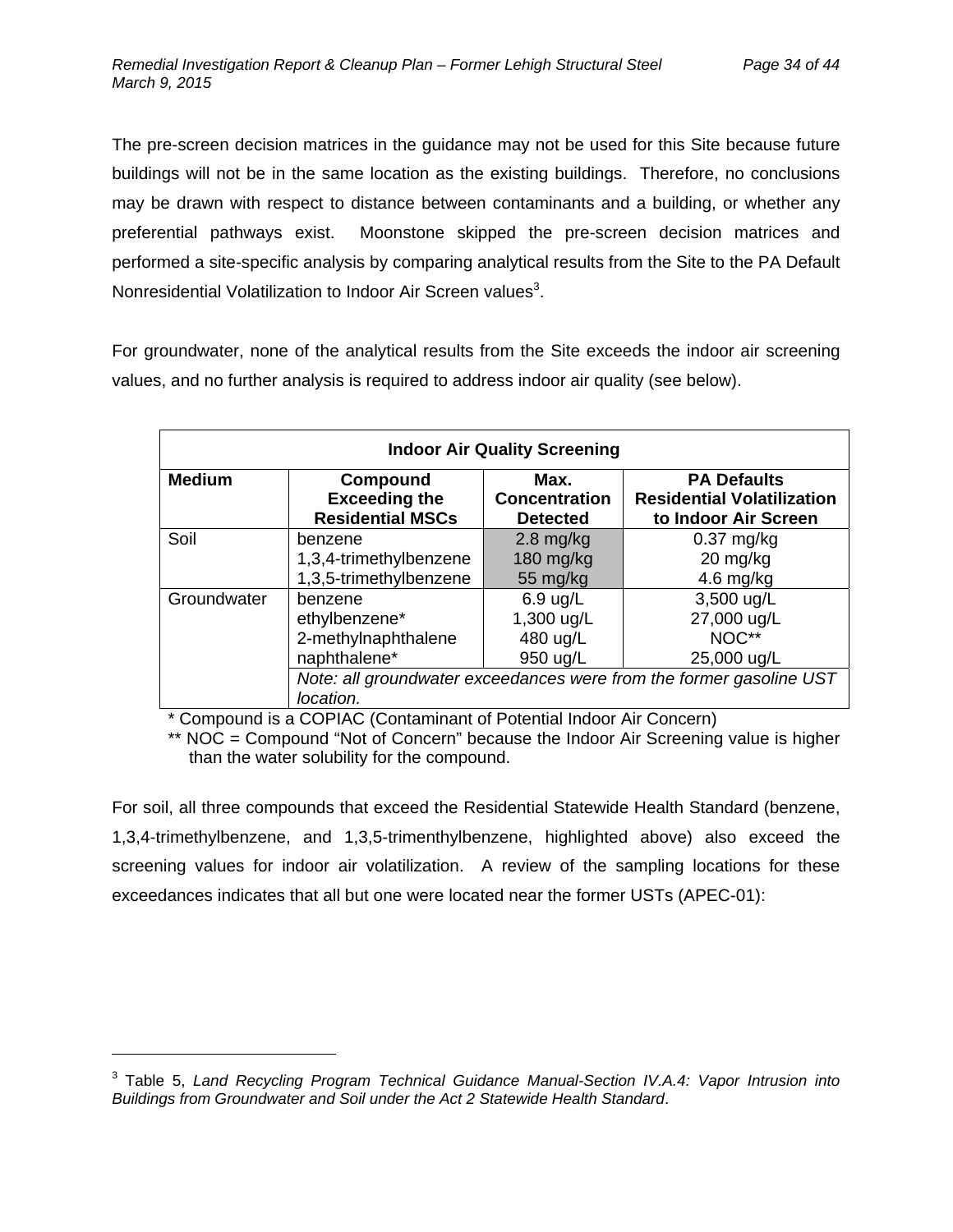| Volatile Compounds Exceeding the Residential Statewide Health Standard for Soil |                                                 |                                          |                                 |  |
|---------------------------------------------------------------------------------|-------------------------------------------------|------------------------------------------|---------------------------------|--|
| Sample ID                                                                       | Location                                        | <b>Compound Exceeding</b><br><b>RSHS</b> | <b>Concentration</b><br>(mg/kg) |  |
| UST-G                                                                           | <b>Former USTs</b>                              | benzene                                  | 1.1                             |  |
| <b>SB01-B</b>                                                                   | <b>Former USTs</b>                              | benzene                                  | 2.8                             |  |
|                                                                                 |                                                 | 1,3,4-trimethylbenzene                   | 170                             |  |
|                                                                                 |                                                 | 1,3,5-trimethylbenzene                   | 48                              |  |
| <b>SB05-B</b>                                                                   | <b>Former USTs</b>                              | benzene                                  | 1.9                             |  |
|                                                                                 |                                                 | 1,3,4-trimethylbenzene                   | 150                             |  |
| <b>SB27-B</b>                                                                   | <b>Former USTs</b>                              | 1,3,4-trimethylbenzene                   | 180                             |  |
|                                                                                 |                                                 | 1,3,5-trimethylbenzene                   | 55                              |  |
| <b>SB11-A</b>                                                                   | NW Corner of<br>Acme Cryogenics<br>(Building 3) | 1,3,4-trimethylbenzene                   | 11                              |  |

Removal of contaminated soils from the former UST location would leave only one volatile compound exceeding the Residential Statewide Health Standard for soil: 1,3,4-trimethylbenzene at 11 mg/kg near Building 3. This concentration is below the screening value of 20 mg/kg (see previous table). Physical remediation (removal) of contaminated soil around the former USTs would therefore eliminate the need for any further vapor intrusion analysis at the Site.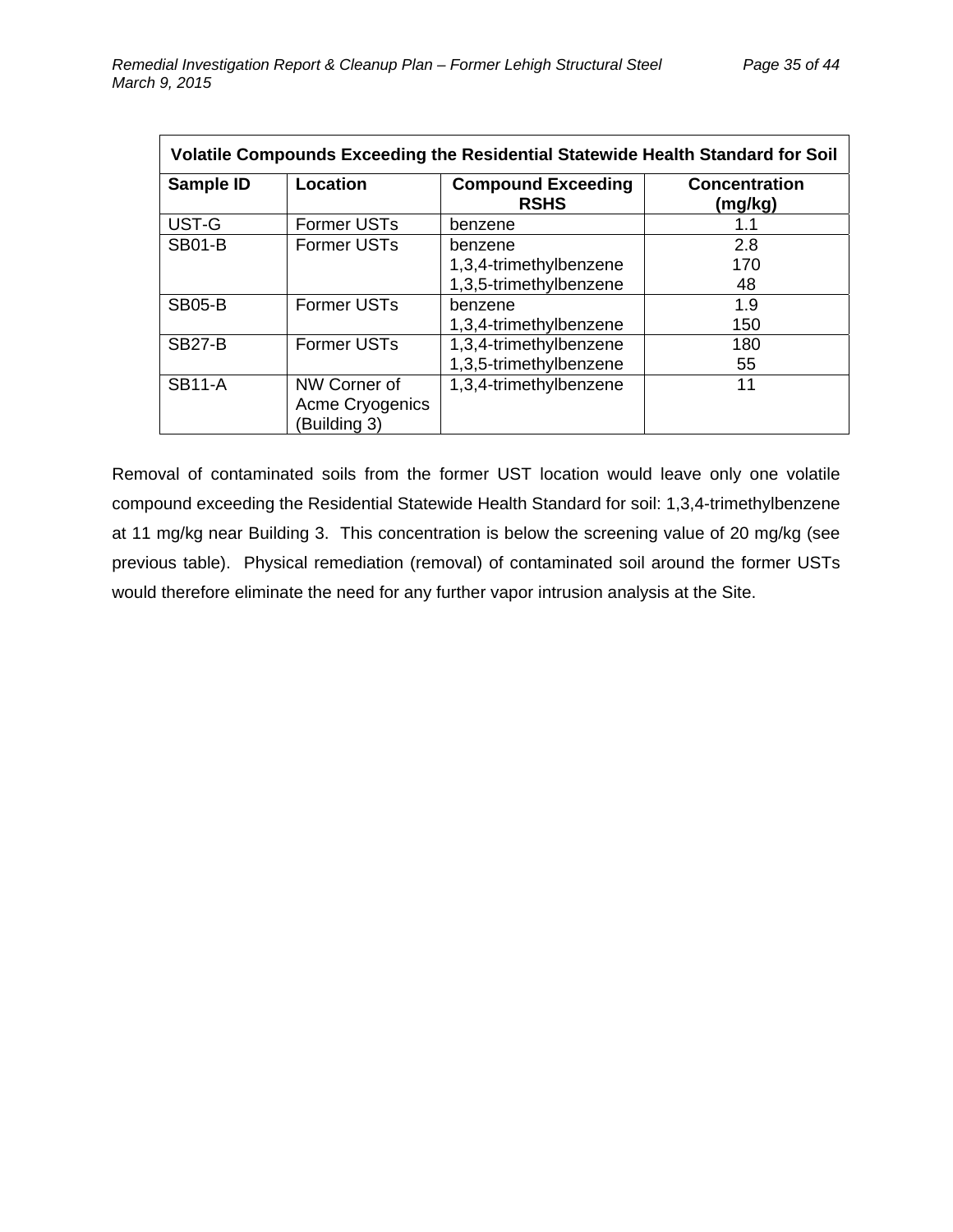### **7. OTHER INFORMATION REQUIRED UNDER THE SITE SPECIFIC STANDARD**

#### **7.1. Public Benefits of Reuse**

The public will benefit greatly from the redevelopment of the former Lehigh Structural Steel into The Waterfront, a mixed-use development of multistory buildings containing residential, retail, and office uses taking advantage of the scenic waterfront location. Attractive and inviting public spaces will accentuate the views and proximity to the Lehigh River.

The full scope of the project entails rezoning the site, obtaining land development approvals, installing infrastructure, and building over 1,000,000 square feet of buildings. Development of the Waterfront will provide public access to the Lehigh River, including a public walkway that will be built along the river and connect The Waterfront to downtown Allentown.

The Waterfront is a critical piece of the larger riverfront redevelopment effort by the City of Allentown. Other properties that the City is actively targeting for redevelopment along the riverfront include the Lehigh Landing (near Hamilton Street, including the new America on Wheels museum) and the former Neuweiler Brewery on Front Street.

#### **7.2. Ecological Risk Assessment**

Moonstone performed a search for potential impacts to "special concern species or resources" in the project area via the Pennsylvania Natural Diversity Inventory (PNDI) website. The PNDI consults the PA Game Commission, the PA Department of Conservation and Natural Resources (DCNR), the PA Fish and Boat Commission, and the U.S. Fish and Wildlife Service (FWS). The PNDI receipt indicated that no known impacts existed at the Site and no further review of the Site is required. A copy of the PNDI Project Environmental Review Receipt is provided in Appendix M.

#### **7.3. Completed Exposure Pathways**

Potential exposure pathways are discussed in the preceding section on Fate and Transport. After implementation of the proposed remedies, there will be no completed exposure pathways at the Site.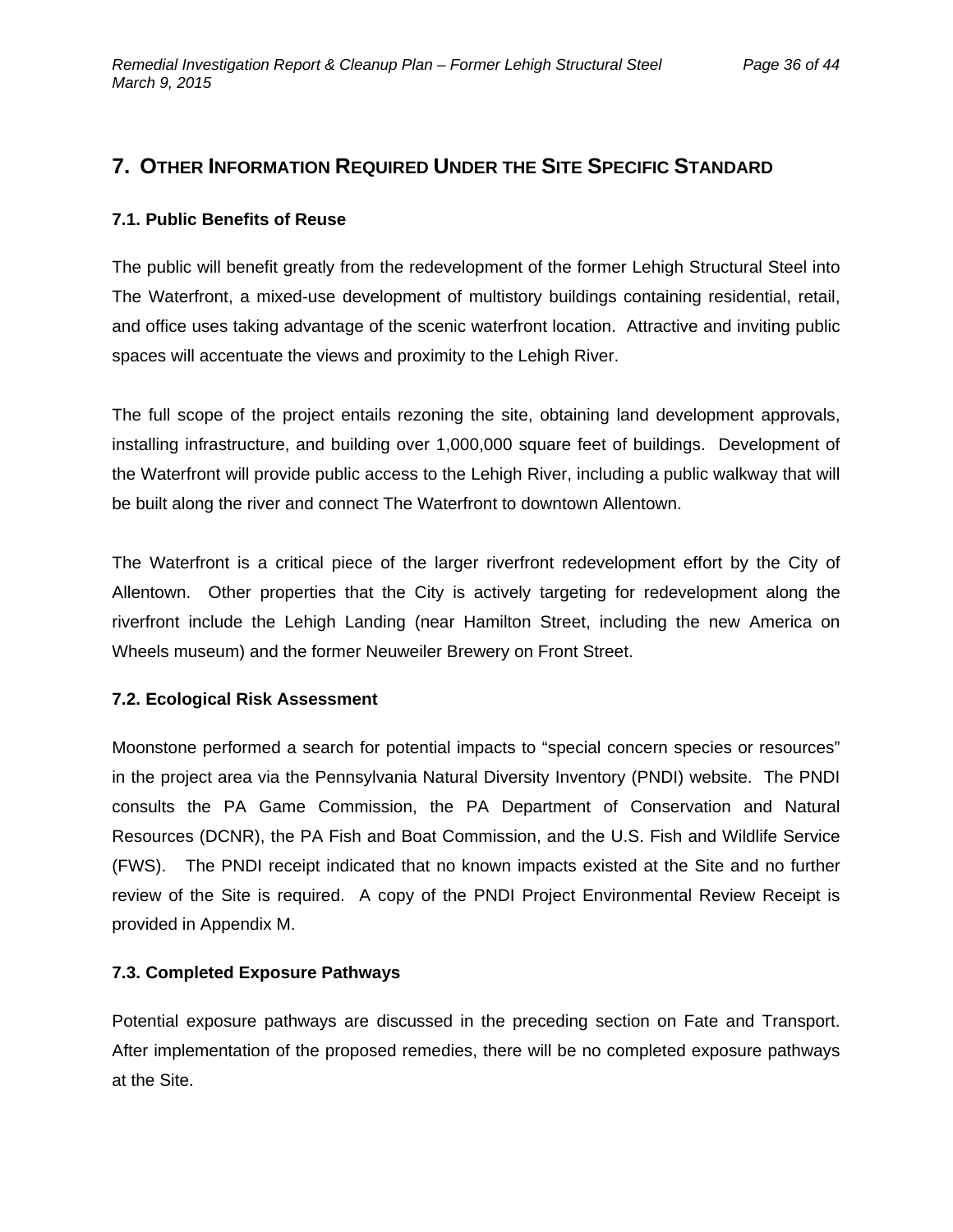### **8. CONCLUSIONS & RECOMMENDATIONS**

A Release of Liability is requested for soil and groundwater at the Site, pursuant to the Site Specific Standard. The potential routes of exposure for regulated substances at the Site will be eliminated using targeted excavation/disposal and site-wide pathway elimination. Pathway elimination will be maintained by engineering and institutional controls in the form of capping and deed notices/environmental covenants.

The compounds and metals detected above the laboratory reporting limit at the Site, as indicated on Tables 1-8, should be included in the Site-Specific Release of Liability.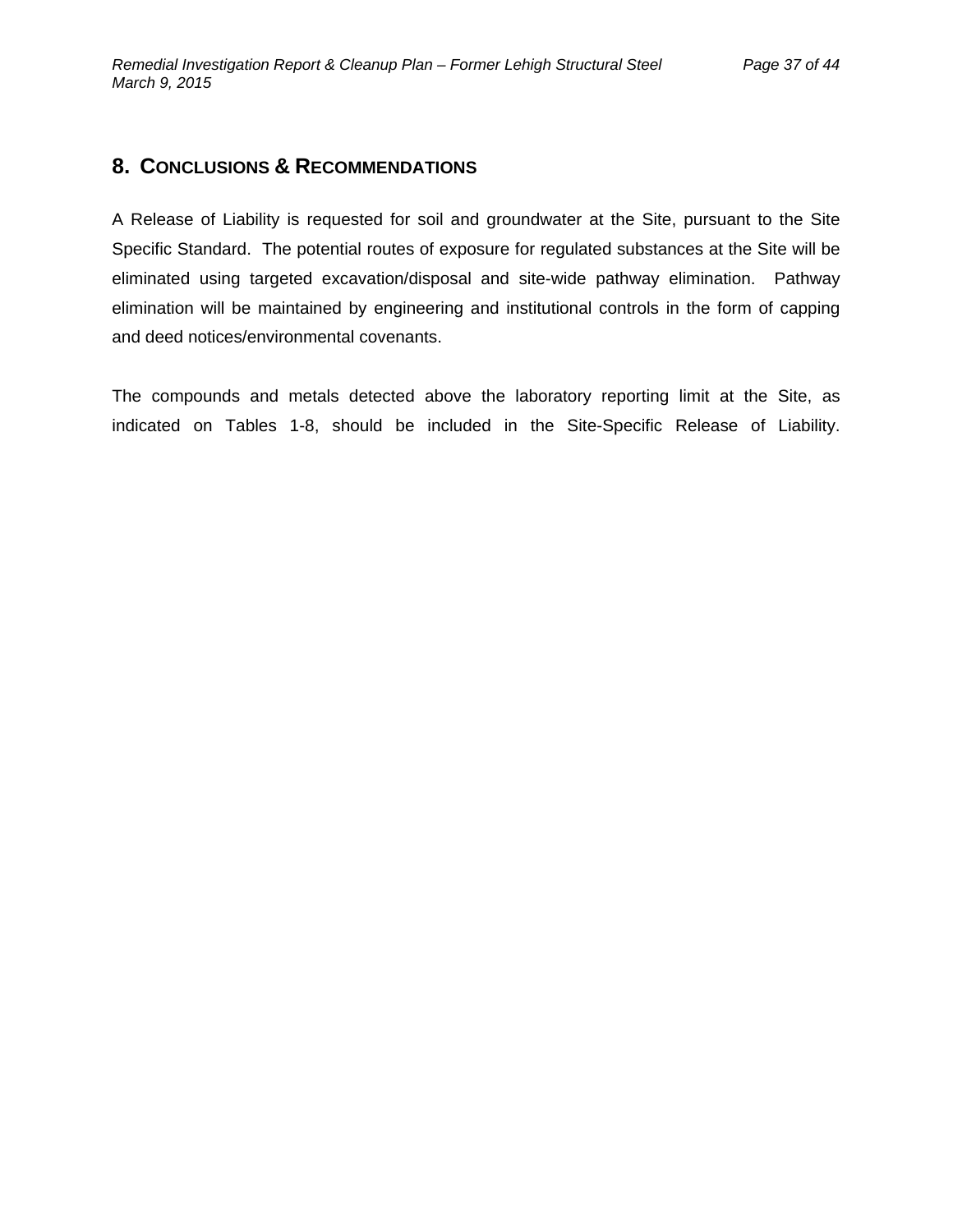### **9. CLEANUP PLAN**

This Cleanup Plan details the engineering and institutional controls that will be employed in order to reduce risk for the existing exposure pathways and to demonstrate compliance with Subchapter D (Site Specific Standard) Section 250.401, of the Act 2 regulations.

#### **9.1. Pathway Elimination and Controls**

The protection of future Site occupants will be accomplished through the use of targeted excavation/disposal of petroleum-impacted soil, and site-wide engineering and institutional controls, which will eliminate current and future exposure pathways. Redevelopment activities will be performed using normal construction procedures and following OSHA regulations for the protection of construction workers. A Soil Management Plan will define the steps to be followed should unexpected environmental conditions be encountered that require the use of procedures other than those of normal construction at the Site (see Appendix N).

The controls that will be used on Site to eliminate current and future pathways include the following:

- 1) Soils containing volatile organic compounds (VOCs) from the former UST location will excavated and transported off-site for disposal. Once this area has been remediated to remove VOCs, only one sample exceeding the Residential Statewide Health Standard for soil would remain: 1,3,4-trimethylbenzene at 11 mg/kg near Building 3. This concentration is below the screening value of 20 mg/kg. Physical remediation (removal) of contaminated soil around the former USTs will therefore eliminate the need for any further vapor intrusion analysis at the Site. Post-excavation soil sampling will be used to document that the removal of VOCs has been successfully accomplished prior to capping.
- 2) The property will be improved with asphalt-paved roads and parking areas, sidewalks, and landscaped areas. These site features will act as engineering controls and provide pathway elimination for contact with any impacted residual materials (soil and/or fill material) located at or below grade.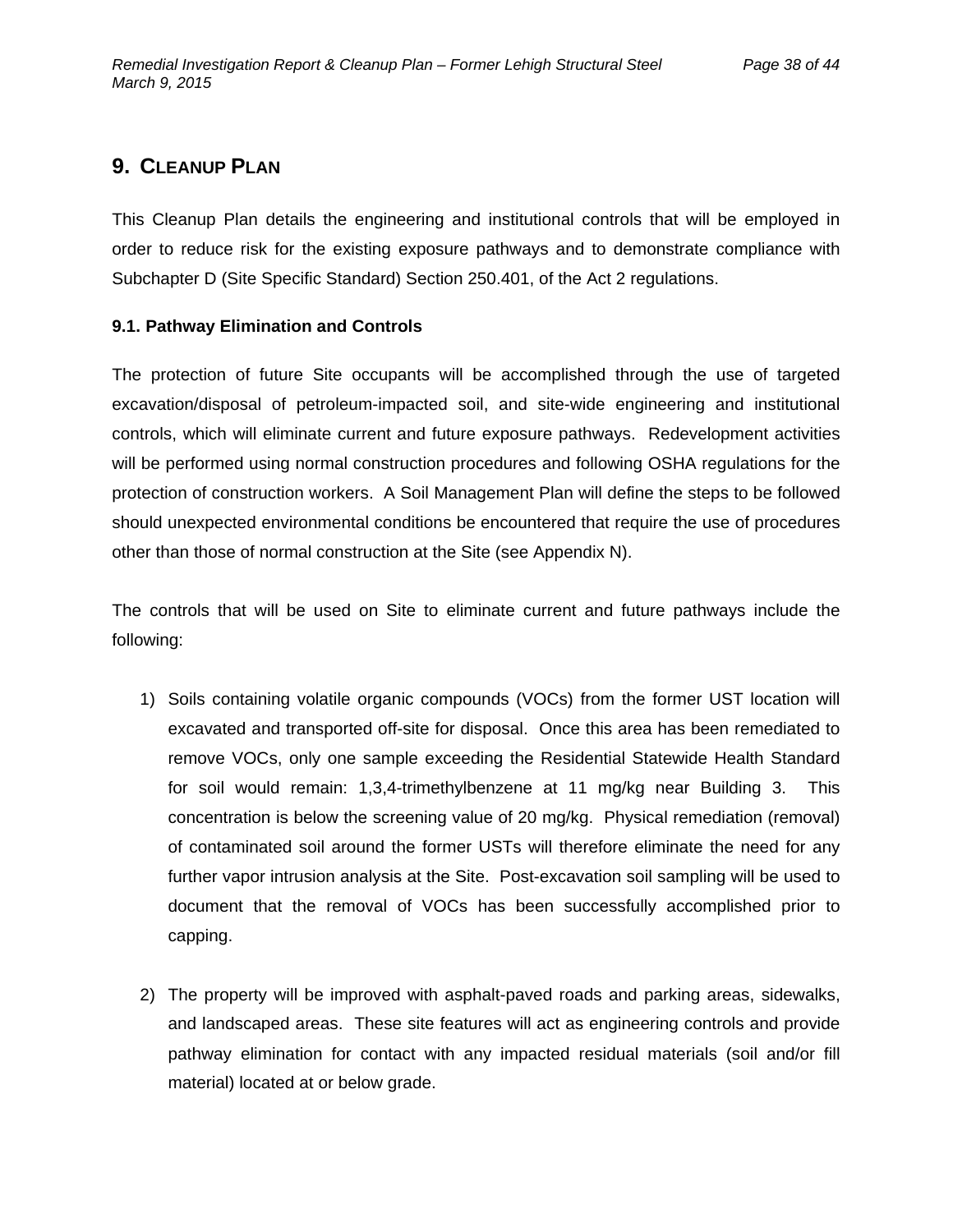- 3) Landscaped areas will be capped with one (1) foot of clean fill prior to the installation of landscaping components. Several discrete surface elevations will be collected by a Pennsylvania Licensed Surveyor prior to and after fill placement has occurred. These elevations will be included in the Final Report to document that the thickness of the clean fill.
- 4) The Soil Management Plan will specify that engineering controls shall be properly inspected and maintained, and that the appropriate actions will be taken during future earth disturbance activities (e.g. utility maintenance, erosion, construction or site maintenance activities) that might compromise the cap. The Soil Management Plan is presented in Appendix N.
- 5) Any digging, excavating, grading, or other earth moving activities conducted on the property and the excavation or removal of asphalt, concrete, soil, or other groundcover and foundations and the digging of foundations for buildings and utility trenches shall be stored, managed, transported, and disposed of in compliance with all federal, state, local rules, regulations and ordinances and in compliance with the Soil Management Plan as part of the Cleanup Plan.
- 6) Groundwater use restrictions will be documented in an environmental covenant in accordance with Uniform Environmental Covenants Act (UECA). Groundwater underlying the property shall not be used for any purpose, and no wells for the extraction of groundwater shall be installed, permitted, or utilized on the property. Groundwater monitoring wells may be installed and operated on the property for the purpose of monitoring, treating, and remediating groundwater.

#### **9.2. Engineering Control Design**

Pathway elimination for contact with soil will be accomplished through the use of the engineering controls described in this section in addition to the site use restrictions discussed above. The entire Site will be capped with buildings, paving, and/or top soil, as described below. A site plan showing the extent of each type of cap is included in Appendix L.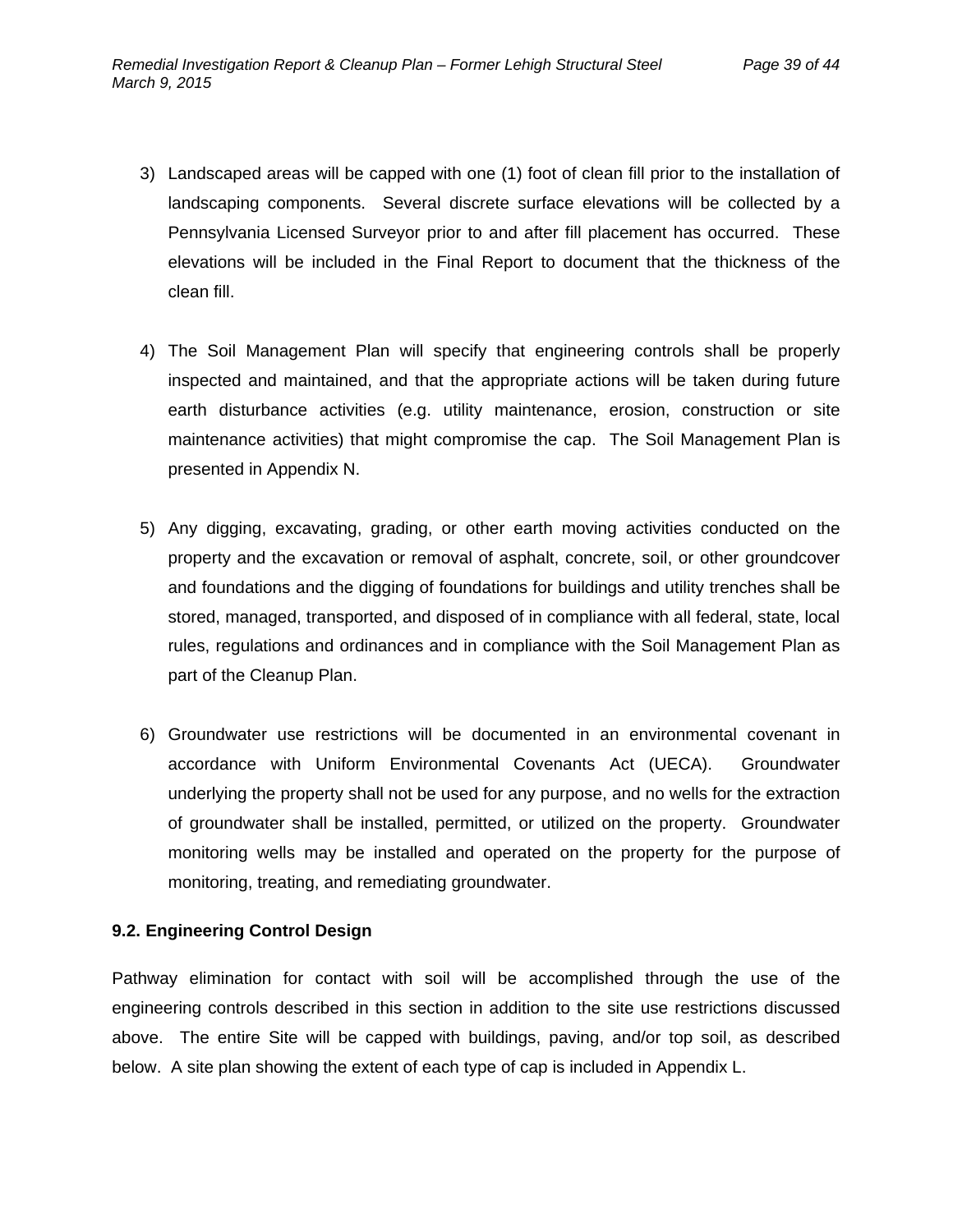#### Existing Buildings

None of the existing buildings at the site will be present after redevelopment. All existing buildings are slated for demolition.

#### Proposed Buildings

New buildings at the Site will be built as concrete slab on grade, built over micropiles. The concrete floor of each building will act as a cap that prevents direct contact with soil

#### Proposed Asphalt/Concrete Pavement Areas

The cross-sectional design for proposed asphalt and concrete pavement is included in Appendix L.

#### Landscaped Areas

A cross-section for the proposed landscaping areas is described in Appendix L. Landscaped areas will be capped with at least one foot of clean topsoil. Several discrete surface elevations will be collected by a Pennsylvania Licensed Surveyor prior to and after clean fill placement has occurred, and the elevations will be documented in the Final Report.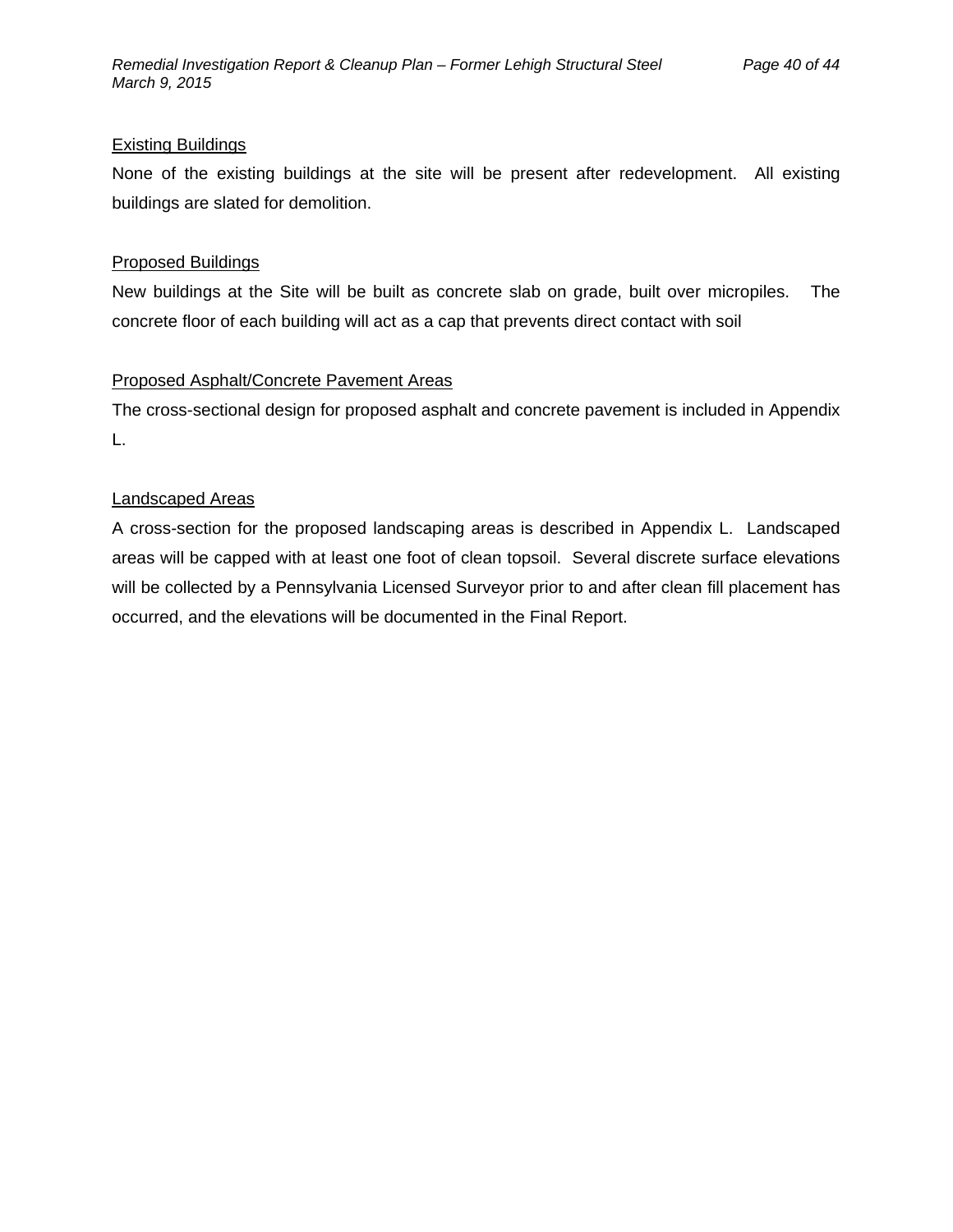### **10. POST-REMEDIATION CARE PLAN**

The Post-Remediation Care Plan is intended to ensure that the conditions set forth in the Cleanup Plan, Final Report, and environmental covenant remain in effect both during and after construction.

#### **10.1. Construction Phase**

During construction, the Soil Management Plan (Appendix N) will be used to communicate environmental issues to site contractors. The Soil Management Plan specifies how materials with potential environmental impact are to be handled during construction.

#### **10.2. Post-Construction Phase**

In order to ensure compliance with the Act 2 Site Specific Standard, post-remediation procedures will be implemented to ensure the ongoing integrity of areas where engineering and institutional controls are utilized to eliminate potential exposure pathways. Details of these procedures are described below:

1) Periodic Inspections

To ensure the integrity of engineering controls, the capped areas will be periodically inspected by the Site Owner for damage to the cap. Inspections will document any significant damage to the cap and identify corrective actions taken to restore or maintain the integrity of the cap. Corrective actions involving the repair/replacement of the engineering controls shall be performed in accordance with the Soil Management Plan, which details procedures for material management and cap replacement. The frequency of the inspections will be specified in the environmental covenant for the Site. Inspection reports will be kept on file by the Site Owner.

#### 2) Planned Cap Disturbance

Future development and/or maintenance activities performed on the property may require existing engineering controls to be temporarily disturbed or removed. As such, any engineering control that is disturbed or removed must be replaced with the same engineering control or another approved engineering control as described in the Cleanup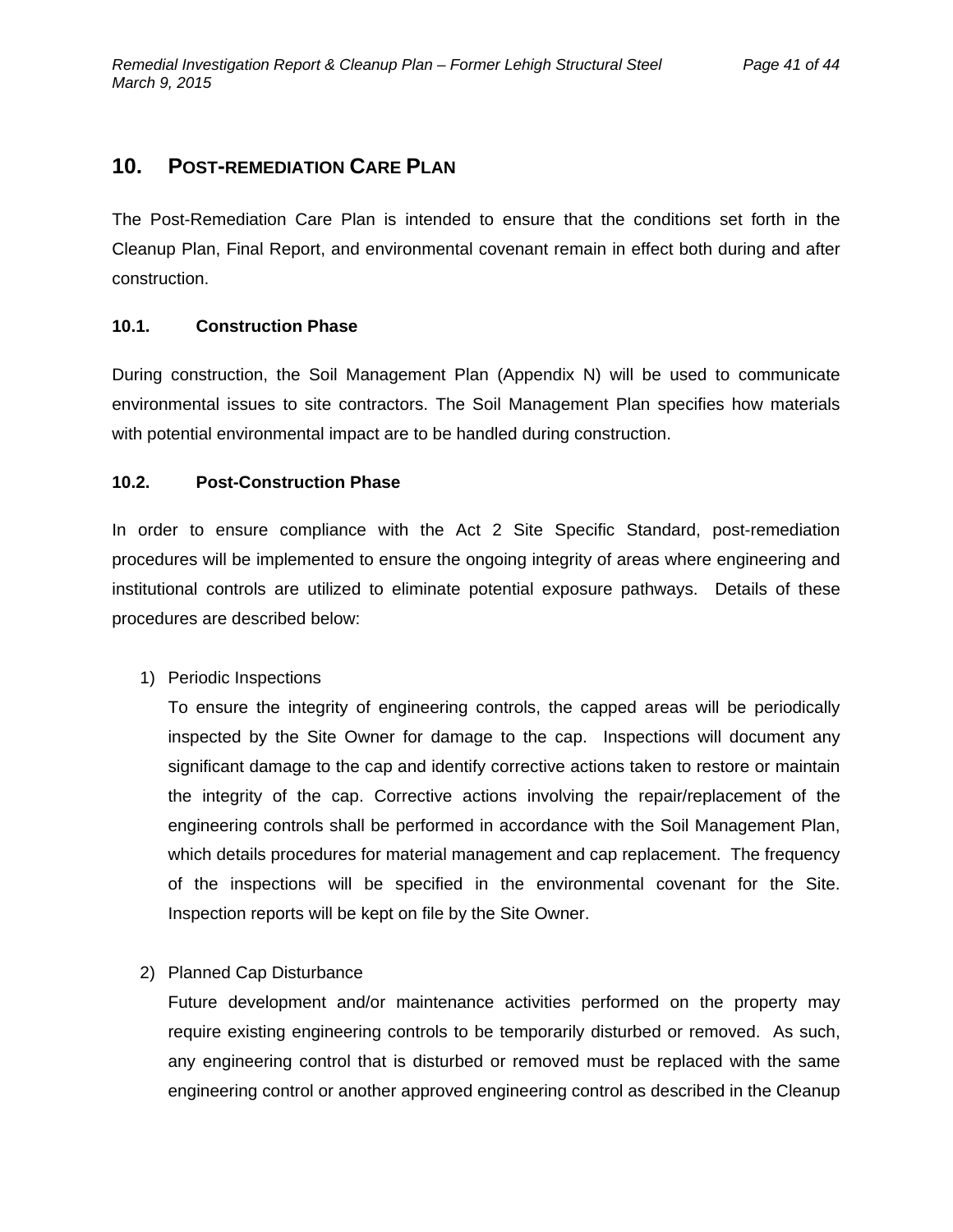Plan. If replacing the engineering control is not desired, the Site Owner may characterize regulated substances in the soils/materials beneath the removed engineering control and manage or remediate those soils/materials in accordance with Act 2 and all applicable laws and regulations. The material management procedures cited in the Soil Management Plan will be required at all times when conducting any intrusive activities that breach the cap.

#### 3) Institutional Controls

In order to ensure ongoing compliance with the Act 2 Site Specific Standard, an environmental covenant will be applied to the Site specifying that the engineering controls must be properly maintained and that no production wells (potable or otherwise) may be installed. A draft environmental covenant will be submitted to PADEP for review and approval when the Act 2 Final Report is submitted. The approved environmental covenant will be recorded in accordance with UECA regulations.

#### 4) Reporting

The proposed compliance reporting schedule will be specified in the environmental covenant. The compliance reports will document that the activity use limitations of the environmental covenant are being abided by. The reports shall be submitted to:

Program Manager, Environmental Cleanup Program Northeast Regional Office Pennsylvania Department of Environmental Protection 2 Public Square Wilkes-Barre, PA 18701-1915 Phone: 570-826-2511 Fax: 570-826-4907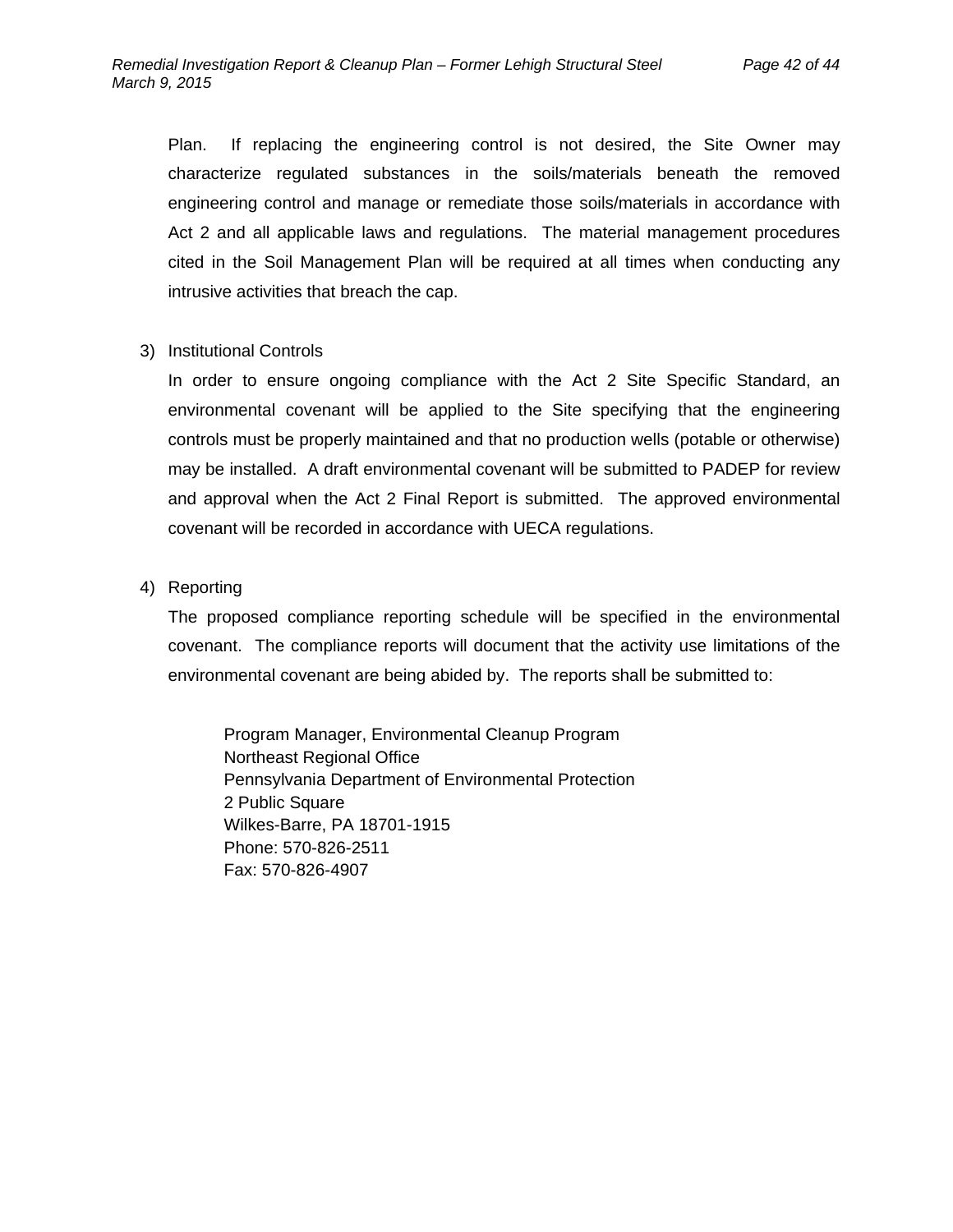### **11. PUBLIC COMMENTS**

The Notice of Intent to Remediate was publicized in the February 11, 2013, edition of The Morning Call newspaper. The publication initiated a 30-day public comment period ending on March 12, 2013. No public comments were received by the City of Allentown during the public comment period.